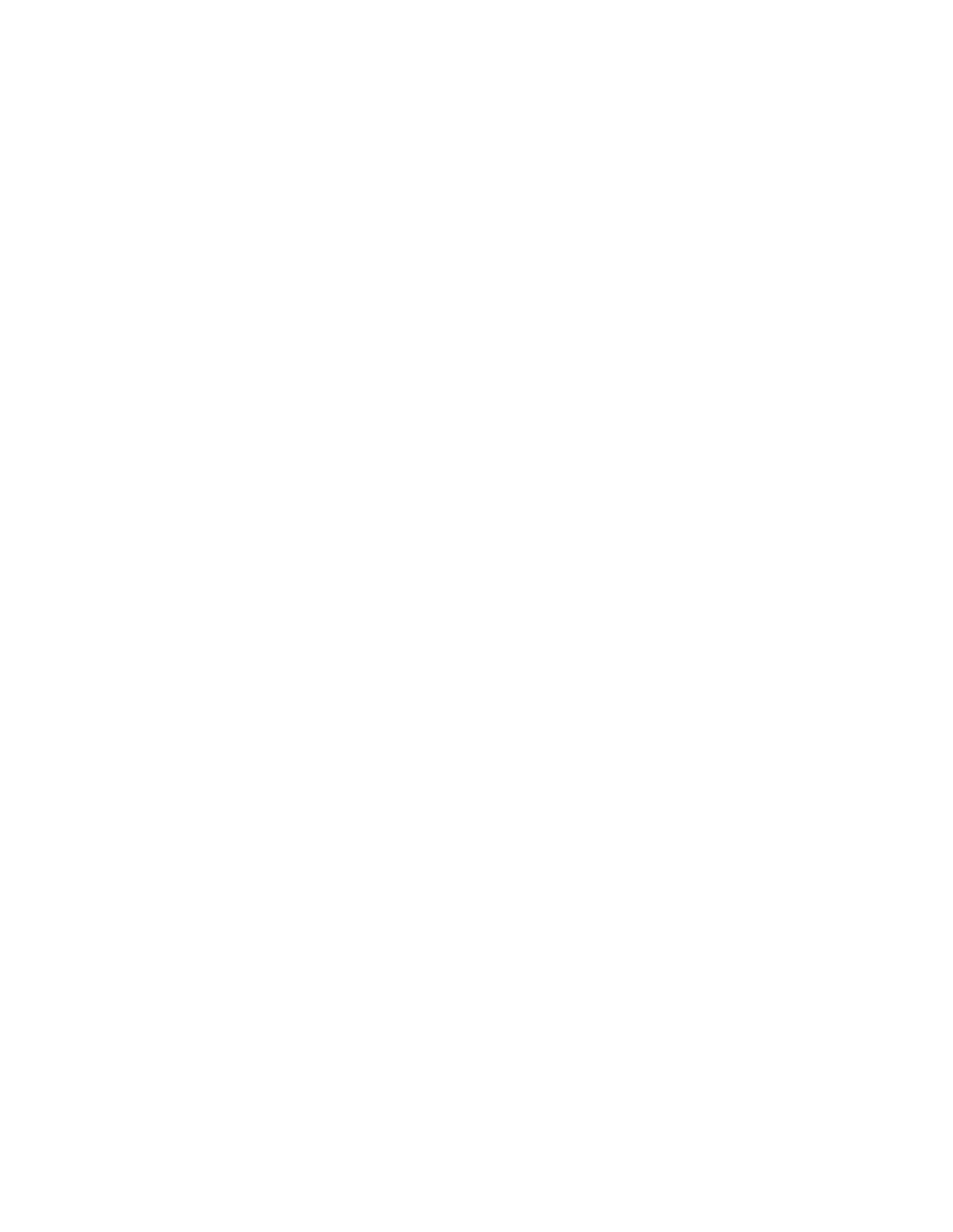**Petroleum Industry Activity in Native Prairie and Parkland Areas Guidelines for Minimizing Surface Disturbance** 

**January 2002** 

Copies of these guidelines are available from

Information Services Alberta Energy and Utilities Board  $640 - 5$  Avenue SW Calgary, AB T2P 3G4 Telephone: (403) 297–8190 Fax:  $(403)$  297-7040 Web site: <www.eub.gov.ab.ca>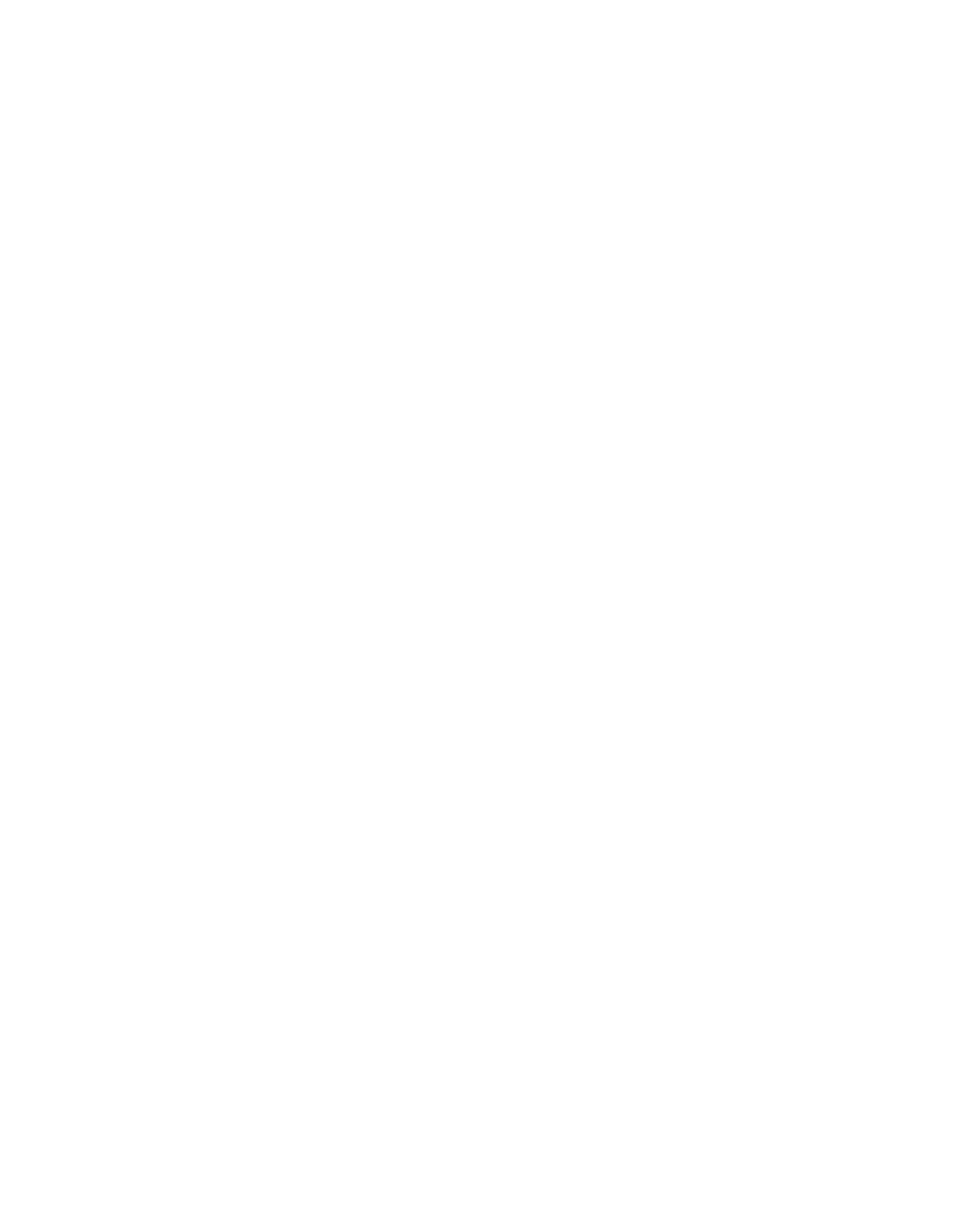# **Contents**

| $\mathbf{1}$   |       |  |  |
|----------------|-------|--|--|
|                |       |  |  |
|                |       |  |  |
|                |       |  |  |
| 2              |       |  |  |
| 3              |       |  |  |
|                |       |  |  |
|                |       |  |  |
|                | 3.2.1 |  |  |
|                |       |  |  |
|                | 3.3.1 |  |  |
|                | 3.3.2 |  |  |
|                | 3.3.3 |  |  |
|                | 3.3.4 |  |  |
|                | 3.3.5 |  |  |
|                | 3.3.6 |  |  |
|                | 3.3.7 |  |  |
|                | 3.3.8 |  |  |
|                |       |  |  |
|                |       |  |  |
|                |       |  |  |
| $\overline{4}$ |       |  |  |
|                |       |  |  |
|                |       |  |  |
|                | 4.2.1 |  |  |
|                | 4.2.2 |  |  |
|                | 4.2.3 |  |  |
|                |       |  |  |
|                | 4.3.1 |  |  |
|                | 4.3.2 |  |  |
|                |       |  |  |
|                | 4.4.1 |  |  |
|                |       |  |  |
|                |       |  |  |
|                | 4.5.1 |  |  |
|                | 4.5.2 |  |  |
|                | 4.5.3 |  |  |
|                | 4.5.4 |  |  |
|                |       |  |  |
| 5              |       |  |  |
|                |       |  |  |
|                |       |  |  |
|                | 5.2.1 |  |  |
|                | 5.2.2 |  |  |
|                |       |  |  |
|                | 5.2.3 |  |  |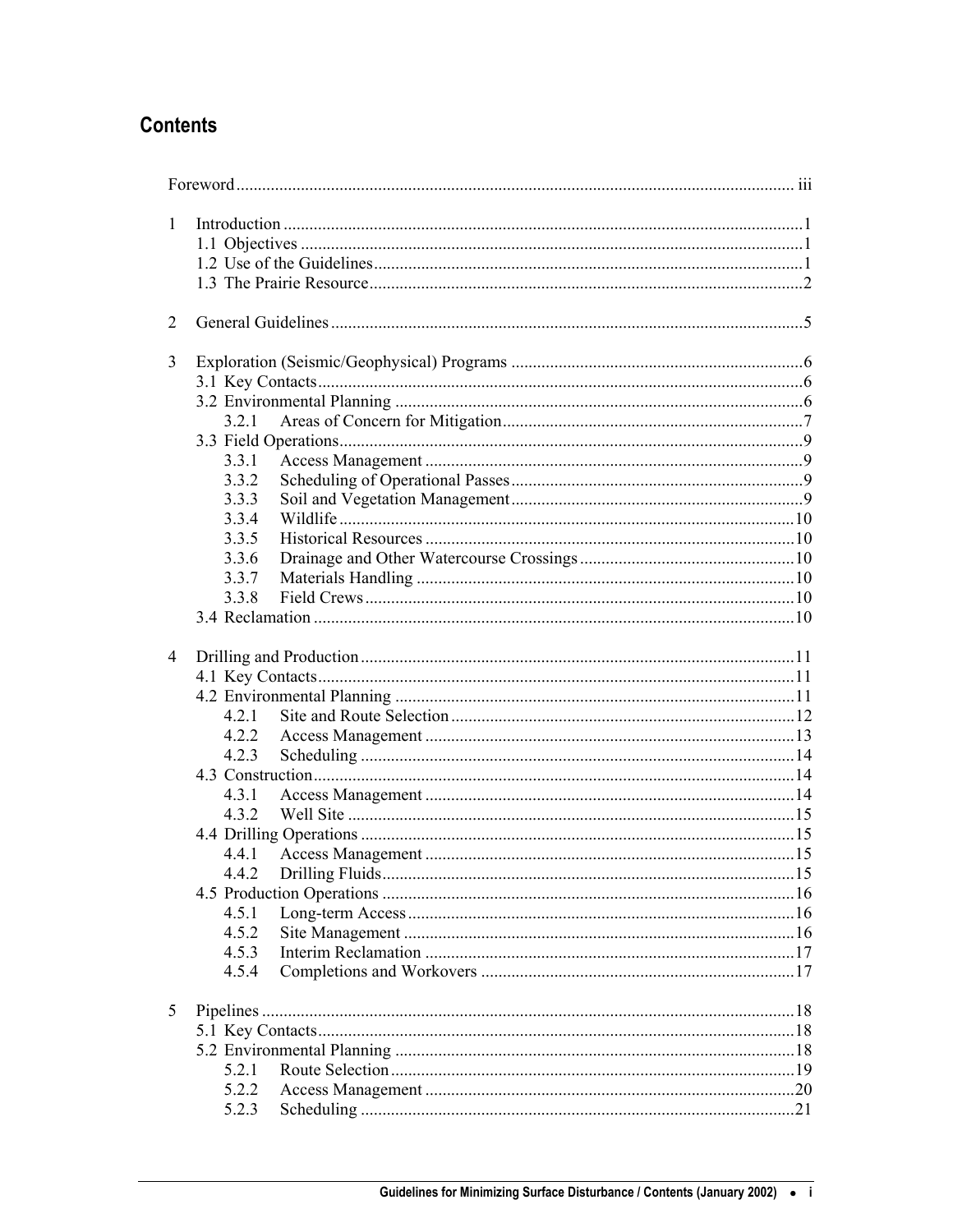|   | 5.3.1                       |                                                                                        |  |
|---|-----------------------------|----------------------------------------------------------------------------------------|--|
|   | 5.3.2                       |                                                                                        |  |
|   | 5.3.3                       |                                                                                        |  |
|   | 5.3.4                       |                                                                                        |  |
|   |                             |                                                                                        |  |
|   |                             |                                                                                        |  |
| 6 |                             |                                                                                        |  |
|   |                             |                                                                                        |  |
|   |                             |                                                                                        |  |
|   |                             |                                                                                        |  |
|   |                             |                                                                                        |  |
|   |                             |                                                                                        |  |
|   |                             |                                                                                        |  |
|   |                             |                                                                                        |  |
|   |                             |                                                                                        |  |
|   | 1                           |                                                                                        |  |
|   | $\mathcal{D}_{\mathcal{L}}$ |                                                                                        |  |
|   | 3                           |                                                                                        |  |
|   |                             |                                                                                        |  |
|   |                             | Appendix 3 Recommended Land Use Guidelines for Protection of Selected Wildlife Species |  |
|   |                             | and Habitat within Grassland and Parkland Natural Regions of Alberta 34                |  |
|   |                             | Appendix 4 Decision-Making Chart: Sourcing Native Plant Material. 35                   |  |
|   |                             |                                                                                        |  |
|   |                             |                                                                                        |  |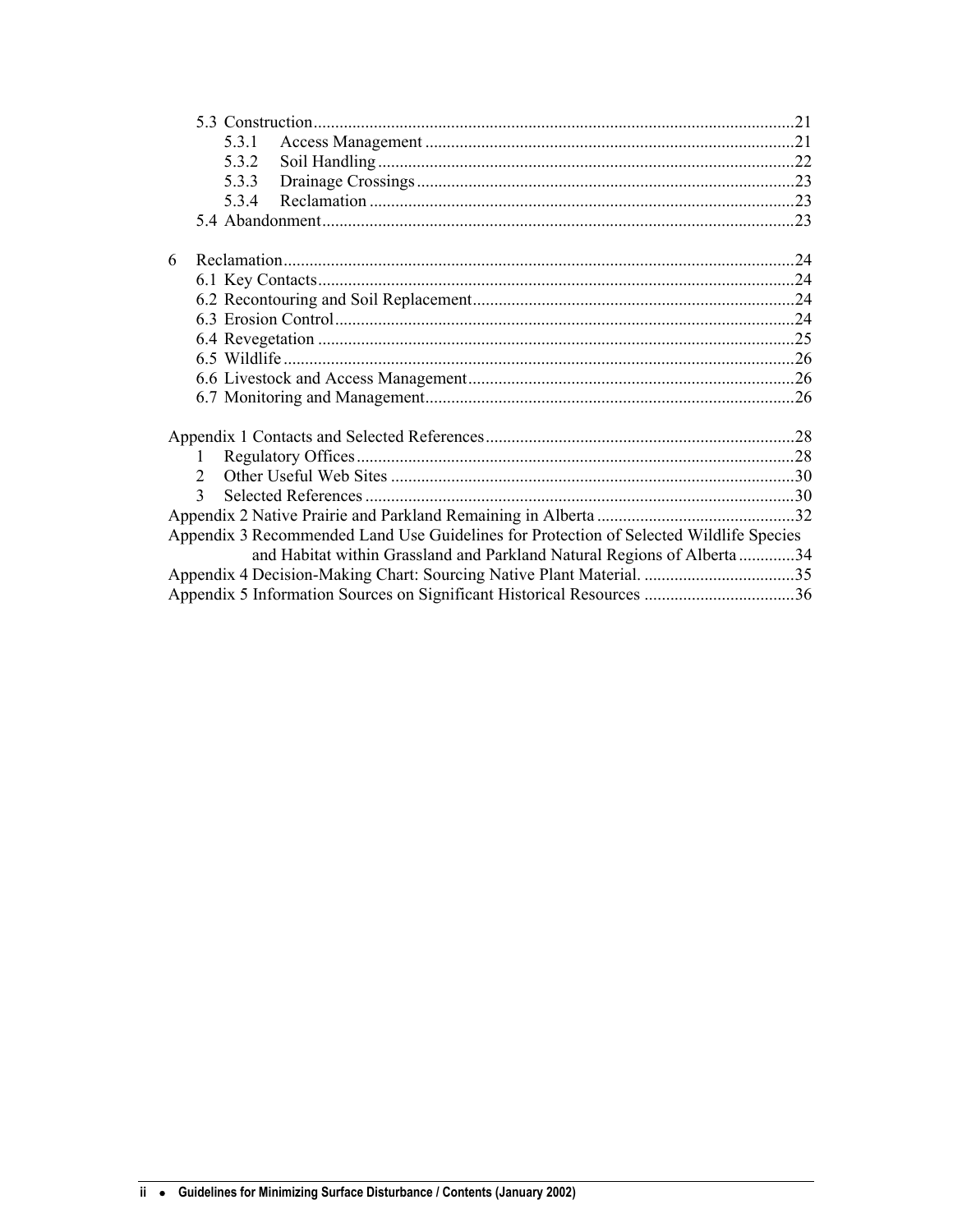# <span id="page-6-0"></span>**Foreword**

As part of an ongoing process to monitor the effectiveness of the existing guidelines and to reflect continuing improvement in industry practices and our understanding of native prairie and parkland environments, a review of the EUB's *Informational Letter (IL) 96-9: Revised Guidelines for Minimizing Disturbance on Native Prairie Areas* was undertaken. Since the original IL was released in 1992, there has been a dramatic improvement in practice by the petroleum industry, which the review team recognized. The current review reflects the recognition by both industry and regulatory agencies of the need to continually raise standards as the level of understanding of methods to minimize impacts on native prairie and parkland improves.

Representatives of government agencies having jurisdiction over petroleum industry activities in the prairie and parkland areas of Alberta were brought together to form the Native Prairie Guidelines Working Group, whose members are listed below. Industry, government, and public interest stakeholders were invited to review a draft document and provide input before completion of these final revised guidelines.

#### **Native Prairie Guidelines Working Group Members**

Barry Cole, Public Lands Division, Alberta Sustainable Resource Development Ian Dyson, Southern Region, Alberta Environment Suzanne Gill, Public Lands Division, Alberta Sustainable Resource Development Sherry Hazelaar, Southern Region, Alberta Environment Ed Hofman, Southern Region, Fish and Wildlife Division, Alberta Sustainable Resource Development Dug Major, Special Areas Board Laura Morrison (chairperson to July 2000), formerly with the Alberta Energy and Utilities Board Laura Roberts (chairperson from July 2000), Alberta Energy and Utilities Board Heather Sinton, Environmental Sciences Division, Alberta Environment Kevin Williams, Alberta Department of Energy

The Working Group thanks everyone who assisted in the preparation of this document and those who provided input.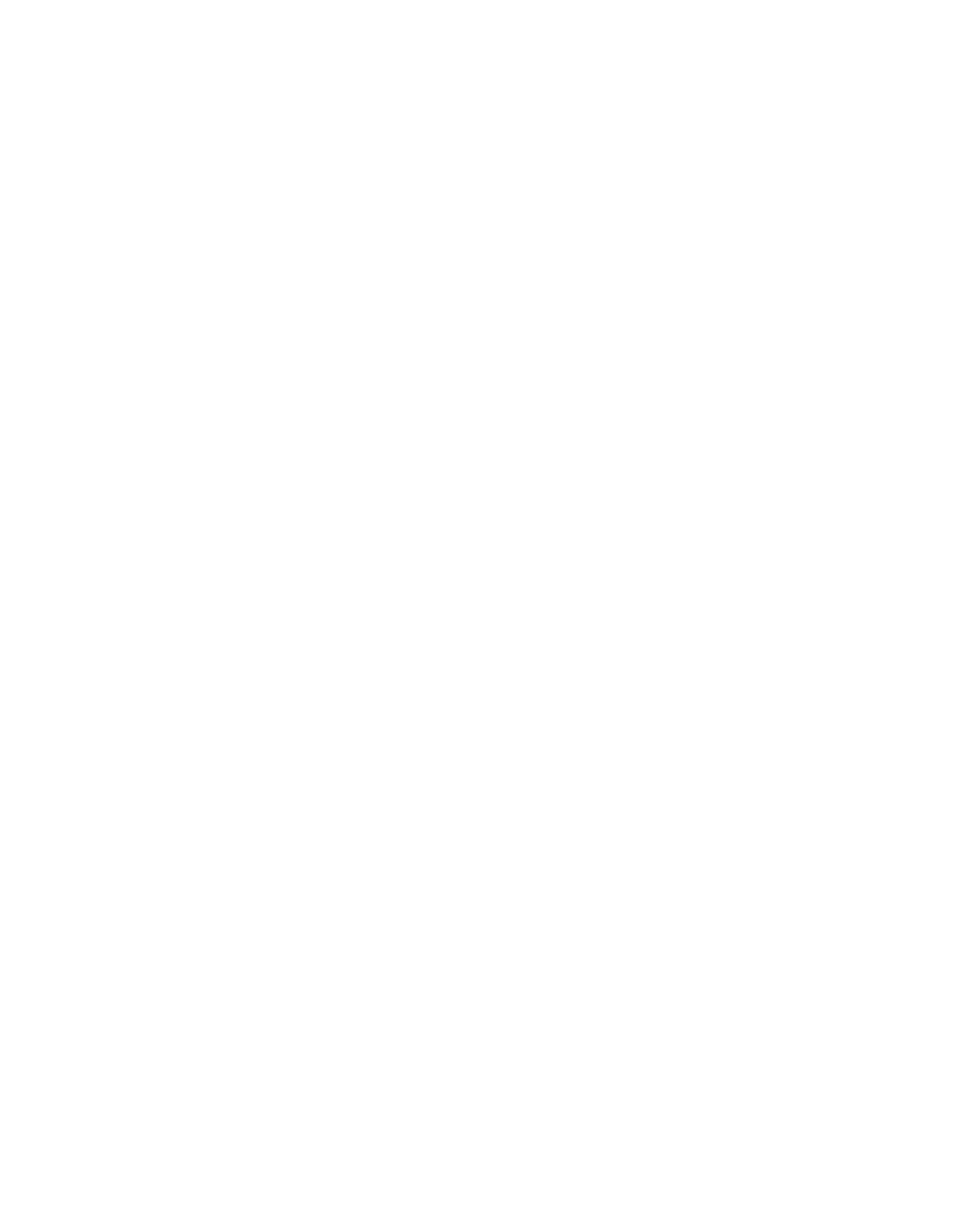# <span id="page-8-0"></span>**1 Introduction**

# **1.1 Objectives**

The participating agencies exercise responsibility for regulations and approvals, land management, and reclamation on both public and private lands, and it is their intention to have all mandates reflected in these guidelines. These guidelines detail how oil and natural gas exploration, development, production, and pipeline activities should be conducted in areas of native prairie and parkland in Alberta. They apply to all disturbances associated with petroleum industry development and their implementation is encouraged for development in native prairie and parkland areas both on public and private land. Although the guidelines are developed specifically for the petroleum industry, the principles and practices should be applied to any other activities proposed for an area of native prairie or parkland. The guidelines are not intended to preclude innovation on the part of industry; they are considered to be the minimum standard that many stakeholders already meet or surpass.

Specifically, the objectives of these guidelines are to

- promote the conservation of native prairie and parkland areas,
- provide a consistent framework through which government, industry, and the public may consider development activities in prairie landscapes,
- provide clear, consistent, and integrated standards for use by industry undertaking development in native prairie and parkland, and
- ensure that practices are fair and practical, allowing reasonable opportunities for continued petroleum industry activities while conserving native prairie and parkland landscapes.

A supplementary educational document entitled *Prairie Oil and Gas: A Lighter Footprint* (Sinton, 2001) has been prepared. It provides details on best practices and mitigation options to protect native prairie and parkland.

# **1.2 Use of the Guidelines**

The guidelines are intended to be a planning tool for project applicants and operators and serve as the best practices needed to achieve the principles of minimal disturbance identified in EUB *[IL 2002-1](http://www.eub.gov.ab.ca/bbs/ils/ils/il2002-01.pdf)*. These guidelines supplement the applicable regulatory processes by providing industry with an understanding of the principles and general guidelines for protection of native prairie and parkland. These guidelines are intended to be applied with judgement by the land manager/regulator in consultation with the industry operator based on the sitespecific factors of each individual case. While examples of recommended practices for minimizing surface disturbance are cited, it is recognized that safety may be an issue and must also be considered.

Minimizing disturbance on native prairie and parkland is the shared responsibility of the appropriate land management agency or regulator, the surface leaseholder or landowner, and the industry representative. These guidelines are to be applied to large tracts of unbroken native prairie and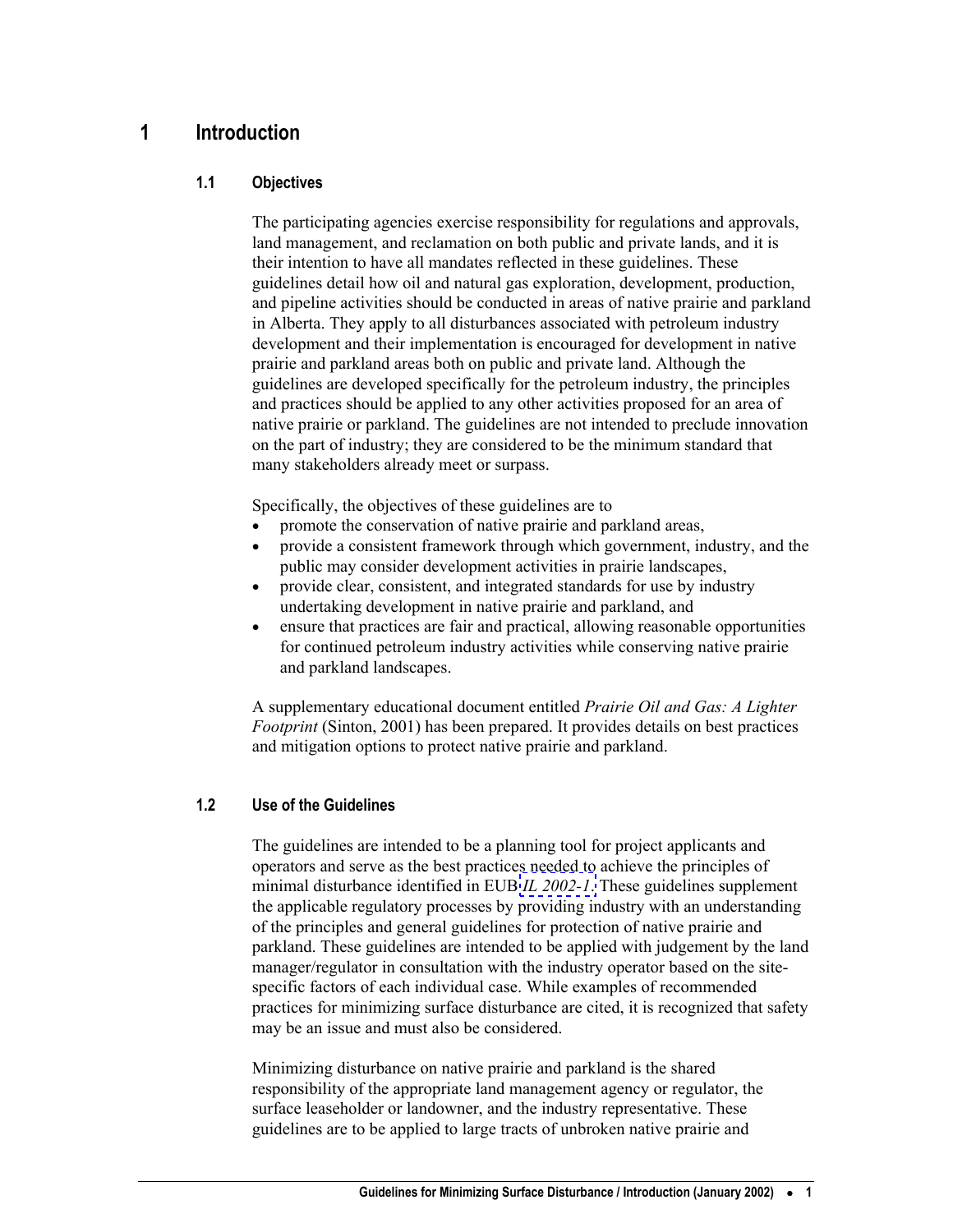parkland, as well as small, remnant native prairie and parkland areas within disturbed landscapes. The responsibility for identifying the presence of native prairie and parkland and the subsequent application of these guidelines is held jointly by the appropriate agencies and the operator. Operators are strongly encouraged to contact landowners, lessees, and representatives of the public land management agencies (see [Appendix 1\)](#page-35-0) to determine if native prairie is present in areas where development is proposed.

Native prairie and parkland areas in Alberta are affected by a variety of land uses, including oil and gas development. These land uses affect the ecological integrity of the prairie environments and, if not managed properly, lead to the loss of native prairie and parkland landscapes. Past methods of land management and reclamation have not always resulted in preservation of or a return to the original native prairie and parkland structure, resulting in a net loss of native biodiversity. A twofold strategy is required: minimizing industrial disturbance to the extent possible, and developing practical methods that will allow eventual restoration of impacted areas of native prairie and parkland. Monitoring and adaptive management should be used to ensure validation of and continued improvement to the protection strategies being employed.

#### **1.3 The Prairie Resource**

Native prairie is an area of unbroken or recovered grassland or parkland dominated by native plant and wildlife species. It is found largely in the Grassland and Parkland Natural Regions of Alberta and in the Montane subregion, with remnant sites occurring elsewhere in the province (see [Figure 1](#page-10-0)  and [Appendix 2\).](#page-39-0) Native prairie and parkland landscapes are diverse and may include riparian forests, potholes and wetlands, badlands, shrub-dominated communities, and sandhill complexes.

Native prairie landscapes remaining in Alberta are found mainly in the Grassland Natural Region where less than half of the land base remains in its native state. Much of the prairie that remains is highly fragmented. Extensive tracts of native prairie are found only in the east-central and southeastern parts of the province in the dry Palliser Triangle. Outside the Grassland Natural Region, native grasslands exist in the Parkland, Foothills, and Peace River areas. Baseline inventory work has been completed for the Grassland Natural Region, but less complete information is available for other natural regions (see [Appendix 2\).](#page-39-0)  Information on the amount of native vegetation in every quarter-section of the Grassland Natural Region can be obtained on the Prairie Conservation Forum Web site <www.albertapcf.ab.ca/background.htm>.

In a global context, grasslands are considered to be the world's single most threatened ecosystem and are a conservation priority in North America (Samson and Knopf, 1996). In Canada, species at risk are concentrated in the southern prairies, (Canadian Biodiversity Strategy, 1995), and about 75 per cent of Alberta's seriously at-risk wildlife species rely on prairie habitats (Alberta Environment/Alberta Sustainable Resource Development, 2001). Over time, Alberta's native prairie and parkland landscapes have been and are continuing to be transformed by agricultural, industrial, commercial, recreational, and residential/urban development. [Appendix 3](#page-41-0) suggests sources of information on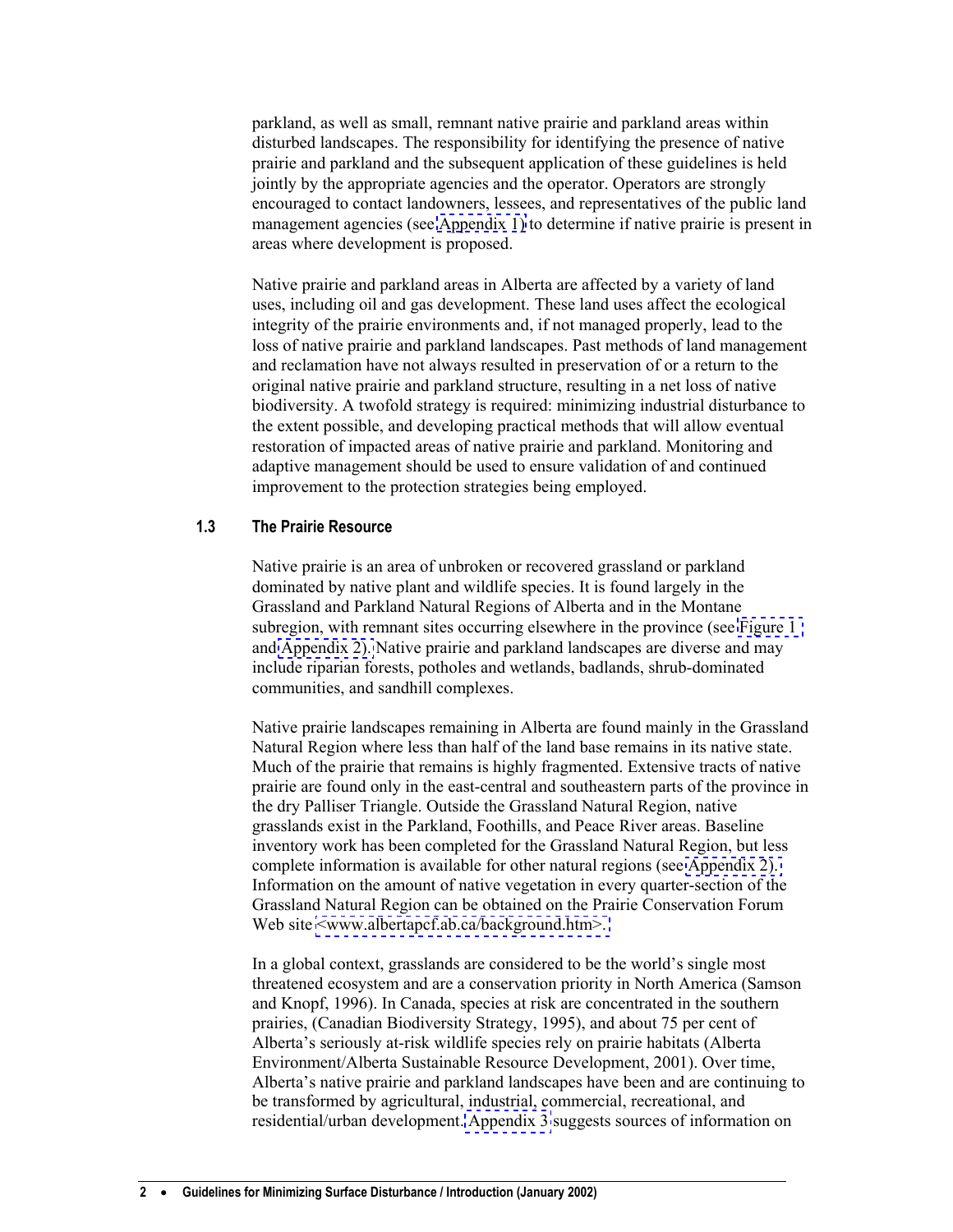

Figure 1: Natural regions in Prairie and Parkland Alberta. Native prairie is found largely in the Grassland and Parkland Natural Regions as well as in the Montane Subregion. Remnant sites occur elsewhere in the province. Refer to the Natural Regions map in the Native Plant Revegetation Guidelines (Native Plant Working Group 2000, or http://www.agric.gov.ab.ca/publiclands/nprg/index.html) for further information.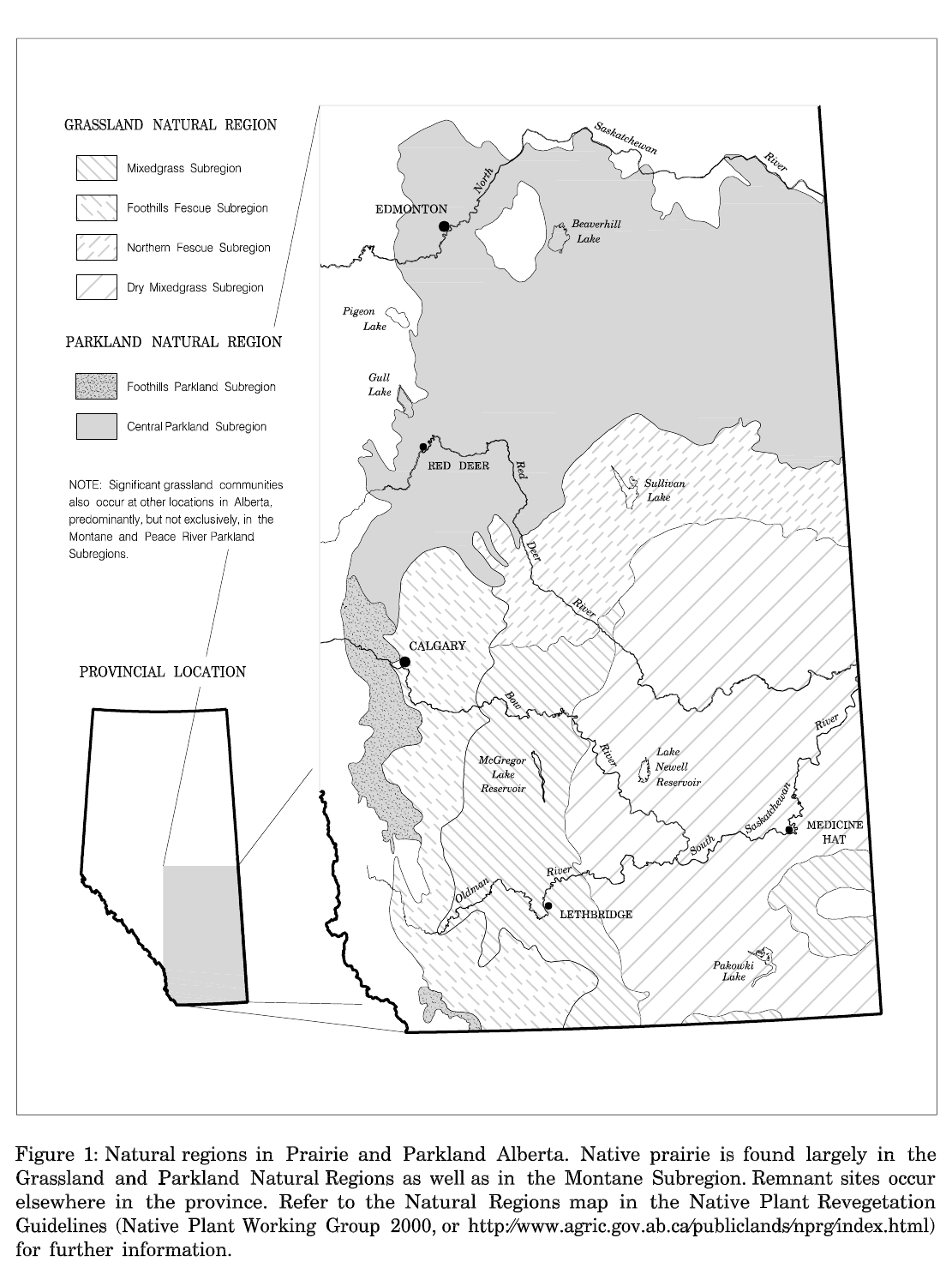wildlife setback and timing restrictions. In addition, the Alberta Natural Heritage Information Centre (ANHIC) Web site contains information on elements of concern (e.g., plant communities, invertebrates) <[www.gov.ab.ca/env/parks/anhic/](http://www.gov.ab.ca/env/parks/anhic/anhic.html)  [anhic.html](http://www.gov.ab.ca/env/parks/anhic/anhic.html)>.

In the past decade, the profile of prairie conservation in Alberta has been raised significantly. The Prairie Conservation Action Plan (PCAP) was released jointly by the World Wildlife Fund Canada and the Government of Alberta in 1988. Alberta PCAPs were developed in 1996 and 2001 and continue to focus on the conservation of biodiversity in Alberta's native prairie and parkland landscapes. Information is available through the Prairie Conservation Forum Web site ([www.albertapcf.ab.ca\)](http://www.albertapcf.ab.ca/).

Alberta's remaining areas of native prairie and parkland have multiple use values (e.g., extensive recreation, hunting) and environmental significance (e.g., habitat, natural landscapes, undisturbed archaeological sites) and provide environmental services (e.g., groundwater recharge, carbon storage). Society values these areas; conserving them is in the public interest.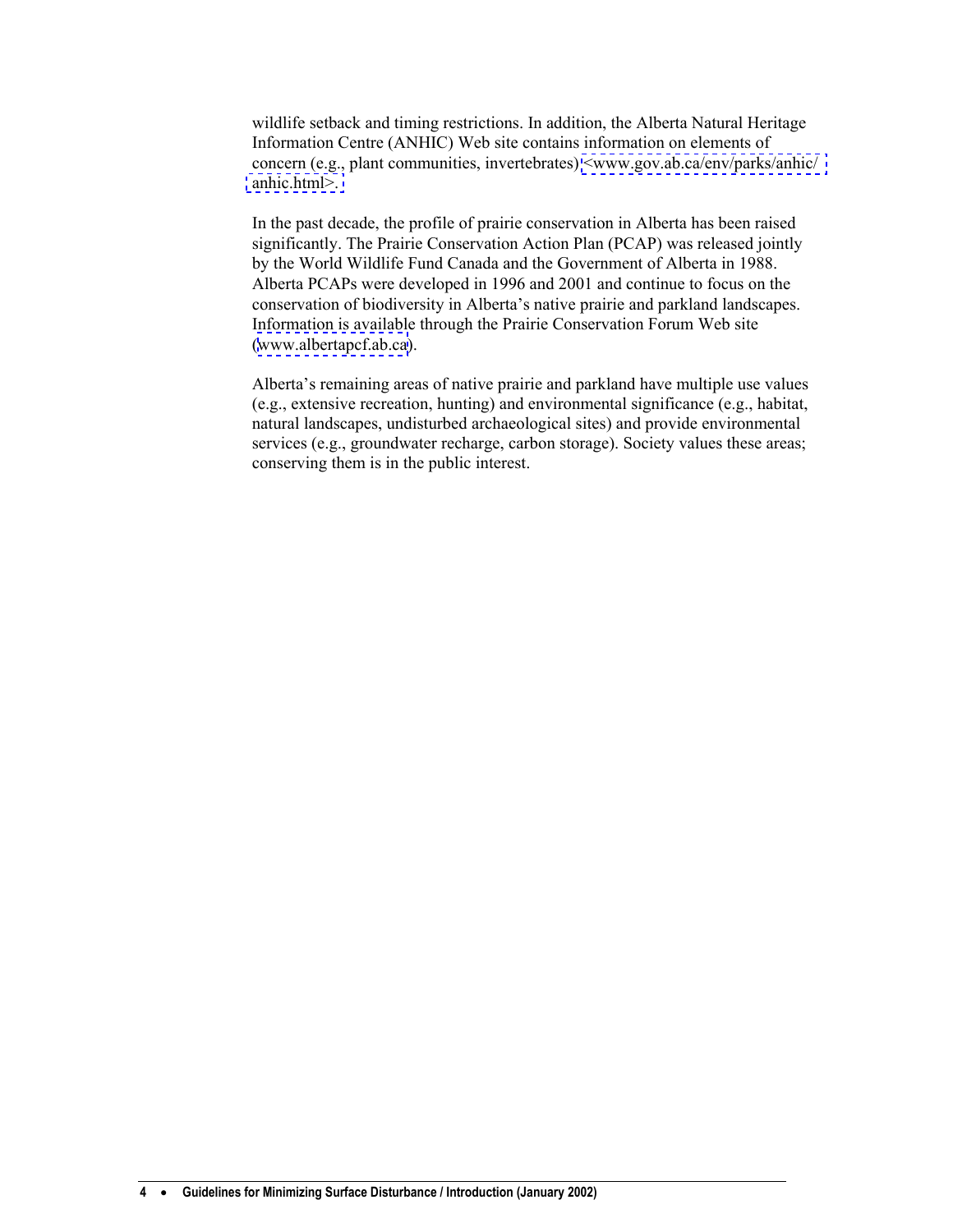# <span id="page-12-0"></span>**2 General Guidelines**

The principles described in EUB *[IL 2002-1](http://www.eub.gov.ab.ca/bbs/ils/ils/il2002-01.pdf)*, for which this document details best practices, provides the general guidelines applicable to minimizing disturbance.

It cannot be overemphasized that project planning should take into account the whole development and consider the timing and location of activity. Applicants should try not to locate development activities in native prairie or parkland landscapes wherever possible. If development in a native prairie or parkland landscape is unavoidable, efforts should be made to minimize fragmentation and protect intact portions of native prairie or parkland landscape (e.g., locate development activities at the edge of a native prairie landscape rather than through the middle as much as possible).

On extensive tracts of native prairie and parkland landscape, where the existing footprint of industrial development and other land-use impacts are minimal, applicants may need to adopt special measures to ensure that

- the industrial footprint and associated activities do not cause significant disturbance to the structural and functional integrity of native prairie and parkland ecosystems,
- disturbed areas are restored to an equivalent capability native prairie or parkland landscape, and
- scenic and aesthetic values of the open native prairie and parkland landscape are retained.

Project proponents should continually refer back to the principles identified in *IL 2002-1* to guide them in the planning and implementation of their project design and ongoing operations. Those principles can be used as a tool to measure how successfully the best practices described in this document are being used.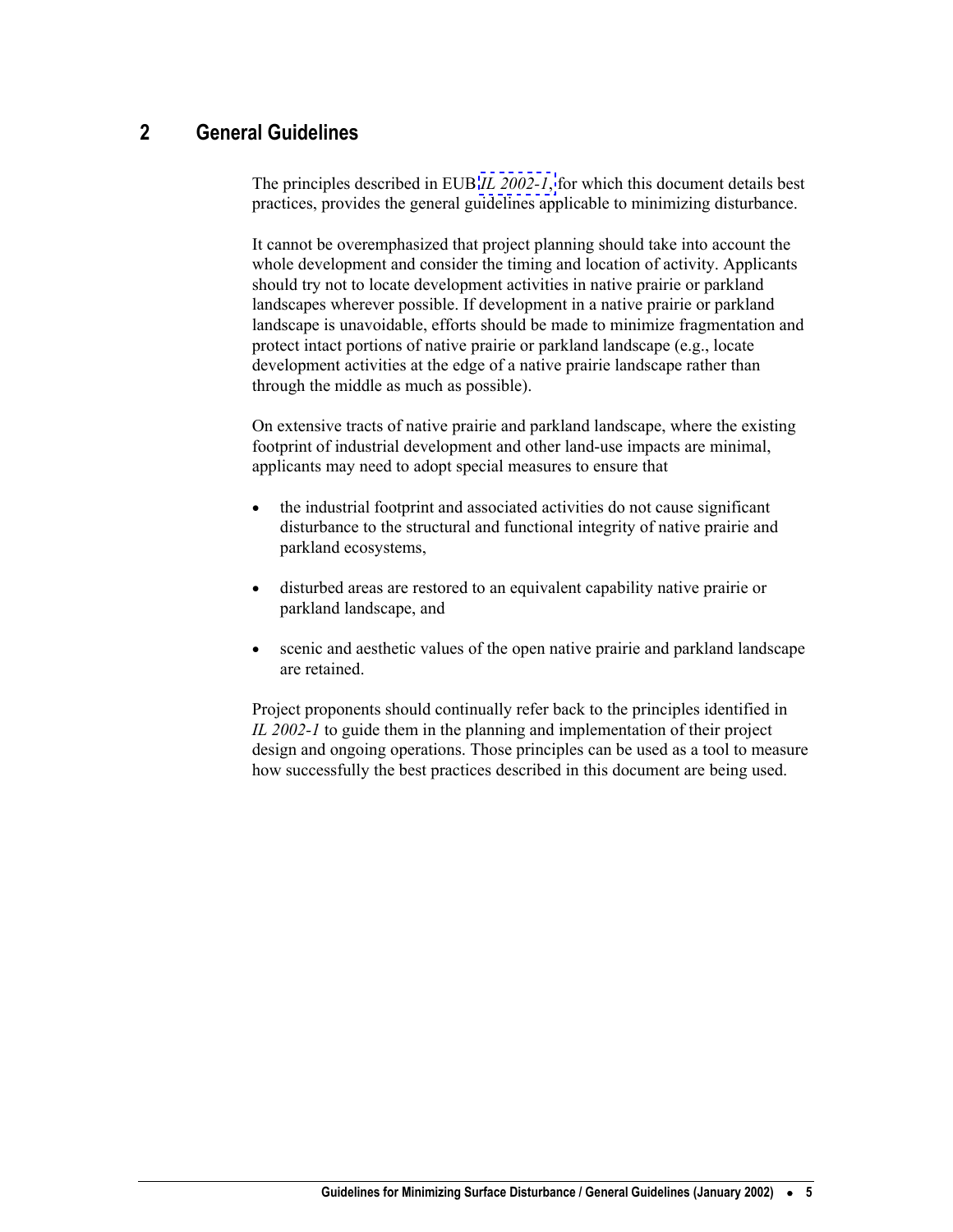# <span id="page-13-0"></span>**3 Exploration (Seismic/Geophysical) Programs**

Petroleum exploration activity is legislated under the Exploration Regulation of the Mines and Minerals Act (Part 10). The Environmental Protection and Enhancement Act (EPEA) covers only exploration as related to coal and oil sands.

Proper planning of oil and gas exploration programs will minimize the potential for adverse environmental effects on native prairie. Exploration programs, especially 3D programs, are increasing in size and may potentially affect large areas of land, although only for a short period of time. All programs in which environmental sensitivity is a factor should ensure that field crews receive adequate education and training and that their work is monitored during operations. The three key components of a successful exploration program are

- 1) environmental planning,
- 2) field operations, and
- 3) reclamation.

## **3.1 Key Contacts**

Exploration activity is legislated under the Exploration Regulation of the Mines and Minerals Act and administered by Alberta Sustainable Resource Development, Land Administration Division (LAD). The one-window contact number is (780) 427-3932 or e-mail <[LFS.Seismic@gov.ab.ca>](mailto:LFS.Seismic@gov.ab.ca). There are two main groups of land managers that should be contacted to discuss seismic programs on public land: Alberta Sustainable Resource Development (ASRD) Public Lands Division (White Area) and Land and Forest Division (Green Area). The Special Areas Board (SAB) and municipalities should be contacted regarding proposed exploration programs. In addition to being the land managers, these agencies may also conduct exploration-related inspections on public land.

Exploration activity on private land and surveyed road allowances is monitored by the geophysical inspector group of the Land and Forest Division. Although the SAB has no legislated mandate under the Exploration Regulation at this time, they are considered the land manager and exploration inspector for public land within the "Special Areas." The Fish and Wildlife Division of ASRD may review programs to evaluate any fish and wildlife concerns. Landowner approval is required to gain access for exploration programs on private land. Alberta Community Development may also review programs to evaluate any parks and protected areas concerns or potential impact to significant historical resources.

## **3.2 Environmental Planning**

Location and spacing of exploration program lines usually determines the potential and scope for environmental damage. Impacts can be minimized through careful, thorough planning. As part of planning, applicants are advised to complete an environmental screening to identify any environmental sensitivities or historical resources. For most exploration projects, baseline environmental screening can be done quickly and effectively by referencing current critical wildlife referral maps (e.g., for critical wildlife habitat, environmentally sensitive areas).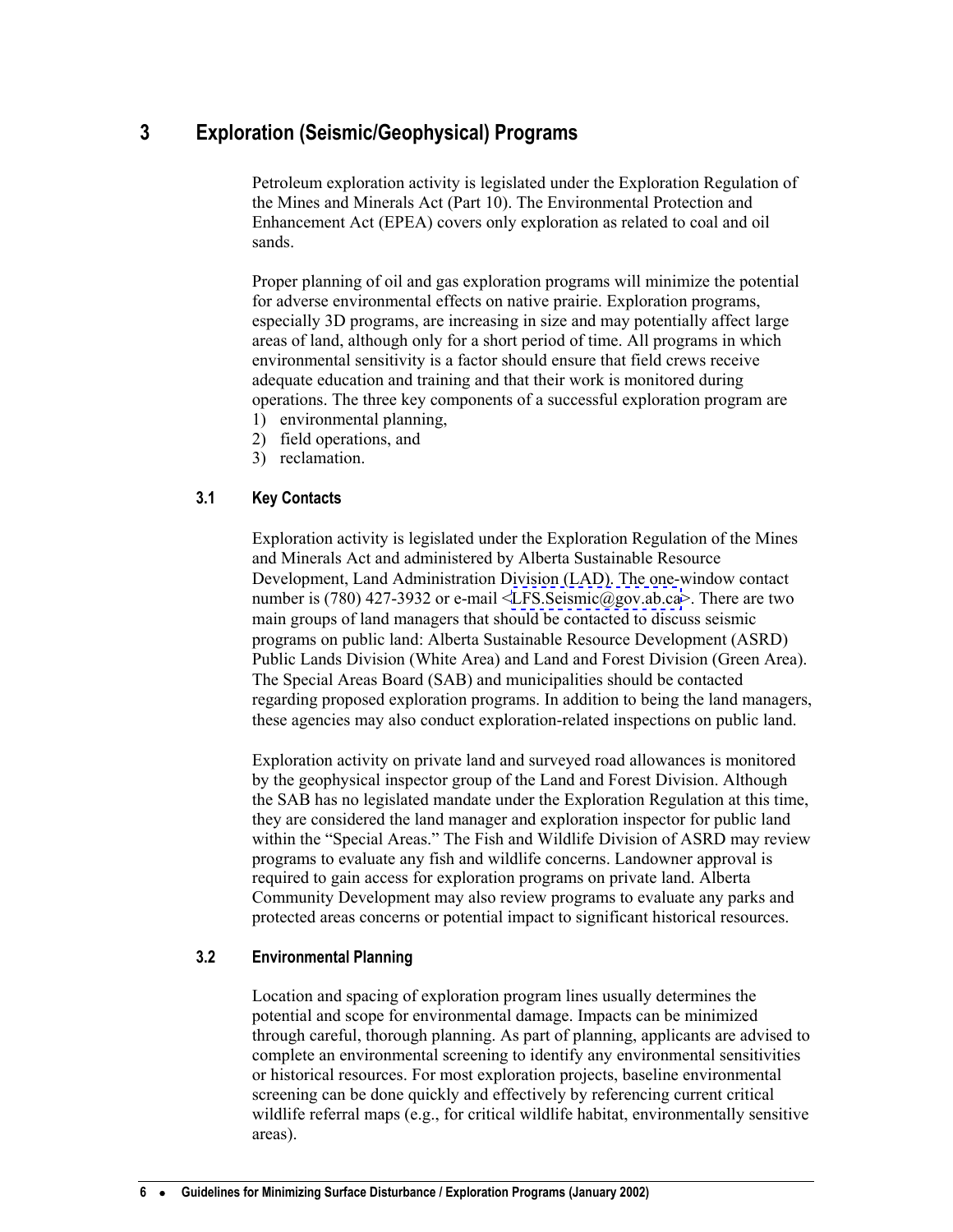<span id="page-14-0"></span>A geophysical field report (GFR) must be attached to all applications for exploration programs that include some or all public land (except public land within the Special Areas). (The GFR guidelines and form can be found under Exploration at  $\langle$ www.gov.ab.ca/env/land/LAD/index.html>.) As part of the requirements for the GFR, the applicant needs to check for any known areas of concern on the land, such as wildlife constraints. In addition, any identified interests in the land need to be checked through the Land Status Automated System (LSAS). For lands within the Special Areas, applicants should check the Special Area's Management System (SAMS).

Applicants can obtain advance information on important prairie features and assistance with planning and mitigation measures through discussions with land managers, landowners and, in some cases regional wildlife biologists. Before a letter of approval is issued, Fish and Wildlife Division may review the proposed exploration program for any fish and wildlife or water management concerns and provide comments to the appropriate land management agency.

In all cases, landowner consent is required to gain access for exploration on private land, and leaseholder consent is required for access onto leased land. The letter of approval will contain the operating conditions from the land management agency. The landowner or leaseholder may require additional operating conditions through the permitting/consent process, but these must not contravene the Exploration Regulation (Mines and Minerals Act).

Access to the program area should be selected carefully, usually in consultation with the land manager(s) or landowner/occupant. Key considerations include the volume and type of equipment, time of year, repeated trips versus one pass through, and any requirements from other identified land interests. Access for exploration should use existing access whenever possible. Development of new access must be minimized and existing road allowances used as much as possible.

#### **3.2.1 Areas of Concern for Mitigation**

There are several known areas of concern that need to be identified and mitigated in the native prairie and parkland:

#### **Environmentally Significant Areas (ESAs) and Special Features**

In some cases, these features may require avoidance or implementation of special planning and mitigation efforts. Wherever possible, lines should be located on less sensitive areas. Exploration activity is not allowed in municipal parks and may be restricted in certain areas with unique, sensitive, or protected areas designations. Both legislation and management plans need to be consulted with respect to these activities on a case-by-case basis. Information on how to acquire ESA reports is available on the Prairie Conservation Forum Web site at [<www.albertapcf.ab.ca/esaIntro.htm>.](http://www.albertapcf.ab.ca/esaIntro.htm) 

#### **Terrain and Soils**

Where possible, mechanical cutlines should avoid sensitive terrain or soil conditions (e.g., steep, erosive slopes; sand dunes; coulee complexes; wet soils).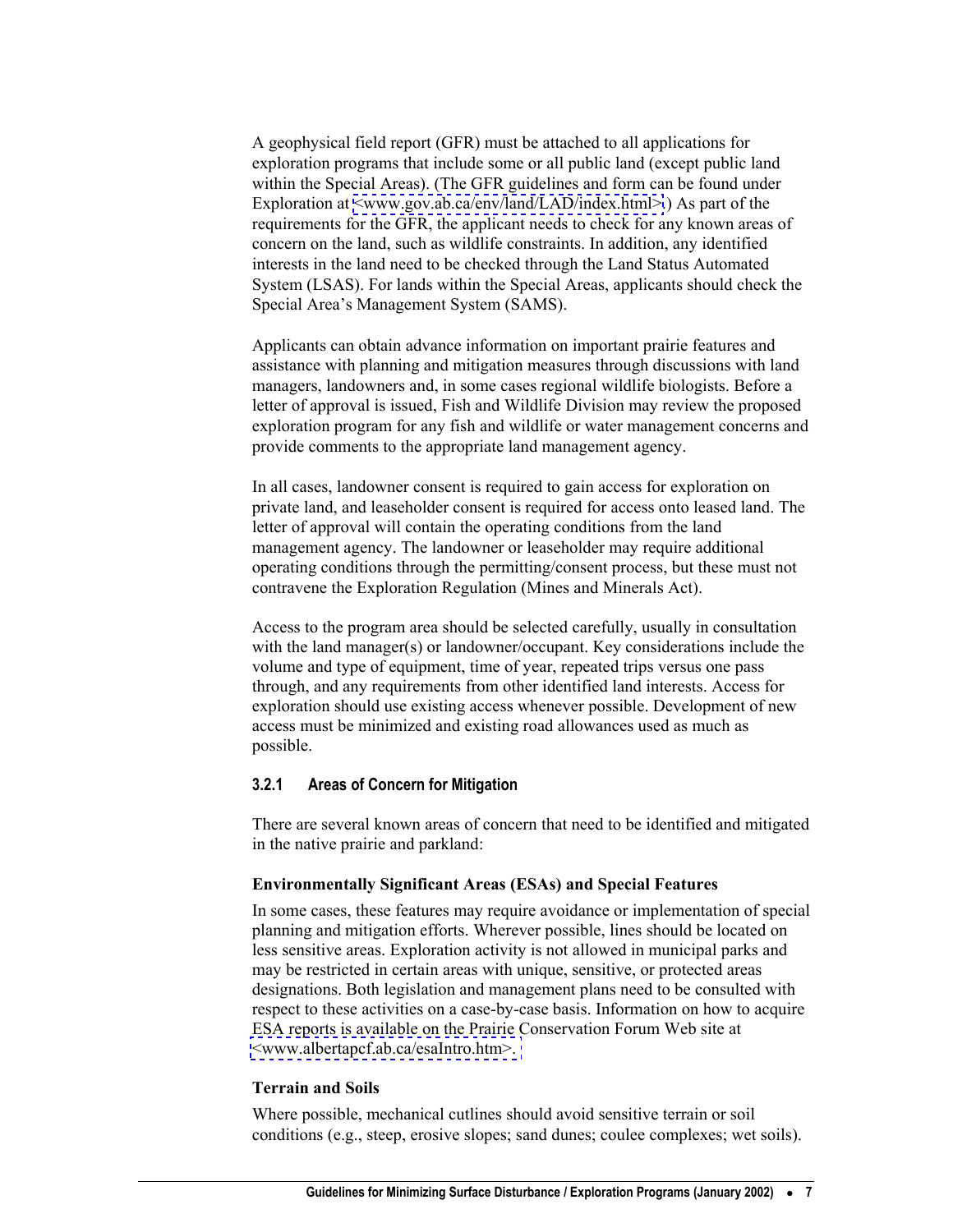The applicant is advised to consult with the land manager or landowner/occupant where site alternatives are limited.

#### **Drainage Systems and Wetlands**

Drainage systems include all permanent and intermittent channels, coulee systems, and riparian zones. In addition to drainage systems, wetlands are also highly sensitive to disturbance from exploration activities. Wetlands are considered to be the area within the high-water mark of permanent and intermittent water bodies, including dry lake beds. Wherever possible, exploration activities should be planned to avoid drainage systems and wetland areas.

Where crossing these areas cannot be avoided, applicants should consult the land manager(s) to discuss mitigation methods (Water Act). Mechanical equipment used for access that may cause surface disturbance is not allowed in coulees or through river benchland areas. Narrow (maximum 1.5 metres wide), hand-cut lines are generally allowed through tree and shrub communities. Conventional seismic drilling is not allowed within the historic bank of dry lake beds in Special Areas and generally is not allowed in the White Area. Where allowed, it is subject to surface and groundwater protection restrictions. Vibroseis (in dry conditions) and hand-placed geo-phones may be allowed within high-water-mark areas.

#### **Vegetation**

The ANHIC database should be reviewed for an initial determination of whether or not rare plants are a concern in the area proposed for exploration (see ANHIC Web site [<www.gov.ab.ca/env/parks/anhic/anhic.html>](http://www.gov.ab.ca/env/parks/anhic/anhic.html)). Where practical, rare plants or sensitive vegetation communities should be avoided. In cases where avoidance is not feasible, reference should be made to the Alberta Native Plant Council's *Guidelines for Rare Plant Surveys*, available on its Web site [<www.anpc.ab.ca>.](http://www.anpc.ab.ca) 

#### **Wildlife**

Wildlife issues are mainly related to disturbance of sensitive features (e.g., denning or nesting sites, important winter range) and timing (disruption of wildlife during critical periods; e.g., mating, nesting). Applicants should contact regional wildlife biologists to check for concerns over specific species or habitats and discuss avoidance or mitigation procedures. (See [Appendix 3](#page-41-0) for further information regarding sensitive wildlife.)

#### **Historical Resources**

The *Listing of Significant Historical Sites and Areas* (Alberta Community Development, 2001) is to be reviewed to determine if any designated historic sites (i.e., Provincial Historic Resources, Registered Historic Resources) or other significant historical resources are situated within the exploration area. The Cultural Facilities and Historical Resources Division may also review 3D programs located within buffer zones adjacent to significant historical resources and those 3D programs that may impact other previously recorded historical resources located on lands described in the *Listing of Significant Historical Sites*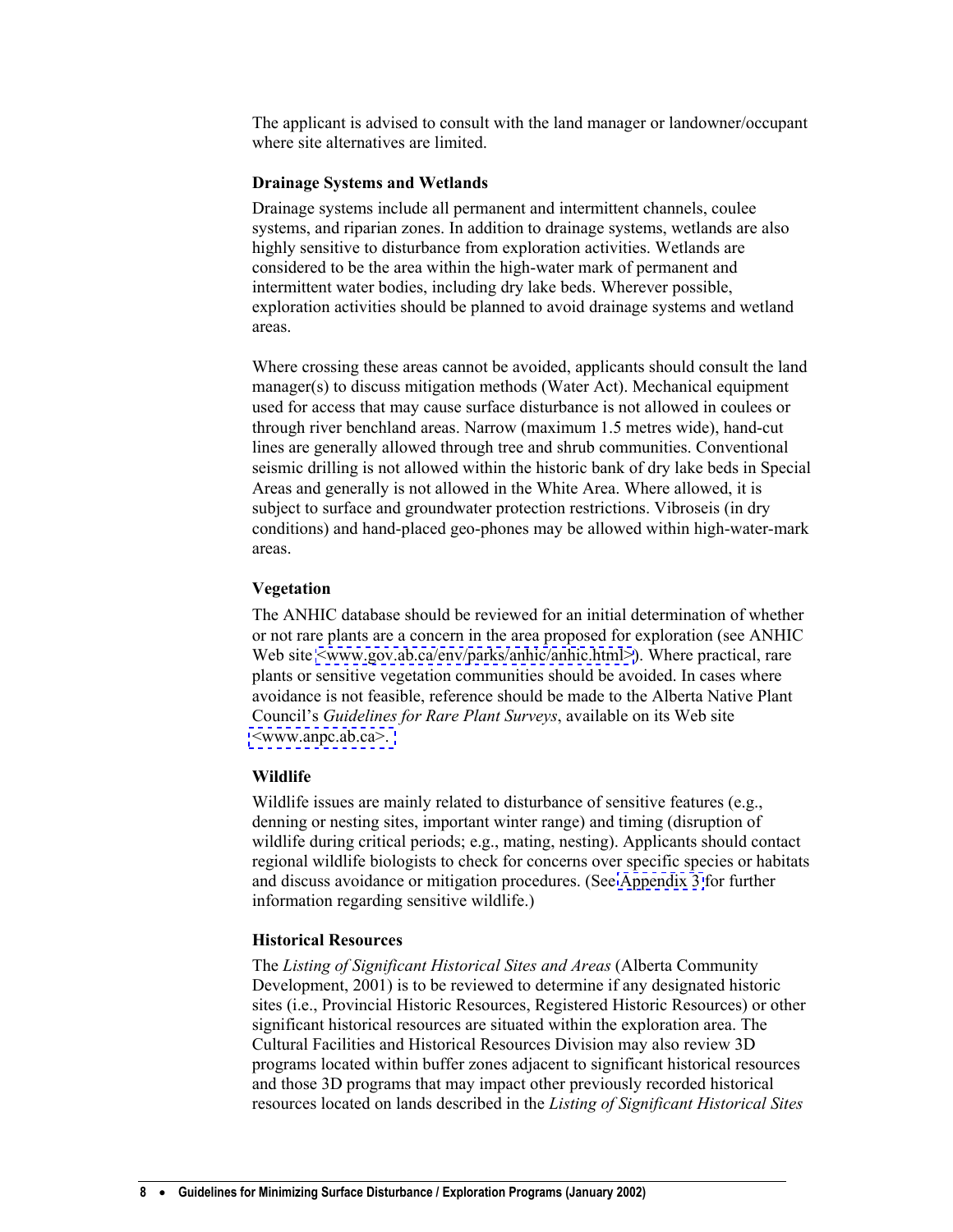<span id="page-16-0"></span>*and Areas.* (See [Appendix 5](#page-43-0) for further information regarding the historical resources management program for the petroleum industry.)

#### **Proposed Shot Hole Depth**

In areas where there is a risk of encountering saline water near the surface, the proposed drilling depth should be reduced to avoid subsurface saline water. Shot hole drill cuttings should be replaced and any additional drill cuttings spread to a thickness that will not negatively impact vegetation growth. If the latter is not possible, the additional drill cuttings will need to be removed and disposed of in an acceptable manner out of the program area.

#### **3.3 Field Operations**

With appropriate planning, the potential negative environmental impacts can be minimized. Operational guidelines that should be used to reduce the risk of shortand long-term impacts are given below.

### **3.3.1 Access Management**

Vehicles and equipment with the least potential for surface disturbance should be selected early in the planning stage. Off-road access is usually permitted only during dry or frozen ground conditions. Access through areas that require clearing (e.g., trees, shrubs, and vegetation) should be minimized as much as possible. Access across wet areas should be avoided entirely. Access routes should observe suitable setback distances and timing restrictions associated with sensitive wildlife and features (see [Appendix 3\).](#page-41-0) 

#### **3.3.2 Scheduling of Operational Passes**

Careful scheduling of exploration activities is necessary to minimize the potential for adverse impacts, such as soil erosion or rutting, disturbance of wildlife, or conflicts with grazing or recreation activities.

Operators causing impacts may face penalties or project shutdown. Timing constraints for the protection for specific wildlife species should be observed, and applicants should consult the regional wildlife specialist (see [Appendix 3\).](#page-41-0)  Applicants should endeavour to consult with land managers, occupants, and landowners to minimize disruption to cattle grazing and any other land-use activities. Typically activities scheduled during dry and frozen ground conditions have the least potential for impact. Activity during wet conditions should be avoided where that activity will result in breaking of turf.

#### **3.3.3 Soil and Vegetation Management**

Exploration activities typically have a limited effect on soils. Even so, equipment travel in an area should be minimized, and low ground pressure equipment should be used to reduce the potential for excessive rutting, pulverization, and compaction of the soil. Snow ploughing and any other surface stripping or scalping techniques may result in irreparable damage to native prairie, so care is required to minimize this risk.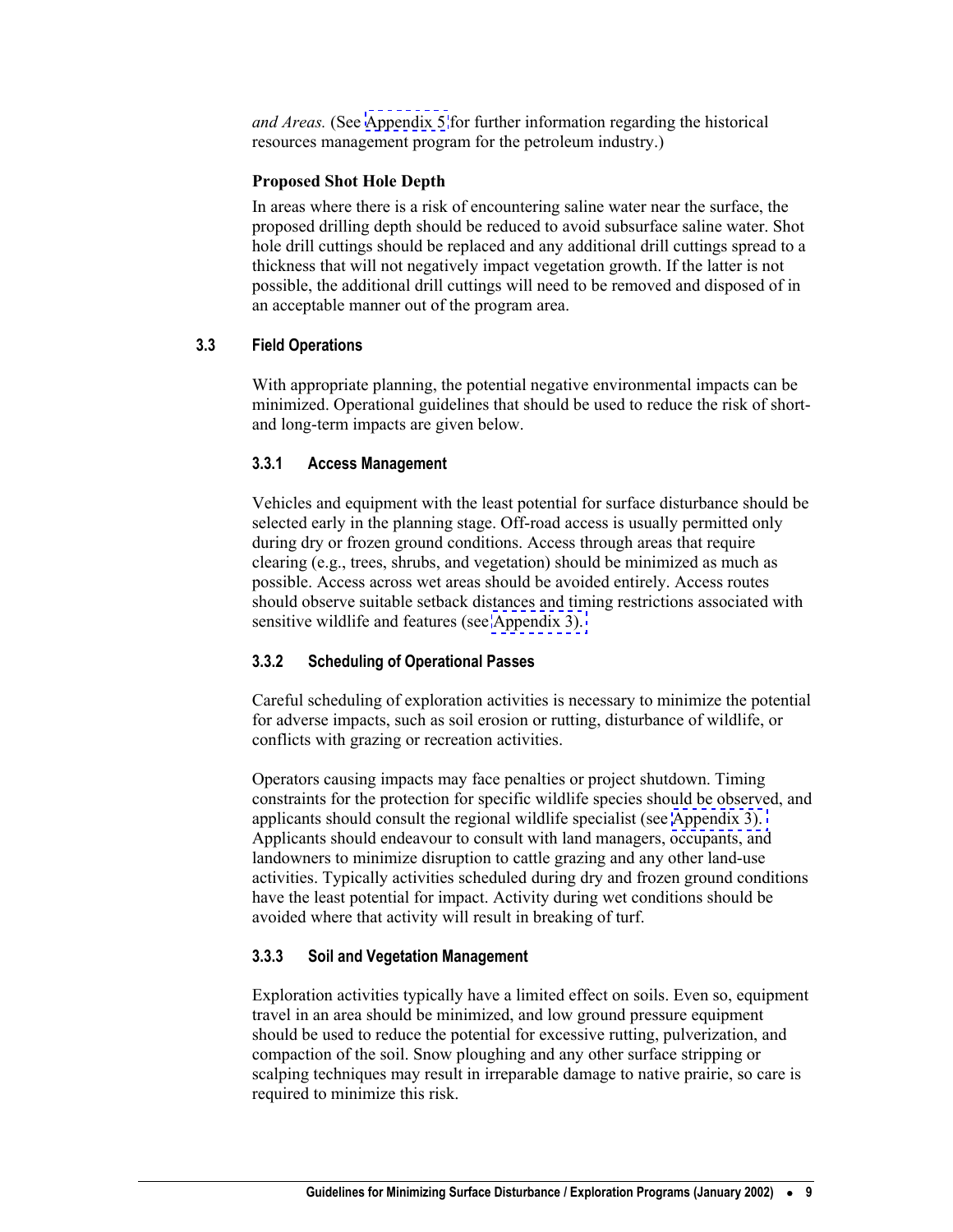<span id="page-17-0"></span>Exploration activities should be conducted in a manner that minimizes clearing of vegetation; where possible, hand-cut lines should be used in sensitive areas. Cottonwood trees should be protected from removal or damage in river valleys and on floodplains.

# **3.3.4 Wildlife**

All operations should observe suitable wildlife timing restrictions and setback distances identified and agreed upon during the planning phase (see [Appendix 3\).](#page-41-0)  Vehicles and equipment should observe low speed limits to minimize the risk to wildlife. The presence of dogs or firearms should not be permitted at the job site. Harassing wildlife is prohibited.

## **3.3.5 Historical Resources**

Exploration programs must not impact significant historical resources (Historical Resources Act). Generally, exploration activities have a limited effect on historical resources, and in certain circumstances the hand placement of geophones will be considered for significant historical sites and areas. Snow ploughing and any other surface stripping or scalping techniques may result in impacts to historical resources, and applicants may be required to conduct historical resources impact assessments. Shot holes must avoid obvious stone features (e.g., tipi rings) (see Historical Resources Act).

## **3.3.6 Drainage and Other Watercourse Crossings**

When exploration operations must cross drainages, wetlands, or other watercourses, the mitigation measures identified during planning should be observed. Lightweight portable drilling equipment and/or hand-laid lines are required for operations on steep coulees and in riparian areas.

# **3.3.7 Materials Handling**

Fuel and explosive materials must be stored in an area not accessible to wildlife or livestock (Wildlife Act). Fuelling areas should be located off native prairie as much as possible and must be located away from drainage and wetland areas (Water Act).

#### **3.3.8 Field Crews**

Communication, education, and training of field crews is critical to the success of an exploration program. If field staff are concerned and aware of the operational restraints for the program, planning and operational guidelines will more likely succeed.

## **3.4 Reclamation**

Reclamation must occur for all exploration programs on public land. If reclamation is found to be acceptable, a letter of clearance is issued. Minimizing surface disturbance will mitigate most revegetation and reclamation concerns. Natural revegetation is preferred where there is no concern of soil erosion or weeds. (See [Section 6](#page-31-0) for further details.)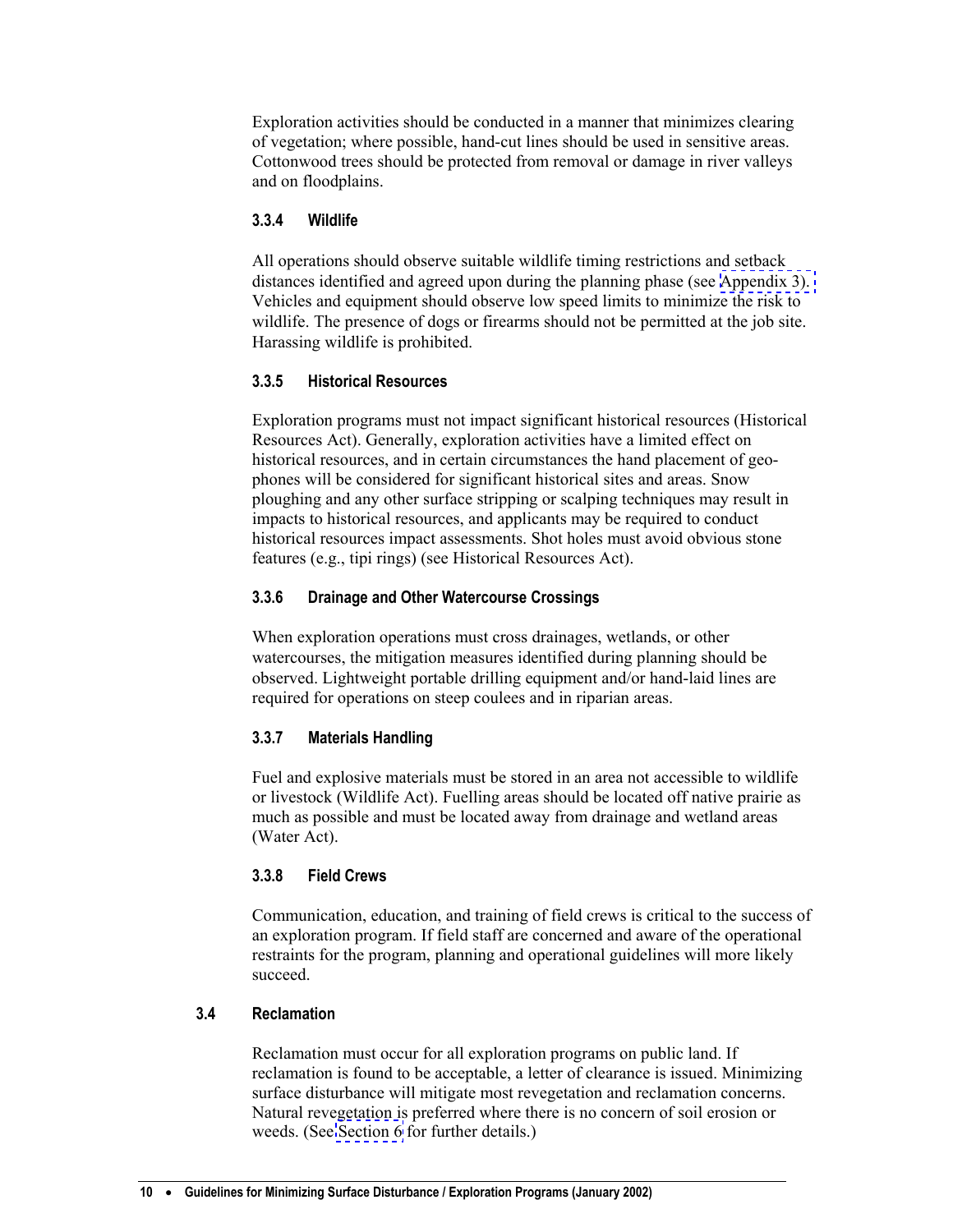# <span id="page-18-0"></span>**4 Drilling and Production**

The drilling and production of oil and gas well sites can minimize environmental impacts if adequate predevelopment planning and ongoing environmental protection measures are implemented. Environmental impacts can be avoided through planning of facility locations, access, and associated infrastructure, proper site construction, and the prevention of spills and releases of harmful materials during operations. Managing development from project conception to reclamation is the key to minimizing environmental liability.

# **4.1 Key Contacts**

Drilling activities are regulated primarily under the acts and regulations administered and managed by the Alberta Energy and Utilities Board (EUB), Alberta Environment (AENV), and Alberta Sustainable Resource Development (ASRD). Applications for well licences must be submitted to the EUB (Oil and Gas Conservation Act). On White Area public lands, companies require a Mineral Surface Lease (MSL) for surface development and a Licence of Occupation (LOC) for an access road (Public Lands Act). Since November 1, 2001, a Siting Information Report is also required on White Area public lands. Environmental Field Reports (EFRs) are required for lands within the Green Area of Alberta. Land managers will review MSL and LOC requests to evaluate any environmental and land-use concerns. Areas with specific wildlife concerns are referred to the Fish and Wildlife Division of ASRD and parks and protected areas concerns are referred to the Parks and Protected Areas Division of Alberta Community Development (ACD). Historical resource issues are referred to the Cultural Facilities and Historical Resources Division of ACD. Companies developing on private lands must obtain a surface lease agreement with the landowner or occupant, or both (Oil and Gas Conservation Act).

Production activities are regulated mainly by the EUB through the Oil and Gas Conservation Act. Production activities must also meet any relevant conditions of the Environmental Protection and Enhancement Act (EPEA) and the Water Act, administered by AENV.

## **4.2 Environmental Planning**

Predevelopment planning and design, will, if properly done, help to minimize environmental impacts, reduce costs for site reclamation, and decrease the risk of acquiring environmental liability. Site and route selection, scheduling of activities, construction and drilling practices, and operational activities should all be considered early in the planning process. Applicants should check for any notations (e.g., Protective Notations [PNTs] and Consultative Notations [CNTs]) on the land base using such tools as Land Status Automated System (LSAS) and the Special Areas Management System (SAMS). Applicants should also consult with land managers or landowners regarding siting options. An environmental screening program can be used to identify environmental or social sensitivities and to determine the scope of environmental assessment that may be needed for the proposed project.

In the early planning stages, applicants are expected to consider the needs and implications of their whole project. While full program details may not be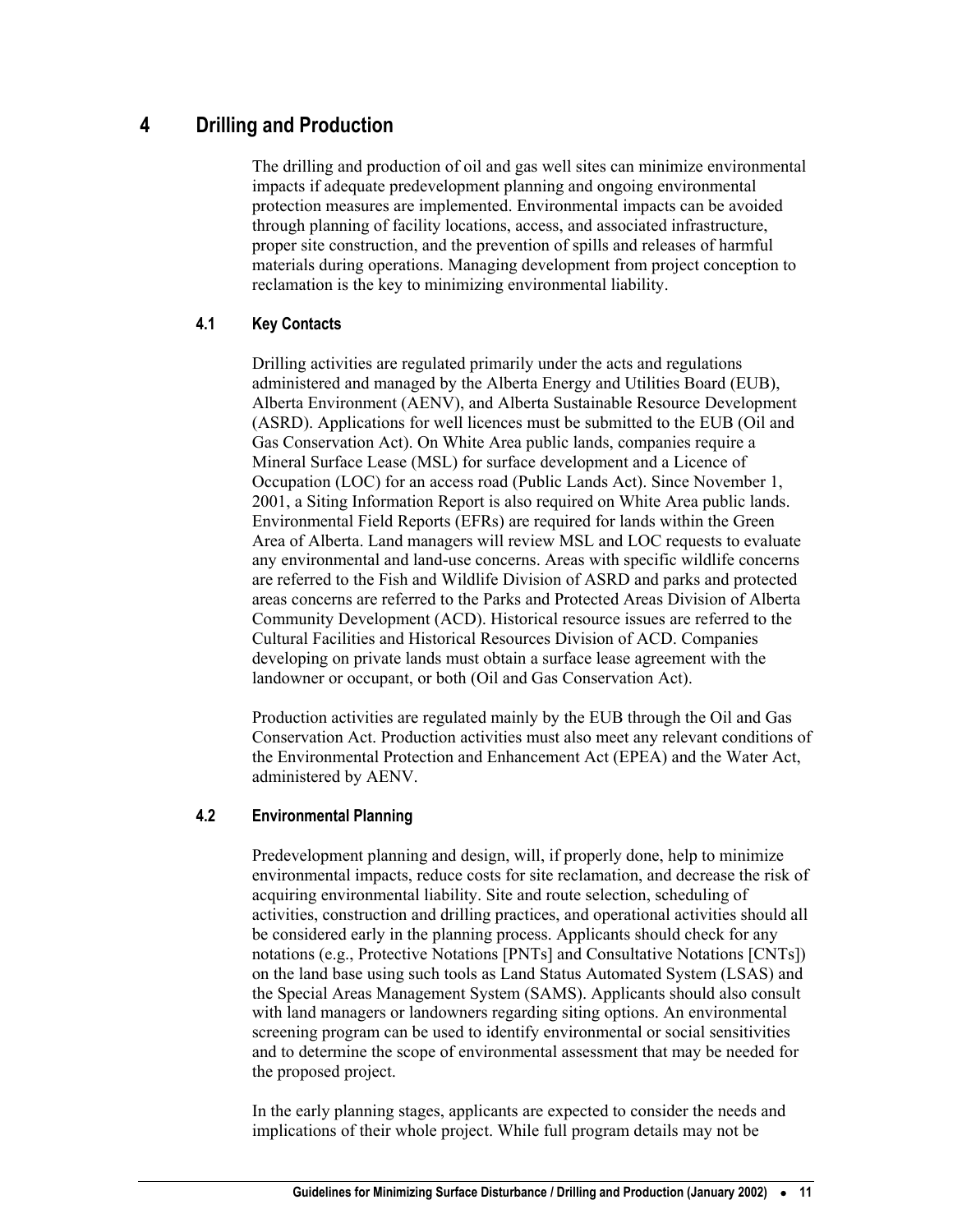<span id="page-19-0"></span>available at the exploratory or delineation stages of a development, they should be anticipated. Thus, placement of the "first footprint" should be done in a manner that will minimize the risk of environmental and social impacts if additional well sites and infrastructure are later required. In particular, the need for a pipeline should be considered in association with even a single well site. See Section 5 for details relating to pipelines.

## **4.2.1 Site and Route Selection**

Development within native prairie and parkland should preferentially use any previously disturbed sites or areas of tame pasture or cultivation. The level of disturbance can also be minimized by using methods such as directional drilling, horizontal drilling, slant-hole drilling, or multiple well pad sites. Infrastructure (e.g., access, pipelines, power lines) should typically be consolidated into a single utility corridor. Where endangered or rare plant or animal communities or historical resources are likely to be affected, detailed surveys may be required to identify these sensitive resources and to complete the fine tuning of a well site and access location.

Applicants and land managers must consider the impacts of the proposed development in the context of preserving the structural and functional integrity of native prairie and parkland ecosystems. Specifically, consideration should be given to wildlife habitat, riparian zones, soil resources, water resources and drainage patterns, wildlife and fisheries resources, and aesthetics. Addressing these issues throughout the planning and development stages will reduce maintenance and reclamation costs.

#### **Environmentally Significant Areas (ESAs) and Special Features**

Applicants should check ESA documents and consult with land managers and regional wildlife specialists for areas in which they propose development. On public lands the public land manager or the Special Areas Board (SAB) must be consulted with respect to potential development in environmentally sensitive landscapes (e.g., floodplains, and dunes) (Special Areas Act). Drilling on private land is subject to EUB *[Guide 56: Energy Development Application Guide](http://www.eub.gov.ab.ca/bbs/products/guides/g56-v1.pdf)*. Applicants must notify AENV's inspectors prior to applying for a well licence when drilling in environmentally sensitive areas, as outlined in the guide. Adjusting the location of well sites and associated infrastructure to avoid sensitive areas and special features is preferred. Where endangered or rare plant or animal communities or historical resources are likely to be affected, surveys may be required to identify these sensitive resources and to develop effective avoidance or mitigation strategies. Information on Alberta species at risk can be found at [<www3.gov.ab.ca/srd/fw/riskspecies/>.](http://www3.gov.ab.ca/srd/fw/riskspecies/) Habitat loss should be avoided in environmentally sensitive areas. Information on how to acquire ESA reports is available on the Prairie Conservation Forum Web site at [<www.albertapcf.ab.ca/esaIntro.htm>.](http://www.albertapcf.ab.ca/esaIntro.htm) 

#### **Terrain and Soils**

Well sites and associated infrastructure should be located as much as possible in subdued terrain where limited grading is required. Well sites should not be located on erosive slopes or slope break locations or in areas with wet or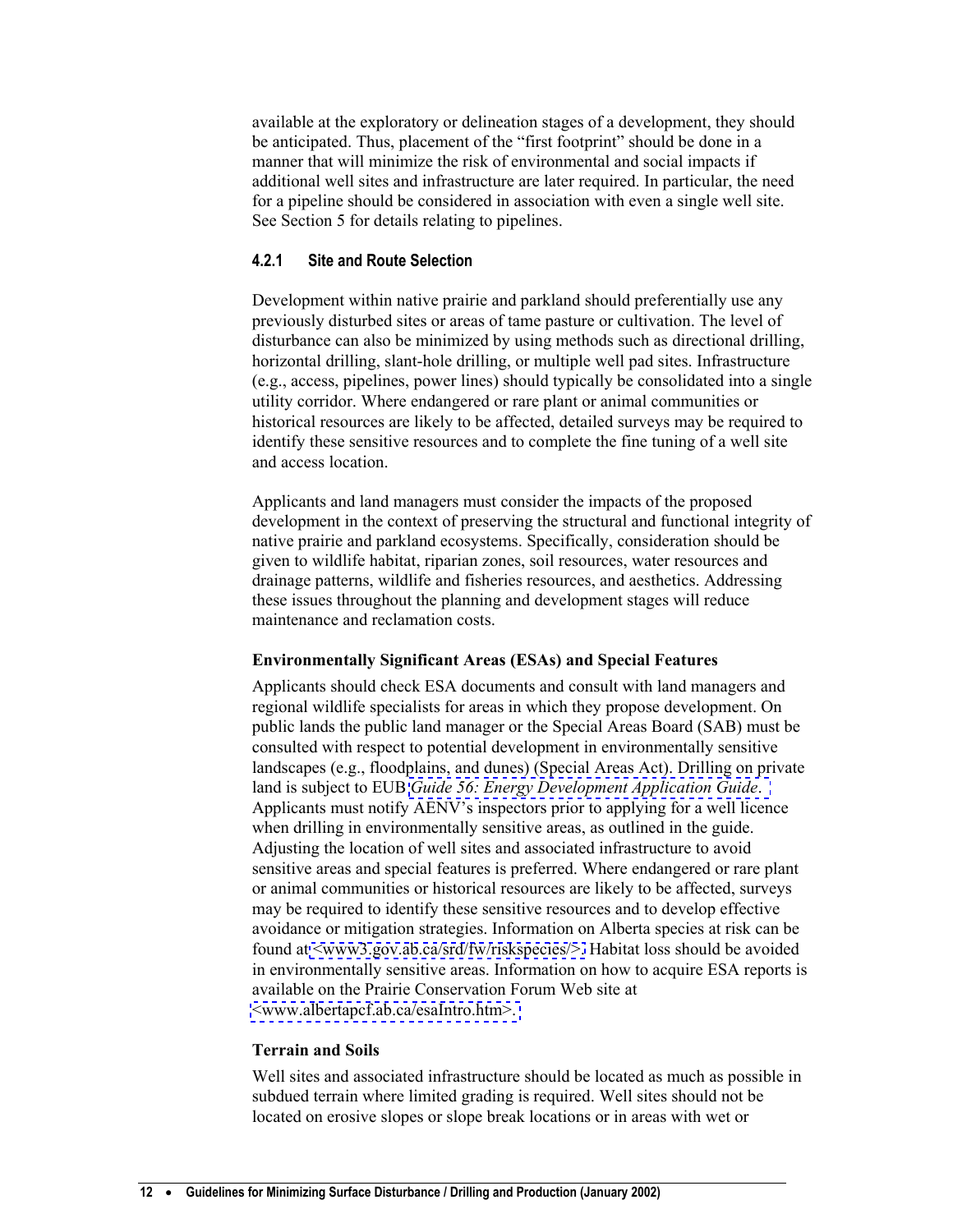<span id="page-20-0"></span>otherwise sensitive soil conditions. Consideration should be given to minimizing the need for associated access or pipelines to cross such areas.

#### **Drainage Systems and Wetlands**

Well sites and access roads should avoid coulee complexes, river benches, wetlands, dry lake beds, and riparian areas. A setback distance should be determined from all coulee breaks and the high-water mark of all wetlands, including dry lake beds, through consultation with land managers, AENV regional inspectors responsible for the Water Act, or ASRD Public Lands Division personnel (refer to Alberta Agriculture, Food and Rural Development's August 1993 *Slope and Break Setback Guidelines for Wellsites and Associated Infrastructures on Public Land in the White Area*). For development of access roads or pipelines across drainage channels, applicants should consult the Water Act Codes of Practice (Alberta Environment, 2000) to determine acceptable methods.

#### **Vegetation**

Well sites and associated infrastructure should be positioned or routed to minimize disturbance to sensitive or unique vegetation communities and rare plants. If such areas cannot be completely avoided, use of special mitigative measures is required. Applicants should consult the ANHIC database [<www.gov.ab.ca/env/parks/anhic/anhic.html>](http://www.gov.ab.ca/env/parks/anhic/anhic.html) for an initial determination of whether or not rare plants are present. In cases where avoidance is not feasible, reference should be made to the Alberta Native Plant Council's *Guidelines for Rare Plant Surveys*, available on its Web site [<www.anpc.ab.ca>.](http://www.anpc.ab.ca) 

#### **Wildlife**

Wildlife issues are related to physical loss of habitat and to sensory disturbance during construction, drilling, and operations. Applicants should contact regional wildlife specialists to determine concerns over species or habitats. Sensitive features (e.g., denning or nesting sites) can be avoided through observation of suitable setback distances for particular species. Limiting the timing of specific activities may also be required during critical periods (e.g., mating, nesting seasons). Further information can be found in [Appendix 3.](#page-41-0) 

#### **Historical Resources**

Applicants must check the *Listing of Significant Historical Sites and Areas* (Alberta Community Development, 2001) for an initial determination as to whether the well site lease is targeted for lands described within the listing (EUB *[Guide 56: Energy Development Application Guide](http://www.eub.gov.ab.ca/bbs/products/guides/g56-v1.pdf)*). Well site leases and access roads must avoid significant historical resources (Historical Resources Act). Applicants should contact staff of the Cultural Facilities and Historical Resources Division to determine specific concerns and requirements. A historical resources impact assessment may be required.

## **4.2.2 Access Management**

Access during the drilling phase should use existing trails or temporary access across the prairie. Timing of activities to ensure dry or frozen ground conditions is essential. Access routes should observe suitable setback distance and timing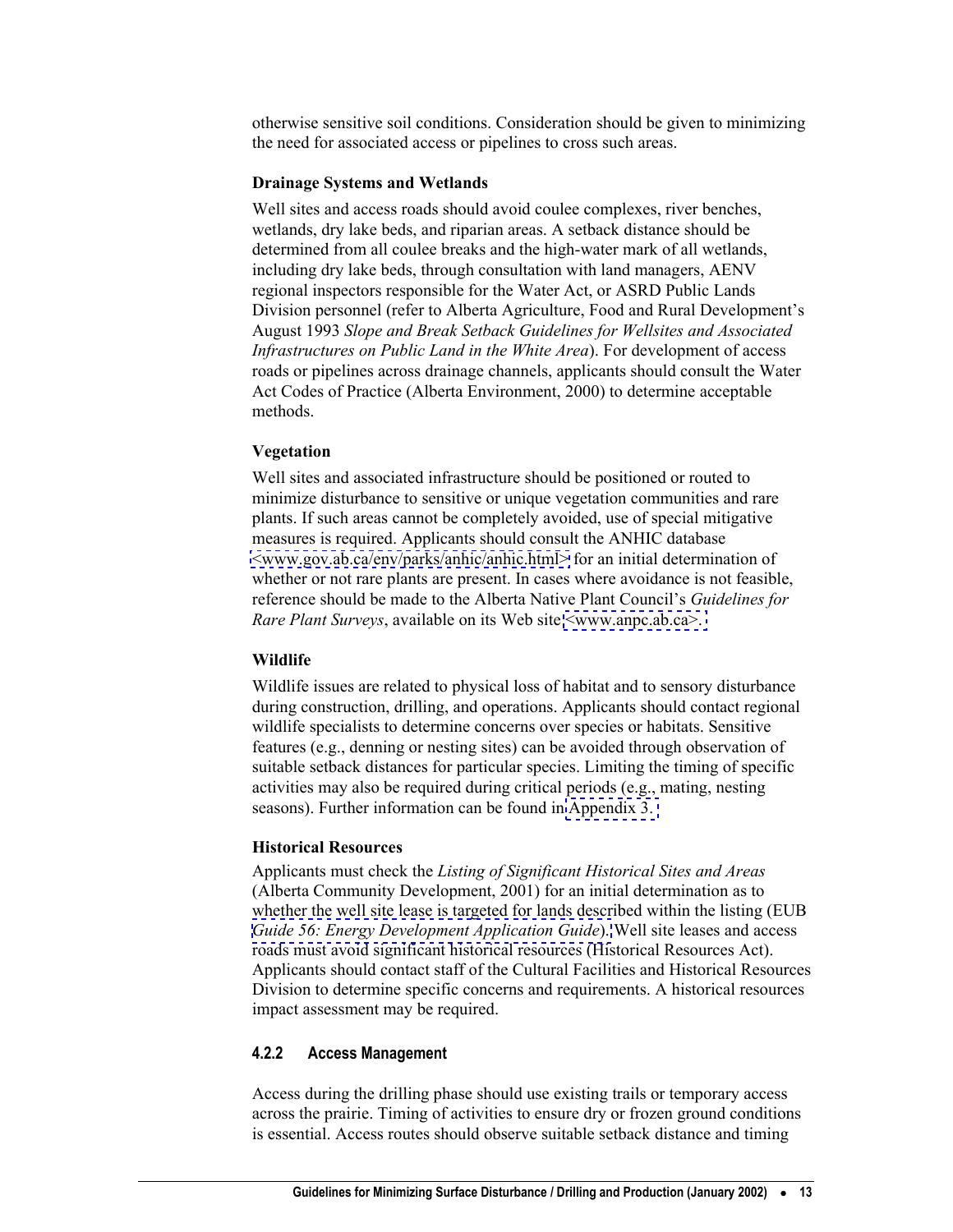<span id="page-21-0"></span>restrictions associated with sensitive wildlife (see [Appendix 3\)](#page-41-0) and features (e.g., coulee complex). Where alternative routing is available, existing access through sensitive areas will not guarantee future access for industrial development.

All-weather access roads may be required during the production period of a development. Production access should also use existing access routes whenever possible. Where the development of new access is required, it should be carefully planned to

- minimize the level and extent of disturbance,
- avoid sensitive areas, such as wet soils and erosive slopes,
- avoid the need for clearing trees and shrubs,
- use areas such as municipal road allowances as much as possible, and
- observe relevant setback distances from sensitive wildlife habitat, parks, and protected areas.

Access management through the use of fencing and gates may be required to protect sensitive areas, as well as for the protection of the public. Access management issues should be discussed with the land manager and other affected parties.

# **4.2.3 Scheduling**

Effective scheduling of construction, drilling, and operational activities can minimize the potential for environmental impacts and land-use conflicts. Ideally, all activities should be timed to

- accommodate landowner/occupant use of the land and minimize disruption of grazing activities,
- observe restrictions due to wildlife concerns (e.g., nesting, migration),
- observe restrictions due to drainage crossing concerns, and
- ensure construction and access during dry or frozen ground conditions.

For timing issues related to spring breakup or adverse weather conditions, operators should refer to AENV's *Conservation and Reclamation Information Letter (IL) 98-4: Voluntary Shut Down Criteria for Construction Activity or Operations* for further guidance.

# **4.3 Construction**

Construction involves development of road access and pad site preparation. Applicants should consider weather conditions, duration of drill, etc., and make every effort to ensure that all construction and drilling activities can be completed during the period of frozen or dry ground conditions. Rigs may need to be left on site where wet conditions limit mobilization off site.

# **4.3.1 Access Management**

Access routes should be selected to minimize the need for any terrain modifications, either during temporary access or when more permanent access is required. In the event that any cut and fill is required, erosion control measures must be implemented (EPEA).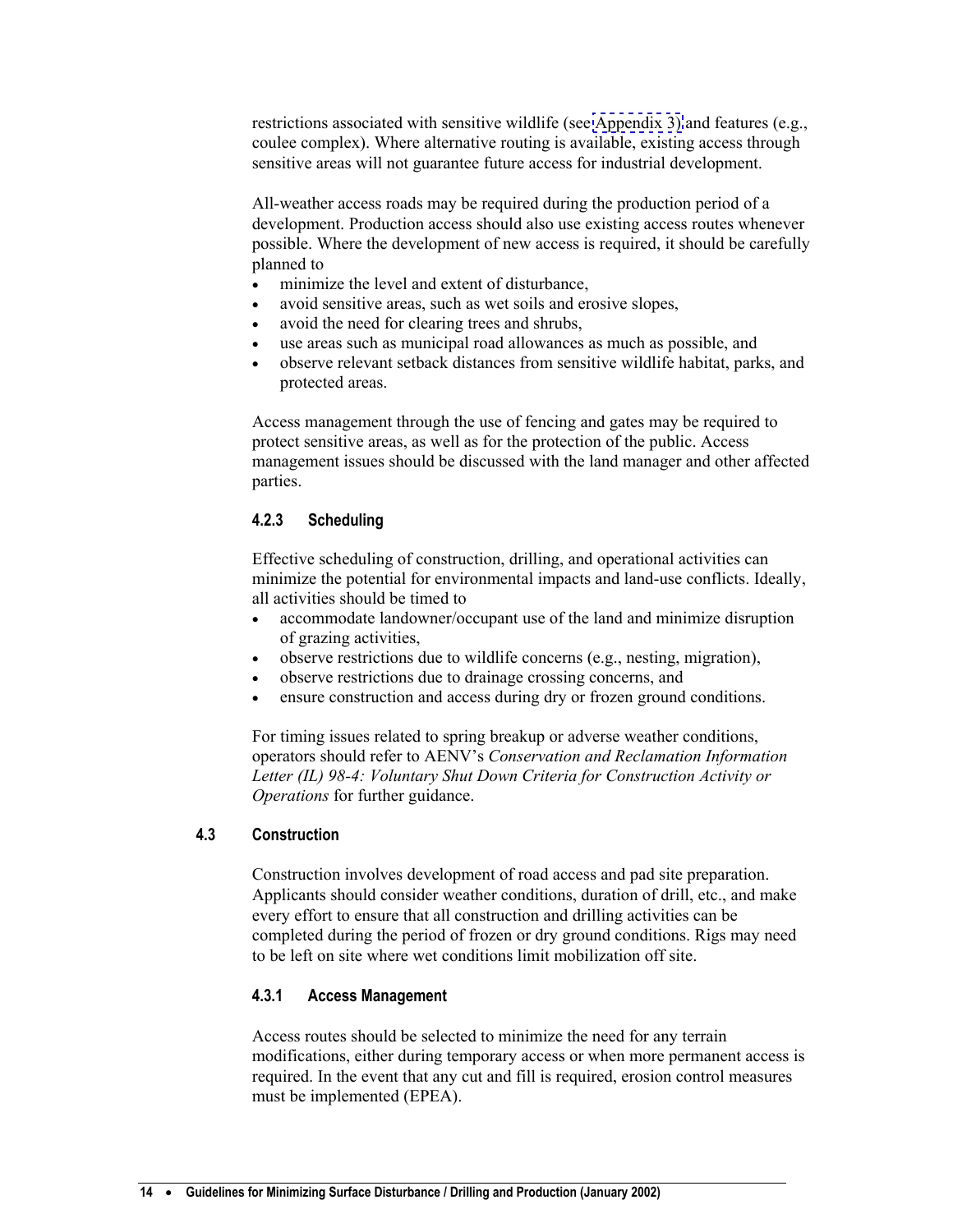<span id="page-22-0"></span>Typically permanent all-weather roads will not be bladed or built for the drilling phase. In areas where access cannot avoid soft or sensitive terrain, measures such as the use of geotextiles or the limited application of gravel should be considered to minimize impacts such as rutting.

In the construction of all-weather roads, applicants are required to salvage and conserve topsoil resources, design the road bed and install structures to maintain local drainage patterns, install erosion control measures, and revegetate disturbed lands (Environmental Protection and Enhancement Act, Water Act). Weed control is essential (Weed Control Act).

## **4.3.2 Well Site**

The need for cut and fill at well sites can be reduced largely through careful site selection, altering the size and shape of pad sites, and the use of self-levelling rigs. In the event that some terrain modifications are needed, back sloping should be compatible with the surrounding landscape and contoured to prevent erosion.

All efforts must be made to minimize disturbance, taking into consideration the size of rig, duration of drilling, terrain, and soil conditions. Where soil handling is required, topsoil must be appropriately stripped and stored for future reclamation (EPEA). "No-stripping" can be considered for drilling of shallow gas wells on a site-specific basis. Soil handling should only be undertaken when the ground is dry or frozen. Stripping when the ground is frozen may require extra care and specialized equipment. Soil-handling equipment should be clean and free of weeds. If natural recovery is planned for revegetation, consideration should be given to salvaging the sod layer (seed bank) separate from the topsoil layer. Soil resources must be protected from wind and water erosion during the construction period and throughout the production period (EPEA).

# **4.4 Drilling Operations**

#### **4.4.1 Access Management**

Access management during the drilling phase is important to minimize impacts, particularly to temporary or existing access. Efforts should be made to minimize the number of vehicle passes required to mobilize and demobilize equipment and associated with the day-to-day drilling operations (e.g., worker access, movement of drilling fluids). Access may need to be temporarily suspended in the event of short-term wet ground conditions.

#### **4.4.2 Drilling Fluids**

Temporary licences for withdrawing water are issued by AENV personnel. Vehicles used for water withdrawal should avoid driving onto stream bank and shoreline areas, potentially damaging them. Water trucks should be clean and free from leaking fluids.

Applicants are encouraged to recycle drilling fluids to minimize water volume requirements and subsequent impacts to the prairie. Fluids associated with drilling systems should be managed to prevent contamination to surface water,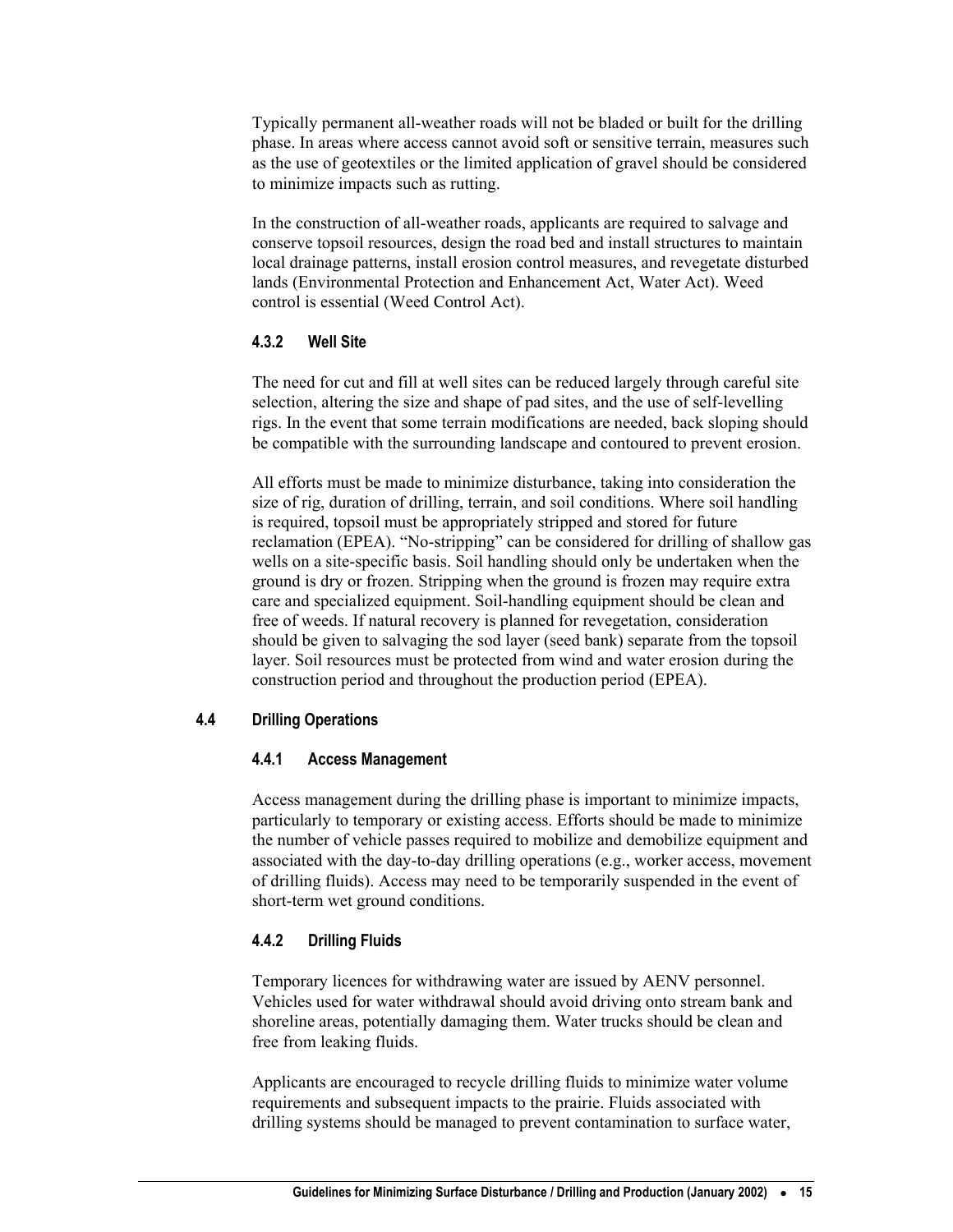<span id="page-23-0"></span>groundwater, or soil resources. The use of portable flare pits, berms, clay pads, catchment pans, and filter fabric are options that can be considered to reduce potential impacts. Except where full site stripping has occurred, only aboveground sumps (tanks) or remote sumps (off native prairie) are allowed on native prairie and parkland areas on public lands.

The handling of drilling fluid is subject to EUB *[Guide 50:](http://www.eub.gov.ab.ca/bbs/products/guides/g50-1996.pdf) Drilling Waste Management*. The method of drilling waste disposal must be considered prior to starting the drilling program. Ideally, new or additional surface disturbance would not be undertaken to facilitate fluid disposal. Consideration should be given to the use of fluid formulations that lessen the impact on vegetation, wildlife (including invertebrates), and soil and increase the success of reclamation techniques. Often disposal problems associated with drilling fluids are related to salinity or sodicity from make-up water. Testing of make-up water sources can minimize disposal problems later on.

Disposal of waste by land spraying while drilling (LWD) is limited to freshwaterbase gel drilling mud systems and should be targeted for cultivated land first, then tame hay land, and finally native prairie as a last resort where allowed. LWD is not allowed on native prairie in the Special Areas. In situations where long-haul distances are involved to reach nonprairie lands for LWD, applicants should consider the overall impacts of hauling. An LWD location on a nearby native prairie site may be preferred. Written permission is required from the land manager for LWD on public land, and permission from private landowners is required for their land.

#### **4.5 Production Operations**

## **4.5.1 Long-term Access**

Long-term access is required during the production phase and, depending on environmental conditions and access requirements (frequency and equipment), may be facilitated by using existing or temporary access routes. If operators continue to use existing or temporary access, there may be limitations, such as during wet ground conditions or critical wildlife periods. Operators are expected to monitor for impacts such as erosion and rutting, and if impacts are noted, it may be necessary to upgrade access as a means of environmental protection. Non-permanent access to remote wells should be considered, especially in sensitive areas.

#### **4.5.2 Site Management**

Waste and spill management programs should be developed for sites taking into consideration environmental sensitivities. The use of aboveground tanks and dikes is encouraged for containment and spill control, as this minimizes the need for surface disturbance. Operators should consult EUB *[Guide 55:](http://www.eub.gov.ab.ca/bbs/products/guides/g55-2001.pdf) Storage Requirements for the Upstream Petroleum Industry* and *[Guide 58:](http://www.eub.gov.ab.ca/bbs/products/guides/g58-1996.pdf) Oilfield Waste Management Requirements for the Upstream Petroleum Industry*.

Managing vegetation on producing sites may be a particular challenge. All steps possible should be taken to minimize the introduction of weed species into native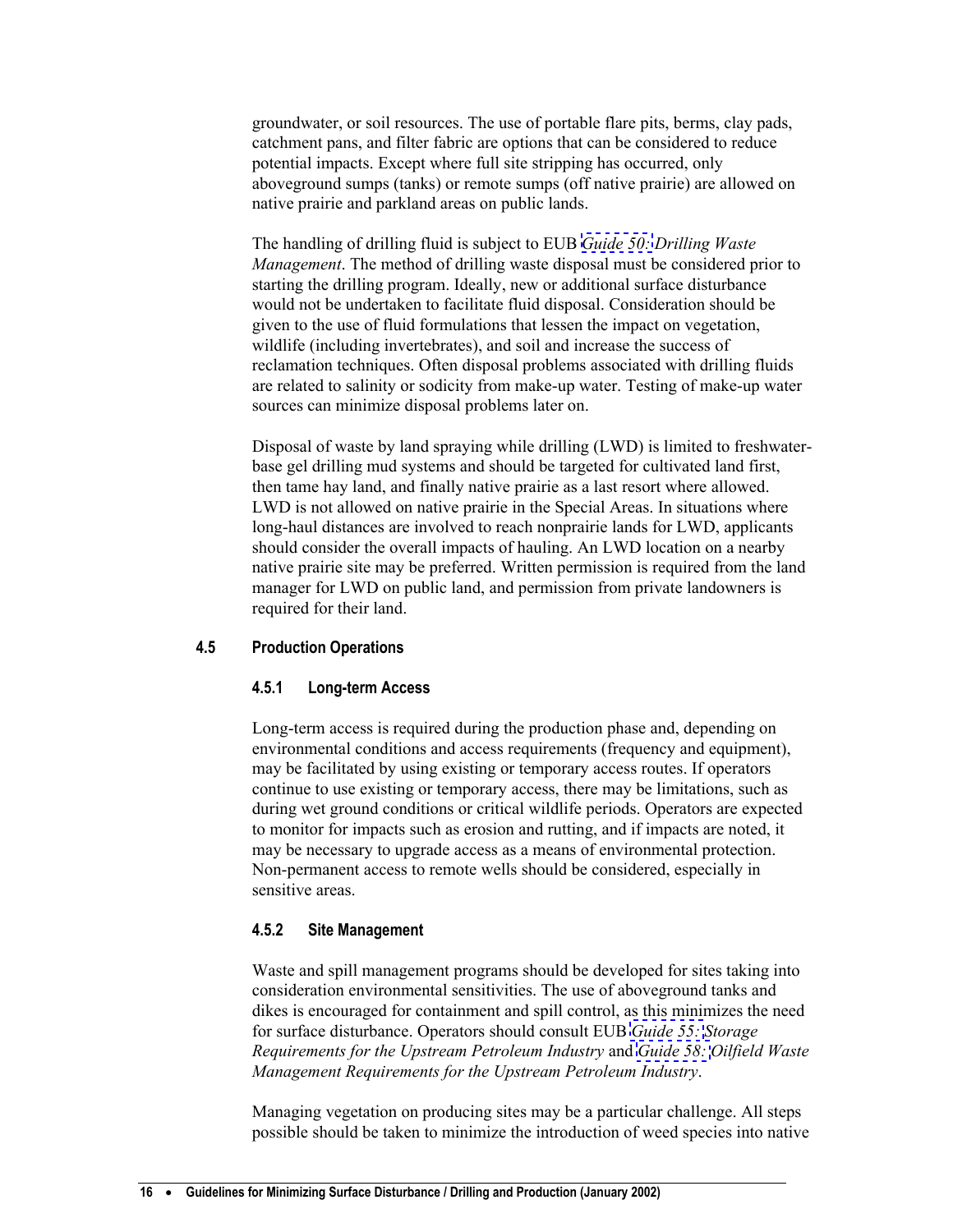<span id="page-24-0"></span>prairie and parkland areas. Mowing before seed set should be the first choice to control undesirable plants (e.g., crested wheat grass). Spot spraying with herbicides may be used as necessary to control invasive weeds and agronomic species. Soil sterilants may be prohibited from use in vegetation control. The land manager should be consulted in this regard.

Regular site inspections and monitoring should be undertaken to ensure that impacts to soil and vegetation are not occurring over the life of the project. In particular, erosion and weed control are necessary.

#### **4.5.3 Interim Reclamation**

Typically the perimeter areas of an operating well site are reclaimed, leaving only a "teardrop" working area around the wellhead. Perimeter areas should be contoured to the surrounding landscape condition, have topsoil reapplied, and be seeded to a suitable vegetation cover. Topsoil from the teardrop area should be feathered onto the immediately adjacent reclaimed area and stored there as a reserve for final reclamation. Revegetation should be done with compatible native species to minimize the need to rid sites of undesirable vegetation when final reclamation is undertaken. (See [Section 6](#page-31-0) for further details.)

#### **4.5.4 Completions and Workovers**

The movement of vehicles and equipment and the presence of fluids during well completions and workovers can result in environmental impacts. Except in genuine emergency situations, mobilization and demobilization should be done when soils are dry or frozen. Water use and fluid disposal should follow the guidelines set for drilling fluids in Section 4.4.2. The disposal of oilfield wastes is regulated by the EUB (*[Guide 58](http://www.eub.gov.ab.ca/bbs/products/guides/g58-1996.pdf)*). The necessary surface tanks and secondary containment systems are required.

Where interim reclamation has been completed at a site, it is important that subsequent work not cause negative impacts to soil resources. Operators should ensure that the working area is sufficient for all equipment and operations. Movement of vehicles and equipment should be limited to designated areas. If redisturbance of previously reclaimed land is required, further reclamation activities are necessary (EPEA). Applicants should be aware that with each disturbance of a site they may face increasingly difficult reclamation challenges; thus every effort should be made to minimize multiple disturbances of the land base.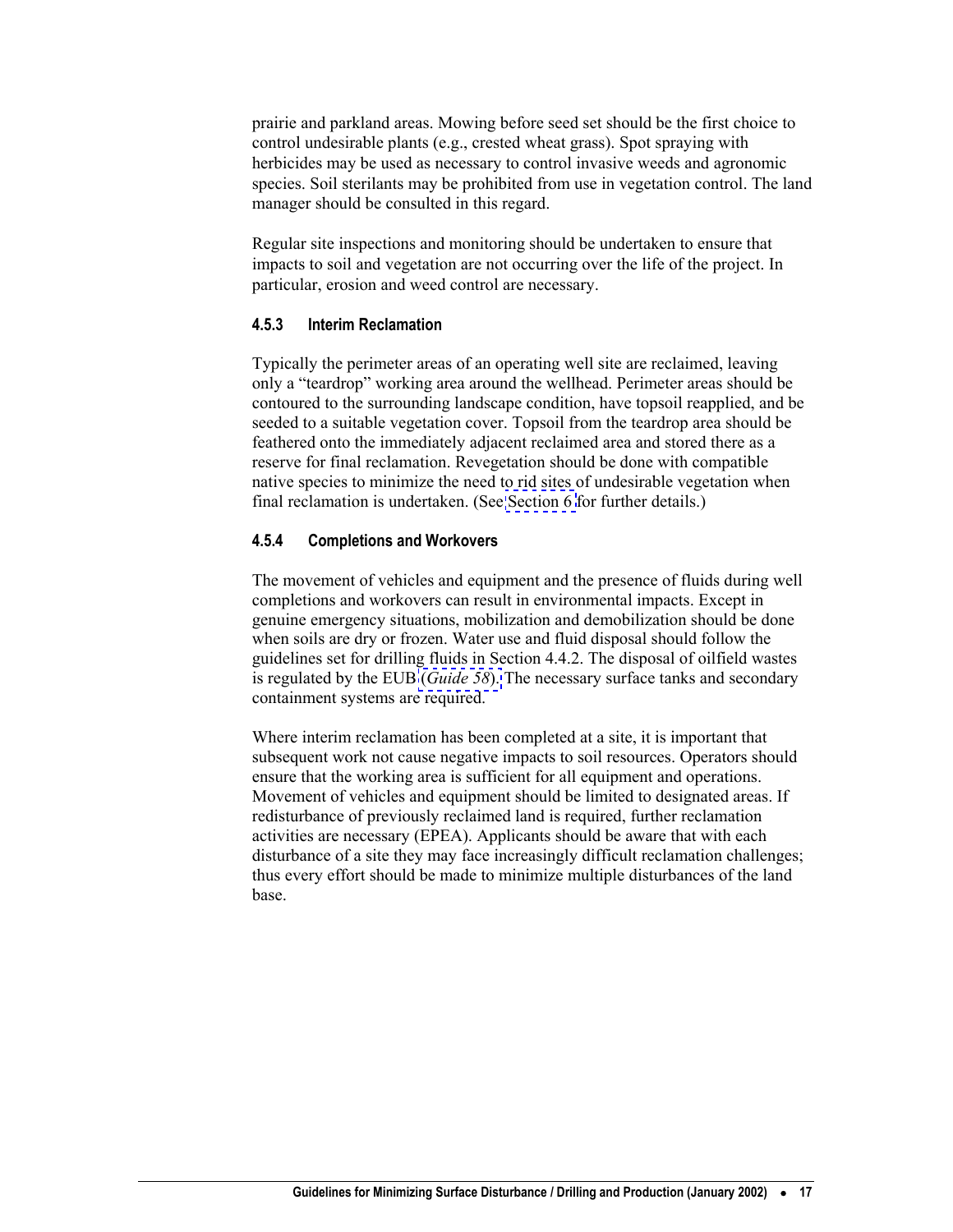# <span id="page-25-0"></span>**5 Pipelines**

The potential for environmental impacts associated with pipelines can be largely addressed through predevelopment planning and implementation of appropriate construction and reclamation methods. Further, pipelines are typically associated with a very short-term impact due to reclamation following immediately after construction. However, regular operations and maintenance, emergency situations during the operating life of a pipeline, and discontinuance and abandonment processes also have the potential to generate impacts. Applicants are reminded that while the immediate postconstruction reclamation is critical, there is also an obligation at abandonment to ensure that "final" reclamation is complete.

The following guidelines should be applied to all pipelines, including tieins/flowlines, regardless of diameter or length.

## **5.1 Key Contacts**

Activities related to the planning, construction, operation, and abandonment of oil and gas pipelines are regulated by the Alberta Energy and Utilities Board (EUB) (Pipeline Act). In addition, Alberta Environment (AENV) regulates conservation and reclamation activities on private and public land within the Special Areas (usually gathering, transmission and distribution pipelines). Operators are required to notify AENV of proposed pipelines. Notification requirements vary, depending on the size of the line. Operators should refer to AENV *Conservation and Reclamation Information Letter 00-7*: *Notification for Class II Pipelines on Private Land* for further guidance.

A Pipeline Agreement (PLA) is required on public lands (Public Lands Act). Approvals from federal authorities such as Environment Canada and the Department of Fisheries and Oceans may also be involved, depending on the type of activity. Operators must also obtain landowner consent for construction of new pipelines across private lands: from Alberta Sustainable Resource Development (ASRD) (Public Lands) for construction on White Area public land, from Land and Forest Division (ASRD), for construction on Green Area lands, and from the Special Areas Board (SAB) for projects scheduled within the Special Areas (Public Lands Act, Special Areas Act).

#### **5.2 Environmental Planning**

As with other development activities, predevelopment planning and design can help to minimize environmental impacts and social concerns and ensure that successful reclamation is achieved. Route selection should be undertaken early in the planning stages to identify any concerns or sensitivities and ensure that specific construction and reclamation objectives can be met. Environmental screening can be used to identify environmental and social issues and direct the scope of any further environmental assessment work.

Applicants should check for any notations (e.g., Protective Notations [PNTs] and Consultative Notations [CNTs]) on the land base using such tools as the Land Status Automated System (LSAS) and the Special Area Management Systems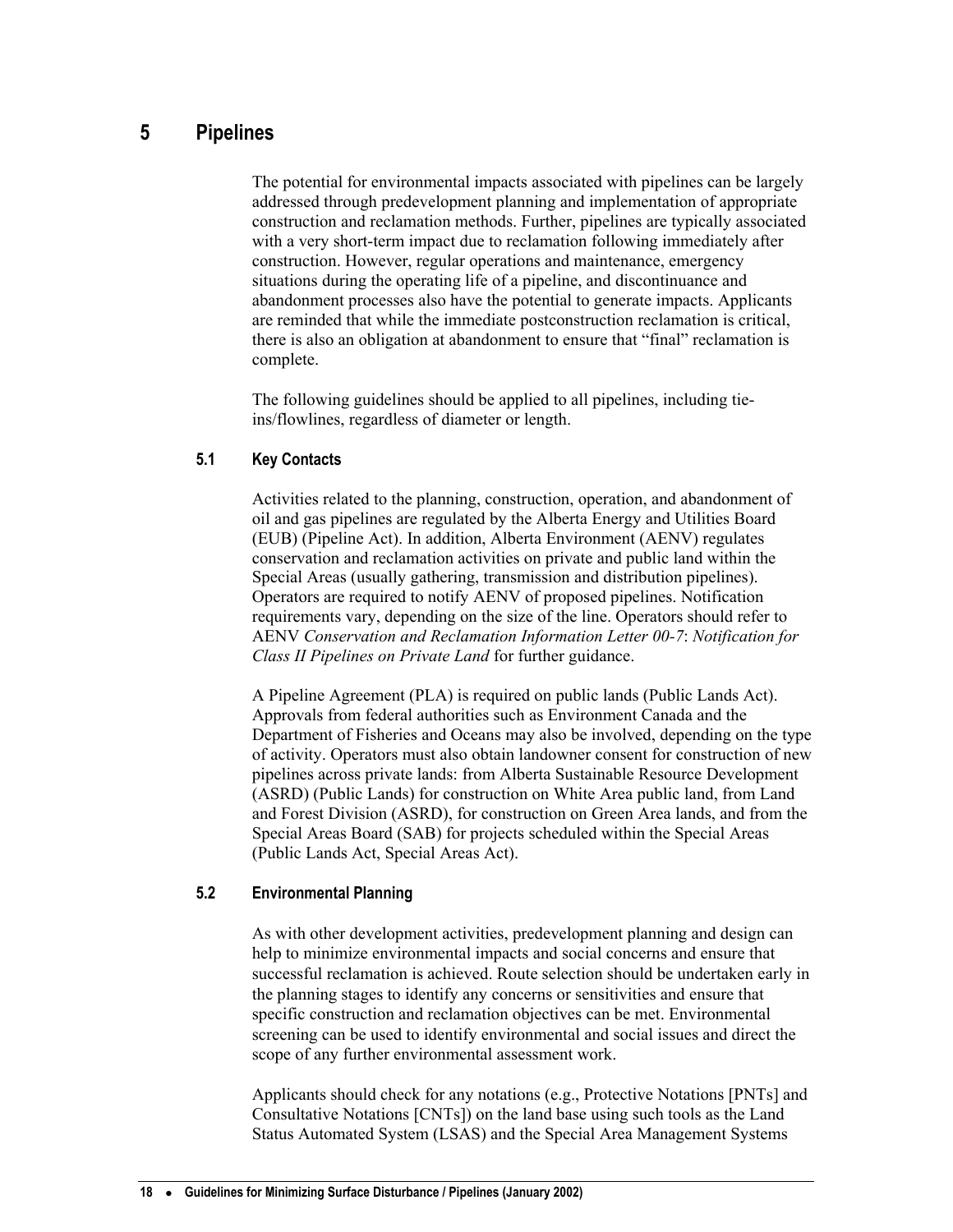<span id="page-26-0"></span>(SAMS). Applicants should also consult with land managers or landowners regarding siting options. Additionally, the *[Code of Practice](http://www3.gov.ab.ca/env/water/Legislation/CoP/Watercourse.pdf) for Watercourse Crossings* (Water Act) (AENV, 2000) should be consulted to determine any water-crossing requirements that need to be considered.

#### **5.2.1 Route Selection**

Pipelines should be preferentially routed through existing disturbed lands, especially rights-of-way (ROWs), or areas of tame pasture or cultivation (with the possible exception of twinning of old pipelines already seeded to undesirable vegetation [e.g., crested wheat grass, smooth brome grass]). Where new disturbance is necessary, pipelines should be placed in common utility corridors, such as with new access to a well site.

Impacts on rare plants, unique or sensitive vegetation, animal communities, or historical resources can often be avoided through careful route planning and minor rerouting of the ROW prior to construction.

There is considerable benefit when engineers and environmental planners work together to determine the best route, particularly where rerouting of the ROW may be required as an integral part of protection planning.

#### **Environmentally Significant Areas (ESAs) and Special Features**

Applicants should check ESA documents and consult with land managers and regional wildlife specialists to identify areas of concern along a proposed pipeline route. On White Area public lands, Public Lands Division or the SAB must be consulted with respect to potential development in environmentally sensitive landscapes (e.g., floodplains, sand dunes) (Public Lands Act, Special Areas Act). On Green Area public lands, ASRD's Land and Forest Division (LFD) must be consulted (Public Lands Act). On private lands where environmental sensitivities exist (e.g., floodplains, sand dunes), applicants should notify the local AENV Reclamation Inspector. Generally, sensitive features should be avoided; however, companies may opt to employ suitable mitigative measures. Information on how to acquire ESA reports is available on the Prairie Conservation Forum Web site at <www.albertapcf.ab.ca/esaIntro.htm>.

#### **Terrain and Soils**

Where possible, pipelines should be routed around sensitive terrain or soil conditions (e.g., steep, erosive slopes; sand dunes; coulee complexes; wet soils). However, where routing alternatives are limited, operators should consult with the land manager or landowner/occupant before planning activities.

#### **Drainage Systems and Wetlands**

Coulees, wetlands, river benches and breaks, dry lake beds, and riparian areas should be avoided wherever possible. Applicants should observe setback distances of 100 metres from all coulee breaks or high-water marks of permanent or intermittent water bodies or alternative setback distances as determined through consultation with land managers, AENV inspectors responsible for the Water Act, or ASRD regional Public Lands Branch personnel. Where pipelines will cross riparian areas, special planning may be required to minimize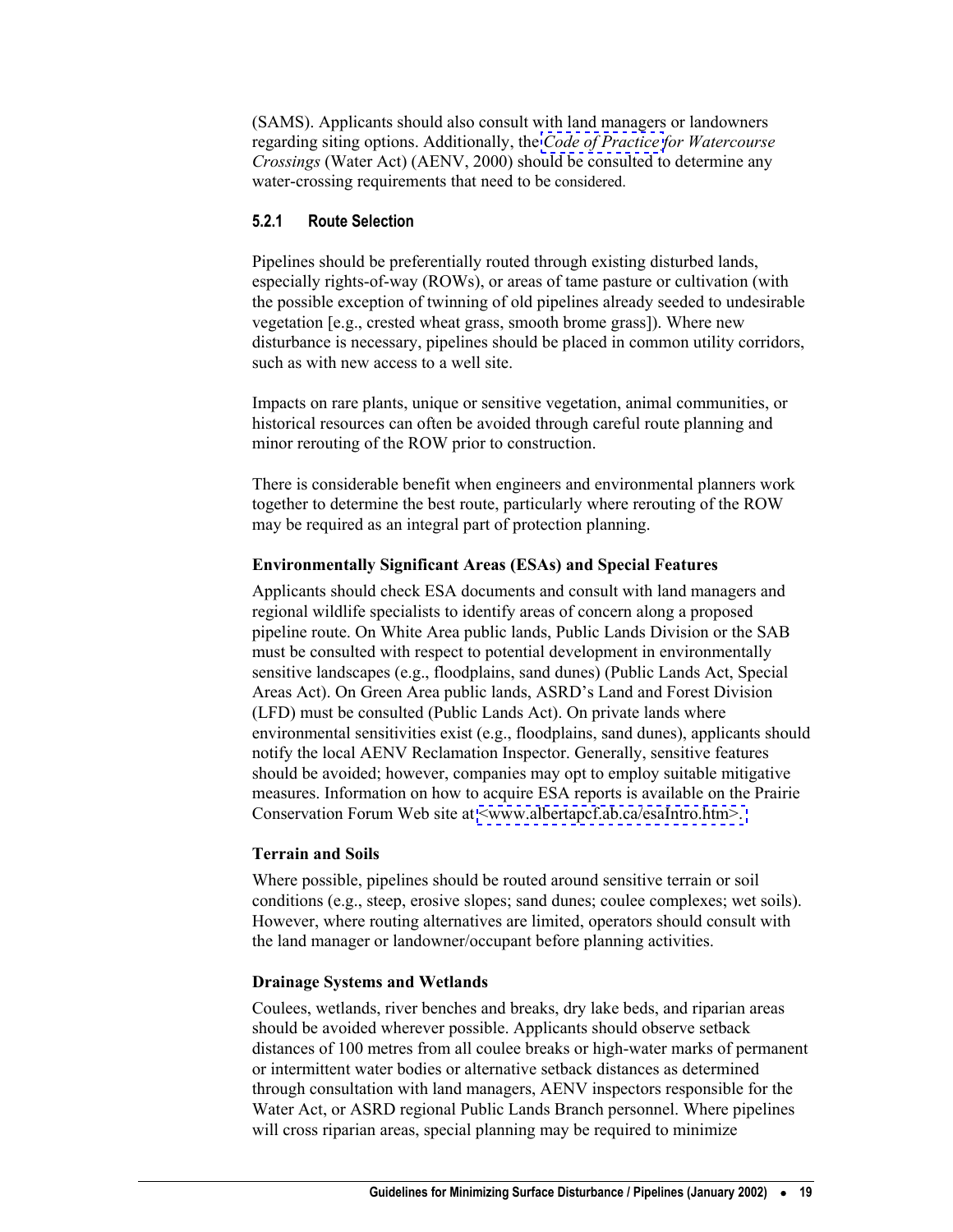<span id="page-27-0"></span>disturbance to important wildlife habitat and rare plant communities (Environmental Protection and Enhancement Act [EPEA]).

If a drainage crossing is required, applicants must consult the *[Code of Practice](http://www3.gov.ab.ca/env/water/Legislation/CoP/Watercourse.pdf)  for Watercourse Crossings* (AENV, 2000) and determine appropriate crossing methods (Water Act). Crossing locations should be selected to minimize the risk of gully erosion (e.g., Red Deer River bentonite areas). Riparian areas frequently have a higher proportion of rare plants and vegetation diversity, and thus may require special planning.

It is important that applicants consider the cumulative effects of decisions regarding drainage crossings and ensure that the project has the least overall impact to native prairie and parkland landscapes. While minimizing disturbance to riparian zones is important, it is also important that focus on the drainage crossing not result in unacceptable additional impacts to upland areas.

#### **Vegetation**

The ANHIC database [<www.gov.ab.ca/env/parks/anhic/anhic.html>](http://www.gov.ab.ca/env/parks/anhic/anhic.html) is a valuable source of information on rare plants (and other elements) in the province and may be used as a tool to identify areas of concern. In cases where avoidance is not feasible, reference should be made to the Alberta Native Plant Council's *Guidelines for Rare Plant Surveys*, available on its Web site  $\leq$ www.anpc.ab.ca>.

#### **Wildlife**

Wildlife issues are related to the physical loss of habitat and to sensory disturbance during pipeline construction. Applicants should contact regional wildlife specialists to determine whether concerns exist about specific species or habitats. Avoidance of sensitive features (e.g., denning or nesting sites) may be required through observation of suitable setback distances for particular species (see [Appendix 3\).](#page-41-0) The timing of construction activities may also be limited to avoid critical periods (e.g., mating, nesting).

#### **Historical Resources**

Applicants should check the *Listing of Significant Historical Sites and Areas* for an initial determination as to whether or not the pipeline is targeted for lands that are described within the listing. Significant historical resources are to be avoided (Historical Resources Act). Applicants should contact staff of the Cultural Facilities and Historical Resources Division to determine specific concerns and requirements. A historical resources impact assessment may be required.

#### **5.2.2 Access Management**

Access along the pipeline ROW must be considered as part of route planning for the pipeline project. Access for pipeline construction is typically along the working side of the ROW. However, in some instances alternative access is required to minimize impacts to sensitive areas (e.g., crossing steep coulee areas) or to facilitate access needs on a long pipeline project. In such circumstances use of existing trails or other access is preferred. Applicants should consider the volume and nature of traffic that must use alternative access and the time of year of construction, and then determine suitability of the existing trails or the need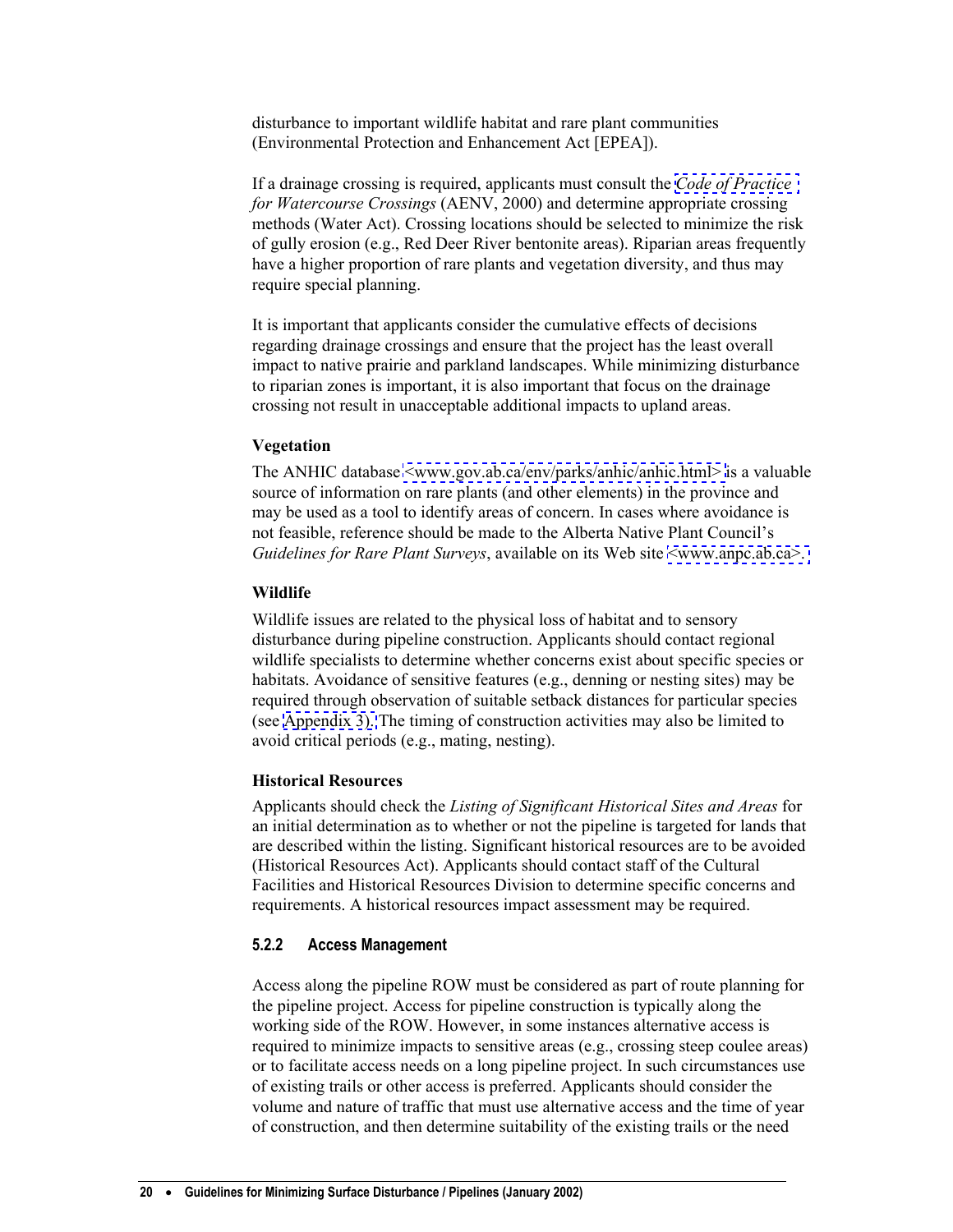<span id="page-28-0"></span>for upgraded or new access. Timing of activities to ensure dry or frozen ground conditions is essential. Applicants should take steps to minimize impacts such as compaction, rutting, and damage of vegetation. When seeking alternative access, operators should consider the same environmental components as identified in Section 5.2.1.

# **5.2.3 Scheduling**

Due to their linear nature, pipelines have the potential to affect many landowners and environmental settings. Effective scheduling of construction, including reclamation, can minimize the potential for undue land-use conflicts and environmental impacts. More specifically, pipeline activities in the native prairie and parkland landscape should ideally be timed to

- accommodate landowner/occupant use of the land and minimize distruption of grazing activities,
- observe restrictions due to wildlife concerns (e.g., nesting, migration),
- observe restrictions due to drainage crossing concerns, and
- ensure construction and access during dry or frozen ground conditions.

For timing issues related to spring breakup or adverse weather conditions, operators should refer to AENV's *Conservation and Reclamation IL 98-4: Voluntary Shut Down Criteria for Construction Activity or Operations*, for further guidance.

# **5.3 Construction**

Pipeline construction involves all construction and reclamation activities associated with the placement of pipe in the ground. The time frame associated with pipeline construction is short and each activity takes place in a single pass. Preconstruction environmental orientations are recommended for all personnel to identify both standard operating practice and any special issues associated with the particular project (e.g., rattlesnake protection). Industry is encouraged to apply the smallest equipment possible for completing construction. Environmental inspections and as-built reporting are important to ensure that the practices outlined in a protection plan are adequately undertaken during construction.

# **5.3.1 Access Management**

The impacts of pipeline construction can be reduced by developing a traffic control plan that addresses restriction of movement, speed limits, alternative access, designated turnaround areas, use of multiple passenger vehicles and allterrain vehicles (ATVs) to minimize vehicle passes, and education of staff.

Carefully placed trench plugs and associated breaks in topsoil, spoil materials, and strung pipe can assist greatly with allowing access by landowners, livestock, and wildlife across the pipeline ROW during construction.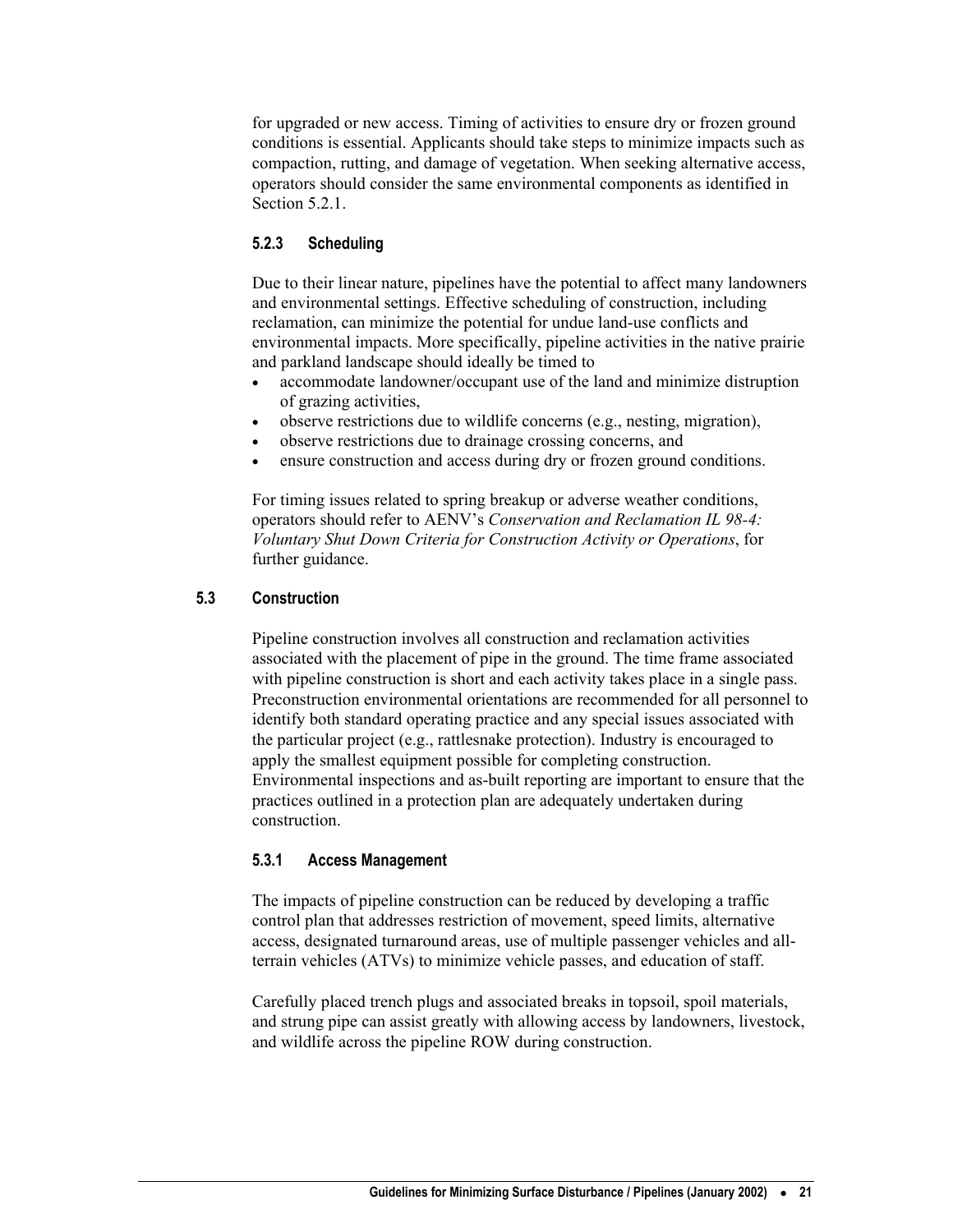## <span id="page-29-0"></span>**5.3.2 Soil Handling**

The principal objective of soil handling for pipeline projects is to disturb the smallest amount of area to get the pipeline in the ground. However, a balance is needed between minimizing the area of disturbance and minimizing the intensity of disturbance. Applicants should select construction procedures (e.g., plough in, ditching) and equipment that cause the least overall disturbance to the surface and ensure that conservation requirements can be met. They should discuss their proposed methods with the appropriate land manager or provincial reclamation inspector.

Soil-handling methods used for pipeline construction in native prairie and parkland landscapes must maximize soil conservation, ensure that erosion is controlled, and facilitate adequate reclamation (EPEA). This is particularly relevant in areas where topsoil is shallow. The best method for soil handling is dictated mainly by the pipe diameter and environmental factors such as topography, topsoil depth and texture, subsoil conditions, time of construction, and proposed revegetation objectives and methods. The width of topsoil stripping should consider issues such as trench-wall sloughing in areas with loose, sandy soil and the need to feather excess soil where bulking has occurred in association with construction of a large-diameter pipeline. Due to the lack of topsoil resources in many native prairie and parkland landscapes, it is particularly important that topsoil stockpiles be adequately stabilized (e.g., with tackifiers) to prevent erosion. Soil stripping should proceed in conjunction with other operations (e.g., trenching) to prevent long-term stockpiling and subsequent erosion. A wide variety of standard best practices may be particularly appropriate in native prairie and parkland landscapes, including the following:

- Spoil may be spread (thinly) on areas wider than the trench over which an even distribution of prestripped topsoil can be replaced, provided that it will not have a negative impact on surface soil conditions or revegetation efforts. •
- Particularly when topsoil has been stored on native prairie, specialized equipment (e.g., prairie protector blades) should be used to minimize scalping during topsoil replacement.
- Topsoil and root zone material should be conserved at grade crossings.
- Soil pulverization and erosion on the work side of the ROW should be controlled by minimizing the type and frequency of traffic.
- Surface grading can be minimized by not grading the work side of the ROW for general convenience. Rough microtopography can be graded when there is a safety concern.
- Some soil conditions (e.g., salt, gravel) may require that three-lift stripping procedures be used, as outlined in the *Guidelines for Alternative Soil Handling Procedures During Pipeline Construction* (Alberta Pipeline Environmental Steering Committee, 1996).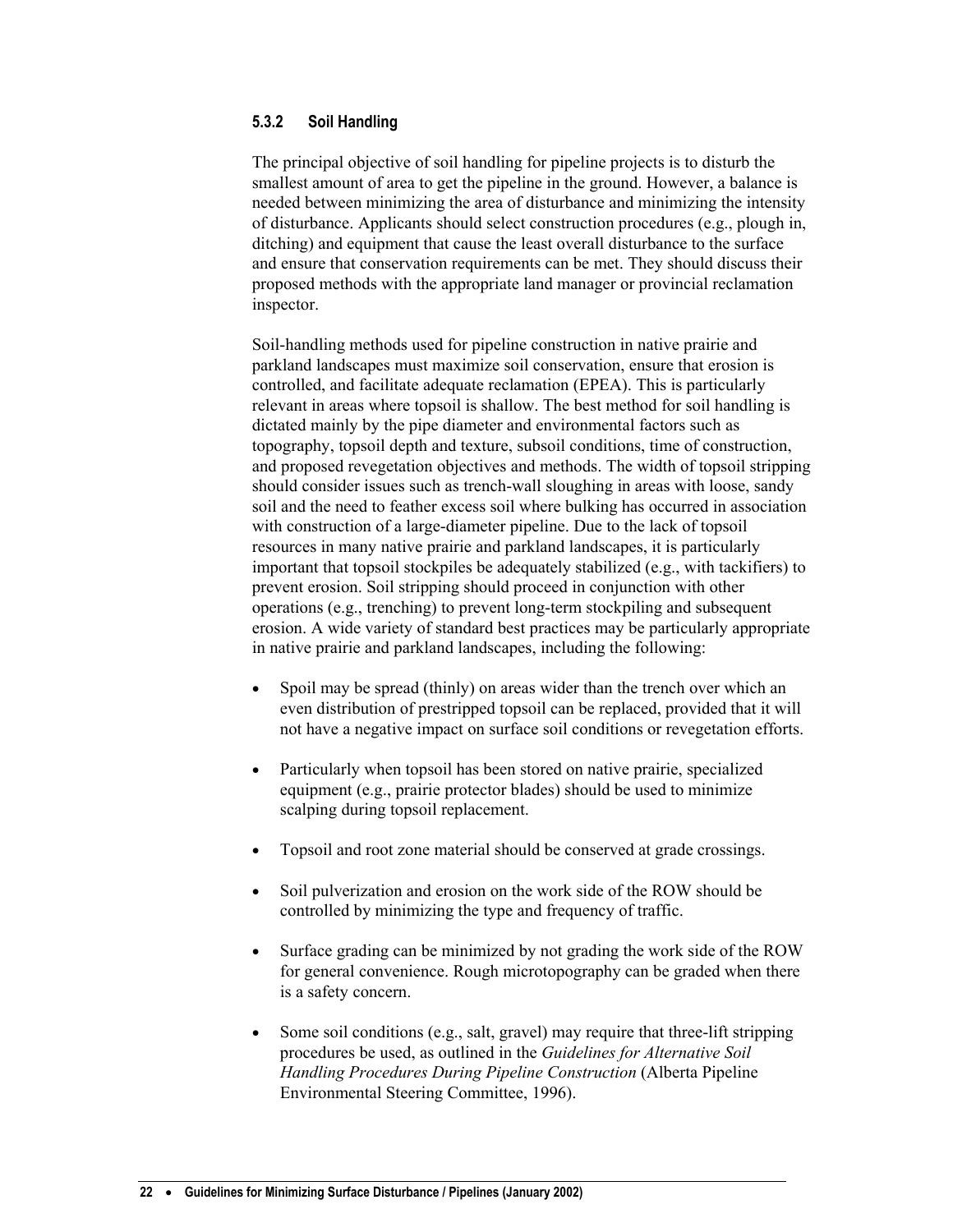<span id="page-30-0"></span>Where soil handling is required and natural recovery is planned for revegetation, consideration should be given to salvaging the sod layer (seed bank) separate from the topsoil layer. At reclamation, replace the topsoil layer first and then replace the sod layer. •

# **5.3.3 Drainage Crossings**

Crossing methods used must be consistent with the requirements of the Water Act and associated Codes of Practice (AENV, 2000). Where steep, erosive slopes are affected by construction or access activities, suitable erosion control practices must be implemented (EPEA).

# **5.3.4 Reclamation**

Within the native prairie and parkland landscape, the method of revegetation selected for reclamation must be considered during the planning stages and may influence decisions on construction methods and equipment. Natural recovery may be considered (i.e., no seed) in areas of contiguous native prairie vegetation, where the risk of soil erosion and unacceptable long-term weed problems are low. Various other methods of revegetation may be more appropriate where erosion control or other objectives must be met. (See [Section 6](#page-31-0) for further details.)

# **5.4 Abandonment**

In native prairie and parkland landscapes, applicants should consider their preferred abandonment approach during route selection, construction, and reclamation planning, particularly where pipelines will cross highly erosive slopes.

In cases where pipelines are to be removed during abandonment, the practices outlined for construction and reclamation apply. Applicants should consider assessing the soil resources on the ROW prior to removal so they have an accurate record of their pre-second-disturbance soil conditions. Revegetation of the ROW to a suitable native species mix is expected.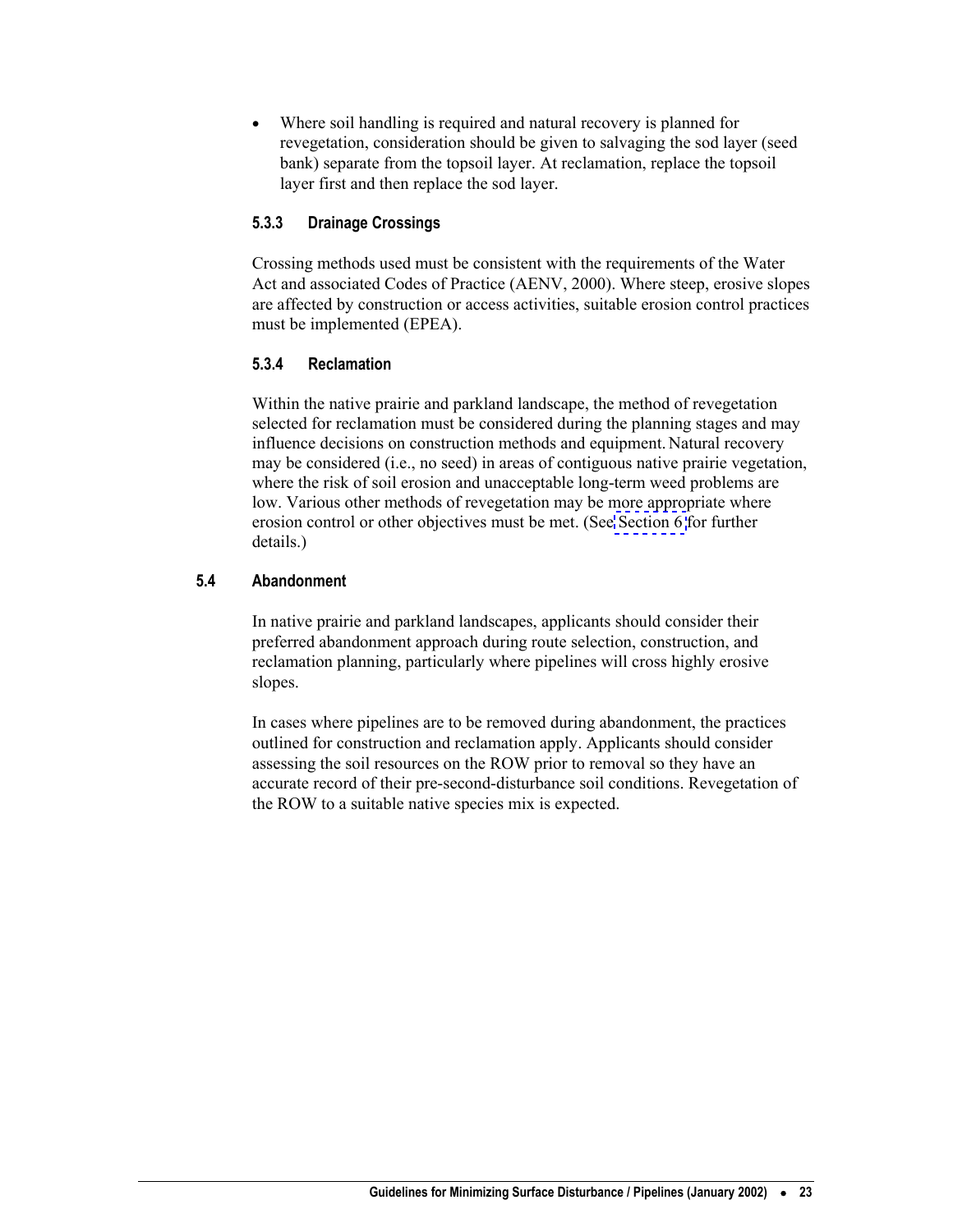# <span id="page-31-0"></span>**6 Reclamation**

The goal of successful reclamation on native prairie and parkland is to establish equivalent capability on the landscape. Planning prior to construction is essential for successful reclamation of any surface disturbance. Identification of potential soil, landscape, and vegetation issues, communication with landowners or occupants and government agencies, locating sites to minimize impact, careful scheduling of activities, and educating on-site personnel about native prairie and parkland issues all contribute to successful reclamation.

For developments such as well sites, batteries, access routes, and compressor stations, final reclamation occurs at the "end of life" of the project. In these cases, much of the reclamation work is done at this time, following abandonment and decontamination procedures. Typically in the case of pipelines, the equivalent to final reclamation is undertaken immediately following construction or interim disturbances associated with the operational period of the line. Regardless, reclamation certificates are required at closure for the above-mentioned activities (Environmental Protection and Enhancement Act [EPEA]). Exploration programs are closed using the Letter of Clearance process (see Section 6.1).

# **6.1 Key Contacts**

Reclamation certificates are issued by the Alberta Sustainable Resource Development's (ASRD) Public Lands Division on public lands in the White Area, by ASRD Land and Forest Division in the Green Area, and AENV on deeded lands and lands within the Special Areas. Letters of Clearance are issued by both White and Green Area managers.

# **6.2 Recontouring and Soil Replacement**

Recontouring of a disturbed site must be completed, as required, to match the predisturbed landscape and/or blend with the surrounding topography (EPEA). Slope steepness and contour should consider the potential for erosion. Subsequently, stripped topsoil should be replaced as closely as possible to the predisturbance state. If three-lift soil handling or a separate sod salvage program was undertaken at construction, then soil replacement occurs in two phases. Practices to reduce soil profile compaction on disturbed areas (e.g., subsoil ripping prior to topsoil replacement) assist in root penetration and soil moisture intake and should be considered. However, it may not be necessary or appropriate to alleviate compaction in areas where disturbance has been minimized and where native vegetation growth is not adversely affected.

# **6.3 Erosion Control**

Wind and water erosion must be controlled to protect topsoil resources (EPEA). The need for erosion control may dictate methods used for construction (e.g., machinery, soil-handling practices), interim stabilization and reclamation (e.g., contouring, seeding soil stockpiles), and final reclamation (e.g., contouring, soil handling practices, seed mix selection).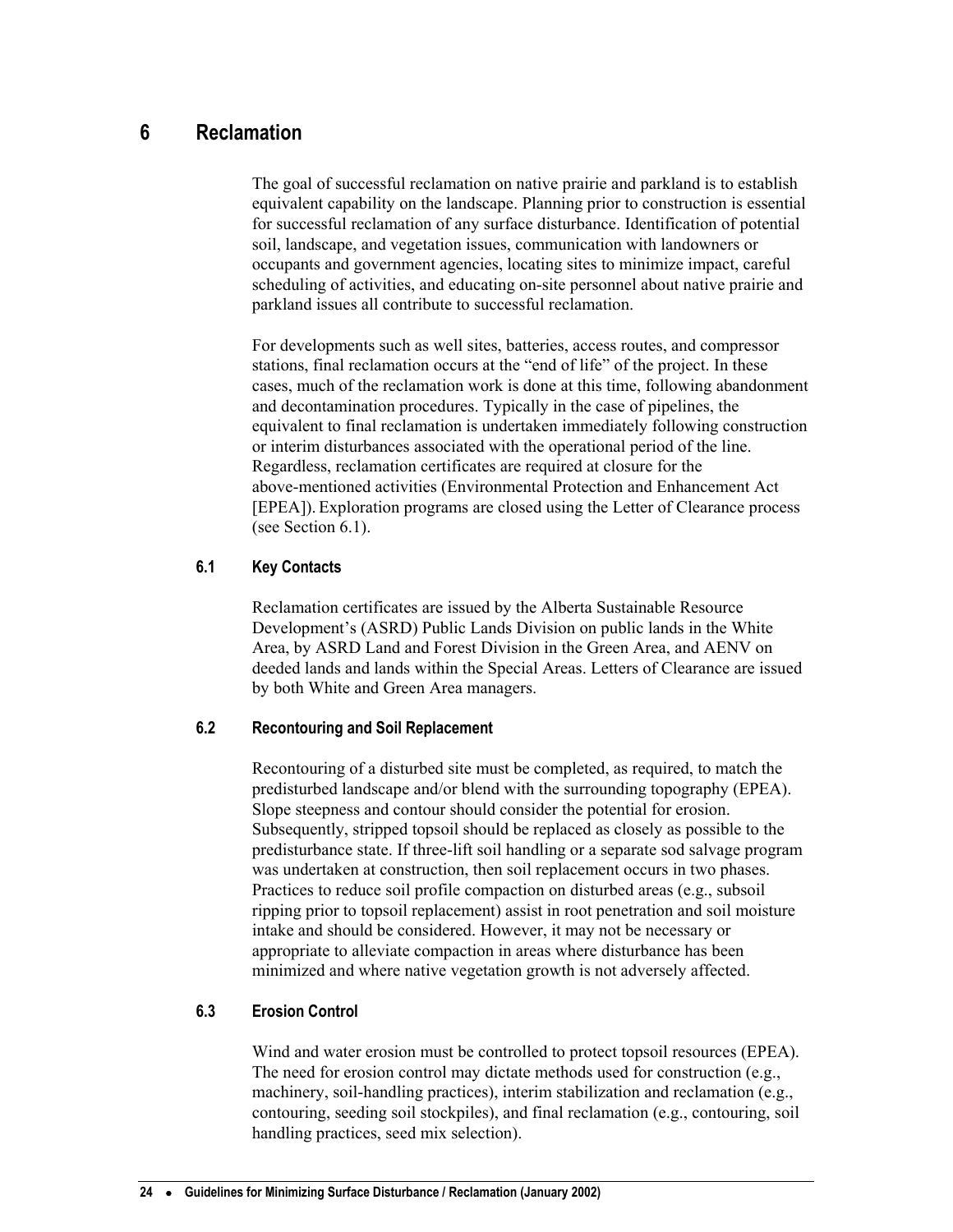<span id="page-32-0"></span>Straw crimping is frequently used for erosion control but may be a source of problem plant species. In native prairie and parkland landscapes alternatives such as native hay, applying tackifiers, lightly seeding a cover crop (e.g., with appropriate certified annuals), installing snow fencing (small areas/high erosion), or installing diversion berms should be considered as preferred alternatives to using straw. Where straw crimping is to be used local sources are preferred and must be carefully inspected for weeds (Weed Control Act). Applicants should discuss the use of straw with landowners/occupants and land managers to identify any concerns. Straw crimping may be banned in some jurisdictions due to weed introduction concerns.

#### **6.4 Revegetation**

Revegetation programs that maximize the re-establishment of native species (trees, shrubs, forbs, grasses, etc.) should be used. Native species must be seeded on public prairie land in Special Areas or White Area prairie disturbed after September 1992 or prior to that date if required by disposition conditions or in the EPEA approval on large pipelines and mines. The use of nonnative species should only be considered where justified by site-specific conditions or reclamation needs. For example, using a nonpersistent, nonnative seed mix may be appropriate on a steep, erosive slope where the principal objective is to establish a vegetation cover to facilitate erosion control. To promote revegetation and reduce erosion, seeded areas may be protected during establishment.

Reclamation planners should select seed mixes and plant materials that allow reestablishment of the complete range of native species. To ensure compatibility with surrounding areas, available native plant materials adapted to local growing conditions may be required to approximate the predisturbance diversity of the prairie vegetation. (See [Appendix 4](#page-42-0) for reference guidelines). Revegetation planning should consider use of lower seeding rates to promote encroachment/reestablishment of native species. Plant distribution should simulate off-site occurrence as much as possible. For example, shrubs may be planted in clumps, depending on the site plan.

Under certain circumstances, natural recovery (no seeding) may be appropriate, giving consideration to topography, soils, moisture, range condition and grazing pressure, weed sources, and construction timing. Questions to be considered include the risk of erosion, whether there is an adequate adjacent seed source, and whether the site is a sufficient distance from sources of problem plant species. The condition of the prairie around the site should be good (lots of seed) and the potential for erosion low. Further information regarding natural recovery may be found in the educational document (Sinton, 2001).

For prescribed seed mixes, there should be no substitutions without prior consultation with the appropriate regulatory agency and landowner/occupant. To ensure species compatibility and identify the presence of problem species, the company must obtain a copy of the certificate of seed analysis for each seed lot (prior to mixing) (Weed Control Act). If a problem species is identified, the seed lot may not be suitable for use.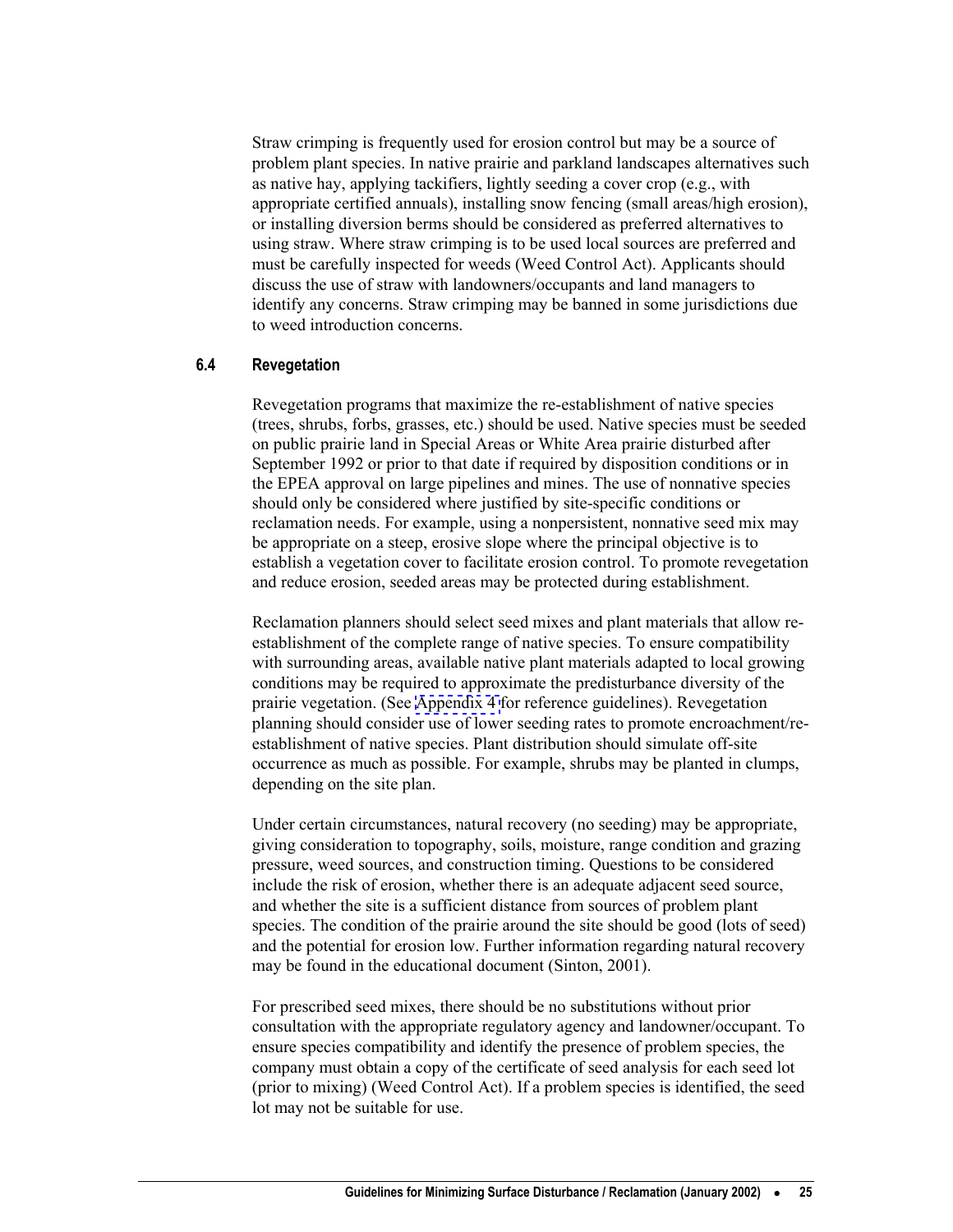<span id="page-33-0"></span>Persistent weeds should only be controlled by mechanical (i.e., mowing) or limited chemical (i.e., spot spraying) practices. Nonpersistent annual weeds should be controlled *only* if they affect the establishment of desirable species. If control is necessary, it should be by mowing.

The Weed Control Act requires the prevention of both the establishment and the spread of weeds (Weed Control Act). Accordingly, all equipment and materials used in native prairie and parkland areas should be cleaned to reduce the transportation of restricted or noxious weed seeds or other problem species (see the *Native Plant Revegetation Guidelines for Alberta*, Native Plant Working Group, 2000).

## **6.5 Wildlife**

Reclamation activities could affect wildlife, particularly during the breeding season. Therefore, as with other activities, regional wildlife specialists should be contacted to determine whether any concerns over specific species or habitats exist (see Appendix 3). The timing of reclamation, as with construction, may be limited to avoid critical periods (e.g., mating, nesting).

#### **6.6 Livestock and Access Management**

Reclamation programs often require the short-term protection of soil and vegetation resources from impacts due to livestock, wildlife, and vehicles. Ultimately, however, reclaimed sites must be proved sustainable under the intended land use (e.g., grazing) (EPEA).

Livestock access to newly reclaimed areas may result in pulverized soil and overgrazed vegetation, thus leading to a higher risk for erosion and reducing the success of revegetation programs. Livestock management, such as temporary or permanent fencing, planned stock rotation, or strategic placement of water and salt sources away from sensitive areas may be required to minimize impacts and enhance the success of reclamation efforts. Grazing of reclaimed lands should be avoided until plants are fully established. This requires a minimum of one full growing season, but many species mixes may require a longer period. Once revegetation has been achieved to a suitable level, moderate grazing should be introduced to ensure the sustainability of the reclamation program.

Livestock and wildlife impacts to reclaimed lands may also be reduced by selecting less palatable species for revegetation programs. However, discussions with landowners/occupants or land managers should be undertaken to ensure that species selected for revegetation meet the desired end land use.

Access management may also be required to temporarily or permanently control or eliminate ATV/vehicle access across reclaimed areas.

#### **6.7 Monitoring and Management**

An effective monitoring program should be undertaken to ensure that reclamation objectives are met. The nature and duration of such a program depend on the methods used for reclamation and the end land-use objectives. However, erosion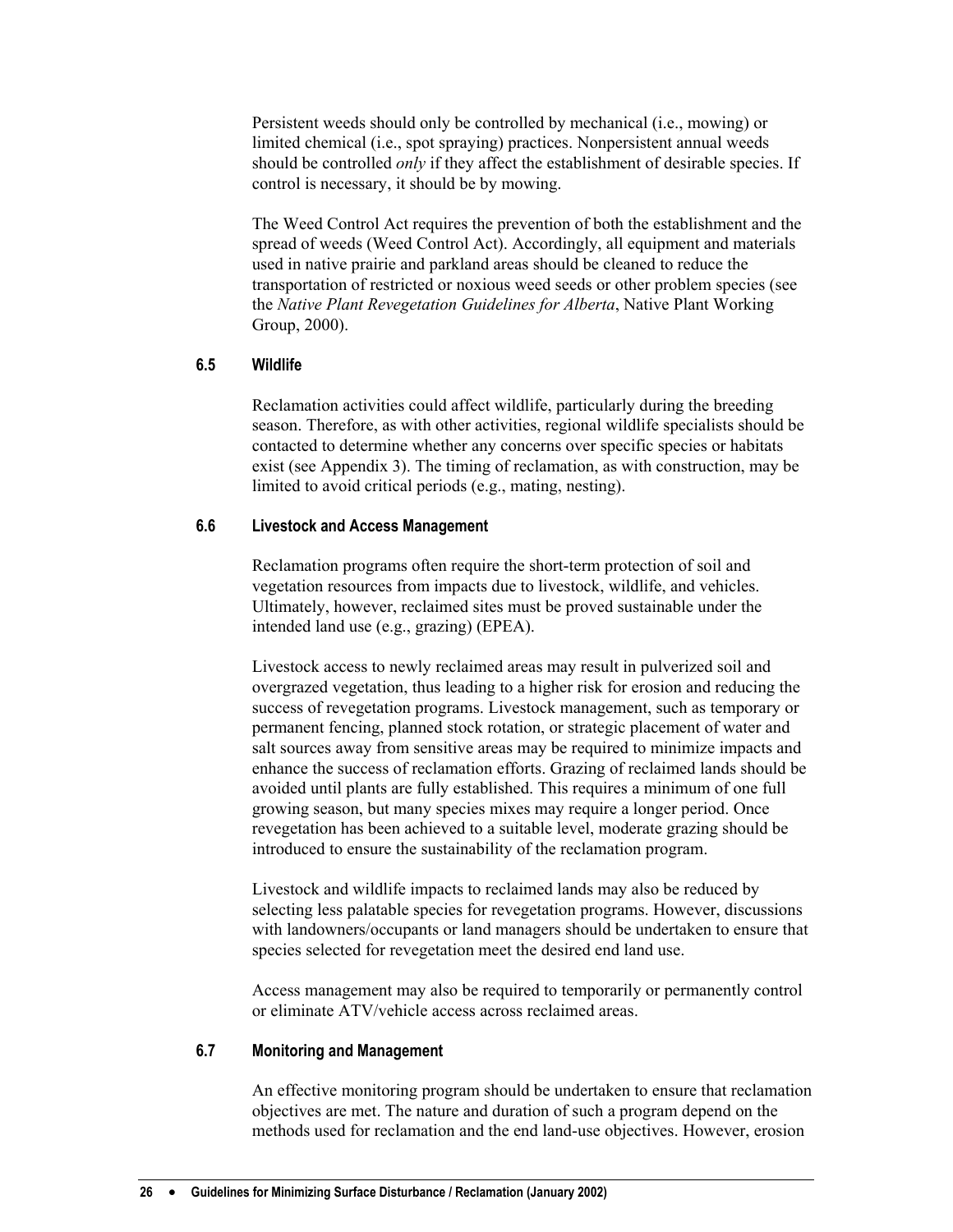control, revegetation success and sustainability, and weed control are considered key components of any monitoring program.

Long-term monitoring of the revegetated areas should be conducted until the native species community has been restored. If revegetation objectives are not being achieved in a reasonable time frame, the program should be evaluated and implementation of alternative or additional methods may be necessary.

Monitoring and adaptive management programs should be developed for pipeline rights-of-way so that, over time, the best methods for a variety of development types and environmental settings can be determined.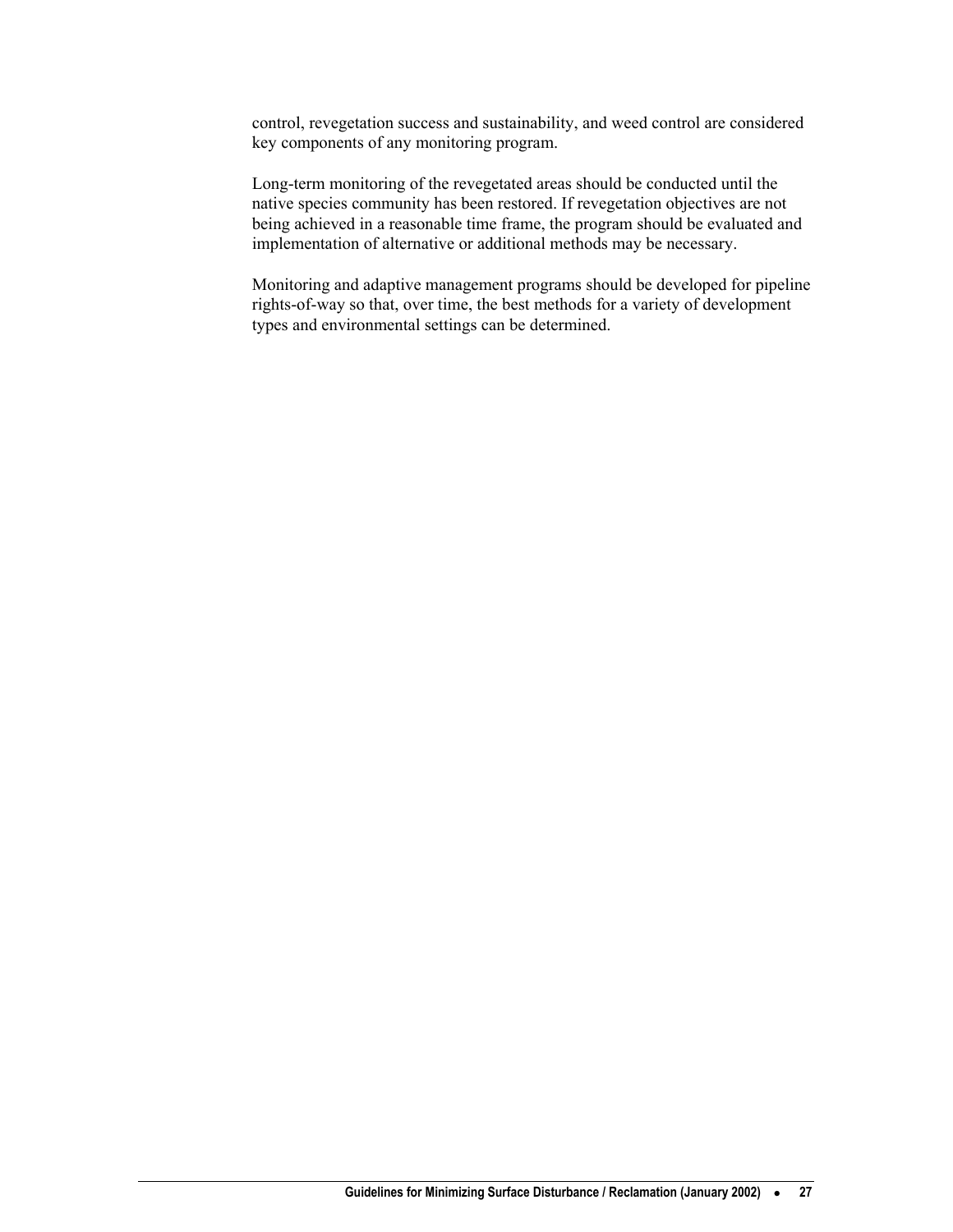# <span id="page-35-0"></span>**Appendix 1 Contacts and Selected References**

For more information about these guidelines or to discuss the possible presence of native grassland in specific areas, please contact the appropriate agency regional office.

## **1 Regulatory Offices**

## **1.1 Alberta Community Development (ACD)**

**Cultural Facilities and Historical Resources Division**: Responsible under the Historical Resources Act for the preservation of historical resources on both deeded land and public land.

| Telephone | $(780)$ 431-2300 |
|-----------|------------------|
| Fax       | $(780)$ 427-3956 |

**Parks and Protected Areas Division**: Responsible for parks and protected areas, including provincial parks, provincial recreation areas, ecological reserves, wilderness areas, and natural areas.

| Telephone | $(780)$ 427-7009               |
|-----------|--------------------------------|
| Fax       | $(780)$ 427-5980               |
| E-mail    | $\leq$ env.infocent@gov.ab.ca> |

## **1.2 Alberta Energy and Utilities Board (EUB)**

The EUB is the principal regulatory agency for the development of energy resources in the province. Its scope covers both deeded and public lands. It is responsible for well and pipeline licensing, production and completion, abandonment, and general environmental issues.

| Midnapore    | $(403)$ 297-8303 | Wainwright (780) 842-7570          |
|--------------|------------------|------------------------------------|
| Medicine Hat | $(403)$ 527-3385 | Web site $\leq$ www.eub.gov.ab.ca> |
| Red Deer     | $(403)$ 340-5454 |                                    |

# **1.3 Alberta Environment (AENV)**

Carries responsibilies under the Environmental Protection and Enhancement Act (EPEA) and the Water Act. Its scope includes deeded land and public land within the Special Areas and provincial parks. AENV's responsibilities include land conservation and reclamation requirements, water management, and the issuance of temporary licences for withdrawing water.

Head Office Telephone (780) 427-5883 Fax (780) 422-4192 E-mail  $\alpha$  -land.management (a) gov.ab.ca

| Southern Region | $(403)$ 297-7602 | Central Region (403) 340-7052          |
|-----------------|------------------|----------------------------------------|
| Northern Region | $(780)$ 624-6167 | Web site $\langle$ www.gov.ab.ca/env/> |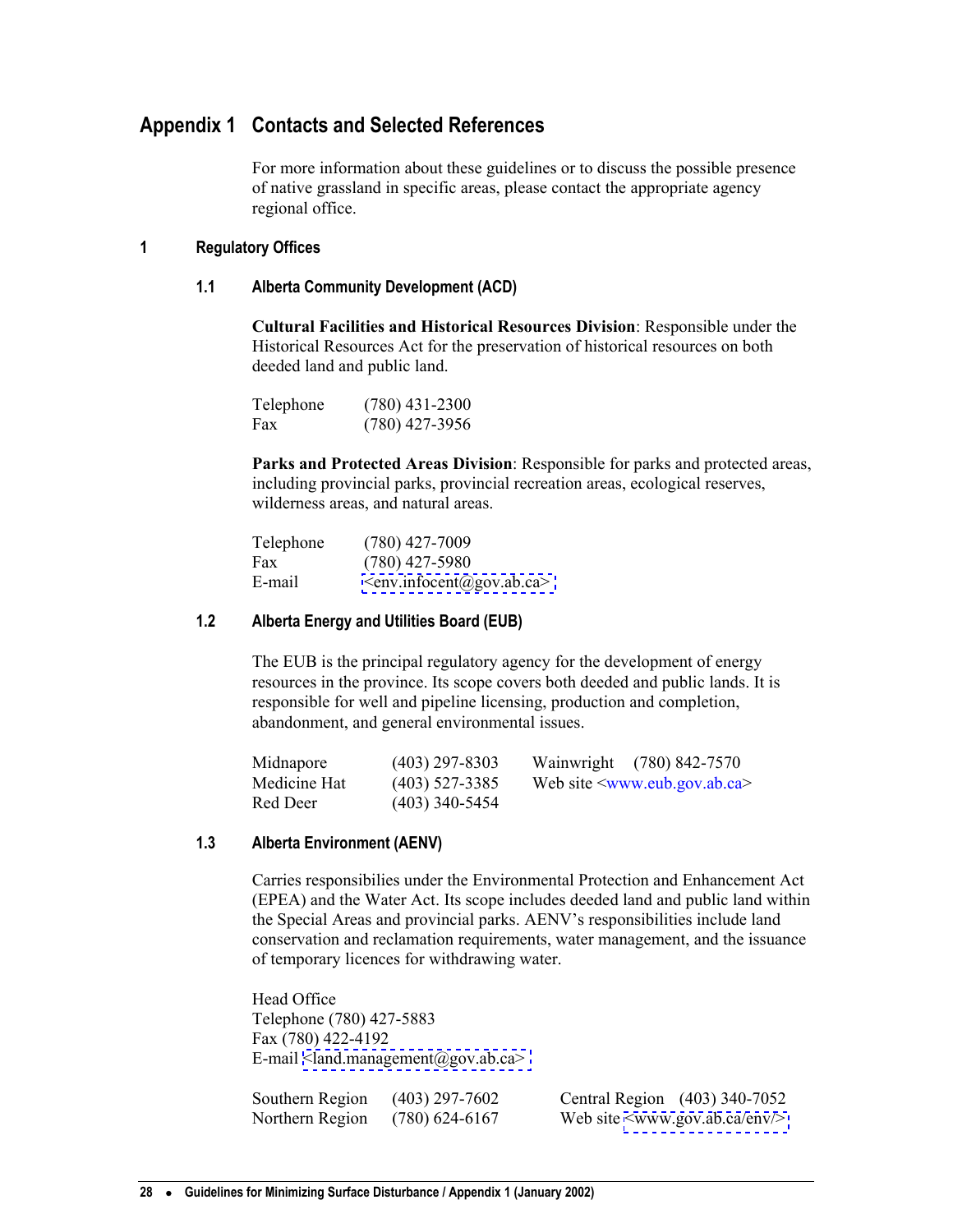#### **1.4 Alberta Sustainable Resource Development (ASRD)**

**Public Lands Division**: Responsible for the management of public land in the White Area covered under the Public Lands Act, including managing surface dispositions, such as Mineral Surface Leases, pipeline agreements, and Licences of Occupation. The Division identifies lands where seismic activity is permitted through regulation, policy, and referral. Public Lands also has officers who are responsible for conservation and reclamation requirements of surface disturbances on public land.

| Calgary      | (403) 297-6426   | Ponoka     | $(403)$ 783-7090                     |
|--------------|------------------|------------|--------------------------------------|
| Lethbridge   | (403) 381-5487   | Red Deer   | $(403)$ 340-5451                     |
| Medicine Hat | (403) 529-3677   | Wainwright | $(780)$ 842-7548                     |
| Peace River  | $(780)$ 624-6114 |            | Web site $\leq$ www.agric.gov.ab.ca> |

**Fish and Wildlife Division**: Responsible for the conservation of fish and wildlife resources, including definition of habitat needs associated with prairie species.

| Southern Region (403) 382-4254 | Northern Region (403) 340-5022 |
|--------------------------------|--------------------------------|
| or $(403)$ 678-5508            | Central Region (403) 340-5022  |

**Land and Forest Division (LFD)**: Responsible for the management of public land in the Green Area covered under the Public Lands Act. LFD is responsible for managing surface dispositions, including Mineral Surface Leases, pipeline agreements, and Licences of Occupation, as well as other dispositions. It identifies lands where seismic activity is permitted through regulation, policy, and referral. LFD also has officers who are responsible for conservation and reclamation requirements of surface disturbances on public land.

| Southern Region (403) 562-3126 | Northern Region (780) 624-6540 |
|--------------------------------|--------------------------------|
| or $(403)$ 297-8800            | Central Region (403) 845-8347  |

**Land Administration Division** (LAD): Responsible for issuing and administering contracts for use of public lands under authority of the Public Lands Act.

Edmonton Head Office (780) 427-3570.

Note that seismic activities are regulated under the Exploration Regulation of the Mines and Minerals Act, also administered by LAD.

To discuss seismic issues on public lands, land managers from the local offices of the Public Lands Division (White Area) and Land and Forest Division (Green Area) should be contacted.

Edmonton Head Office Telephone (780) 427-3932 (780) 422-2587 (780) 422-4871 E-mail  $\langle Lfs.seismic(\partial gov.ab.ca\rangle)$ Web site www.gov.ab.ca/env/land/LAD/index.html>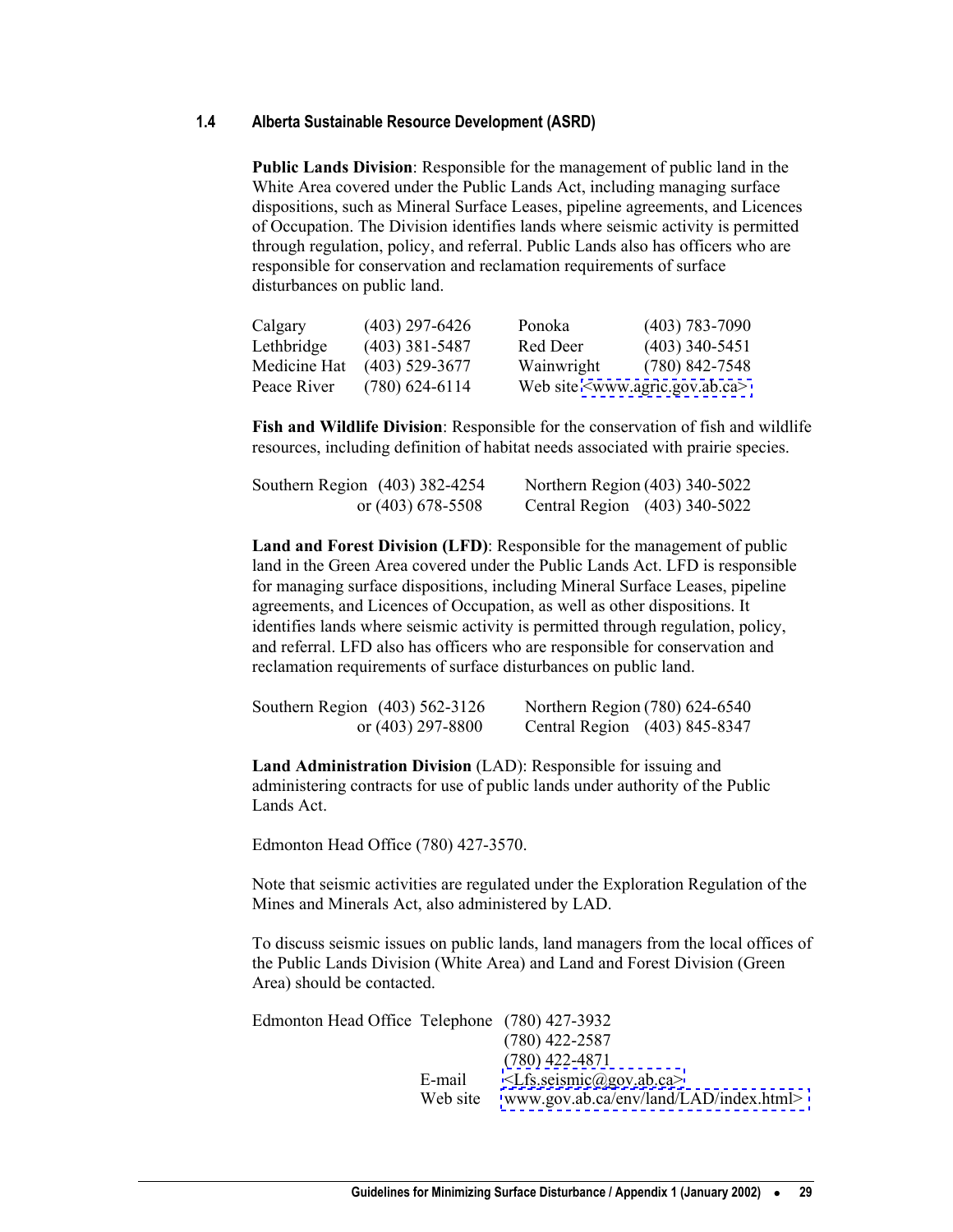The Special Areas Board (see Section 1.5 below) and municipalities should also be contacted regarding proposed seismic exploration programs.

# <span id="page-37-0"></span>**1.5 Special Areas Board (SAB)**

The SAB, a Crown agency that operates under the authority of the Public Lands Act, the Special Areas Act, and the Municipal Government Act, has combined municipal and public land responsibilities. It represents the landowner for public lands within the Special Areas and is therefore responsible for issuing and monitoring surface dispositions. The SAB operates in place of the AFRD Public Lands Division within the Special Areas.

 Hanna (403) 854-5600 Web site <[www.specialareas.ab.ca](http://www.specialareas.ab.ca/)>

## **2 Other Useful Web Sites**

**Alberta Native Plant Council** [<www.anpc.ab.ca>](http://www.anpc.ab.ca) 

**Alberta Natural Heritage Information Centre (ANHIC) <**[www.gov.ab.ca/env/parks/anhic/anhic.html](http://www.gov.ab.ca/env/parks/anhic/anhic.html)>

**Prairie Conservation Forum** 

**<**[www.albertapcf.ab.ca](http://www.albertapcf.ab.ca/)>

**Queen's Printer** (for copies of the acts cited in text) [<www.gov.ab.ca/qp/index.html>](http://www.gov.ab.ca/qp/index.html) 

#### **3 Selected References**

Alberta Agriculture, Food and Rural Development, 1996, *[Weed Seedling Guide,](http://www.agric.gov.ab.ca/agdex/000/pp6409tc.html)* 62 p.

Alberta Community Development, 2001, *Listing of Significant Historical Sites and Areas*, 2nd edition, 58 p.

Alberta Community Development, 1998, *Cultural Resource Management and the Energy Industry: New Perspectives and Partnerships Report*, 23 p.

Alberta Environment, 2000, *[Code of Practice for Watercourse Crossings](http://www3.gov.ab.ca/env/water/Legislation/CoP/Watercourse.pdf)* (Water Act, Water [Ministerial] Regulation).

Alberta Environment, 2000, *[Code of Practice for Pipelines and](http://www3.gov.ab.ca/env/water/Legislation/CoP/FactSheetPipelineWatercourse.pdf)  Telecommunication Lines Crossing a Waterbody* (Water Act, Water [Ministerial] Regulation).

Alberta Environment/Alberta Sustainable Resource Development, 2001, *The General State of Alberta Wild Species 2000*, 46 p.

Alberta Pipeline Environmental Steering Committee, 1996, *Guidelines for Alternative Soil Handling Procedures During Pipeline Construction*.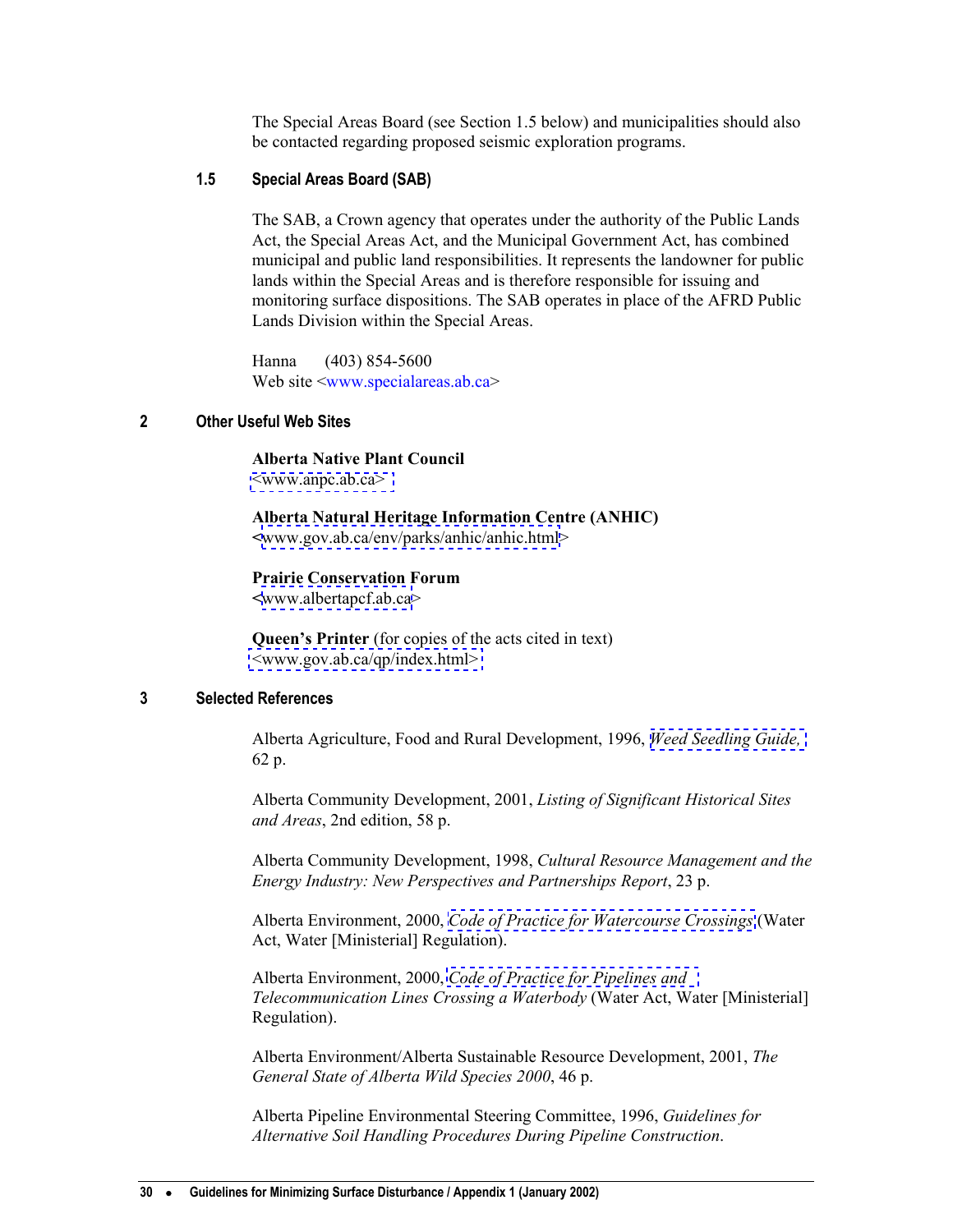Canadian Biodiversity Strategy, 1995, *Canadian Biodiversity Strategy: Canada's Response to the Convention on Biological Diversity* (Minister of Supply and Services Canada), 80 p.

Canadian Association of Petroleum Producers, *CAPP Public Involvement Guidelines*, ID:1995-0012.

Canadian Association of Petroleum Producers, May 1999, *Environmental Operating Practices for the Upstream Petroleum Industry – Alberta Operations*  (Campbell & Associates Ltd., 1-888-244-4905,  $\langle \text{camp@camp-assoc.com} \rangle$ , <www.camp-assoc.com>).

Dimensions Planning, Western Environmental and Social Trends Inc., 1989, *Public Consultation Guidelines for the Canadian Petroleum Industry* (Canadian Petroleum Association 1989-0022), 96 p.

Geophysical Field Report, [<www.gov.ab.ca/env/land/LAD/index.html>.](http://www.gov.ab.ca/env/land/LAD/index.html) 

Gerling, H.S., Willoughby, M.G., Schoepf, A., Tannas, K.E., and Tannas, C.A., 1996, *A Guide to Using Native Plants on Disturbed Lands* (Alberta Agriculture, Food and Rural Development and Alberta Environmental Protection), 247 p.

Kerr, D.S., Morrison, L.J., and Wilkinson, K.E., 1993, *Reclamation of Native Grasslands in Alberta: A Review of the Literature* (Alberta Land Conservation and Reclamation Council Report No. RRTAC 93-1, ISBN 0-7732-0881-X), 205 p. plus Appendices. Available from Queen's Printer.

Native Plant Working Group, 2000, *[Native Plant Revegetation Guidelines for](http://www.agric.gov.ab.ca/publiclands/nprg/index.html)  [Alberta,](http://www.agric.gov.ab.ca/publiclands/nprg/index.html)* H. Sinton, ed. (Alberta Agriculture, Food and Rural Development and Alberta Environment, Edmonton, Alberta), 58 p.

Plesuk, B., 1994, *Public Consultation Guidelines Review and Regional Workshop Summary: 1993-94* (Canadian Association of Petroleum Producers 1994-0021), 122 p.

Samson, F.B., and Knopf, L.F., 1996, *Prairie Conservation: Preserving North America's most Endangered Ecosystem* (Island Press), 339 p.

Scobie, D., and Faminow, C., March 2000, *Development of Standardized Guidelines for Petroleum Industry Activities That Affect COSEWIC Prairie and Northern Region Vertebrate Species at Risk* (prepared for Environment Canada), 42 p.

Sinton, H. M., 2001, *Prairie Oil and Gas: A Lighter Footprint* (Alberta Environment), ISBN 0-7785-1711-X, 67 p.

Smreciu, A., Sinton, H., and Bietz, J., in press, *Establishing Native Plant Communities* (Alberta Agriculture, Food and Rural Development).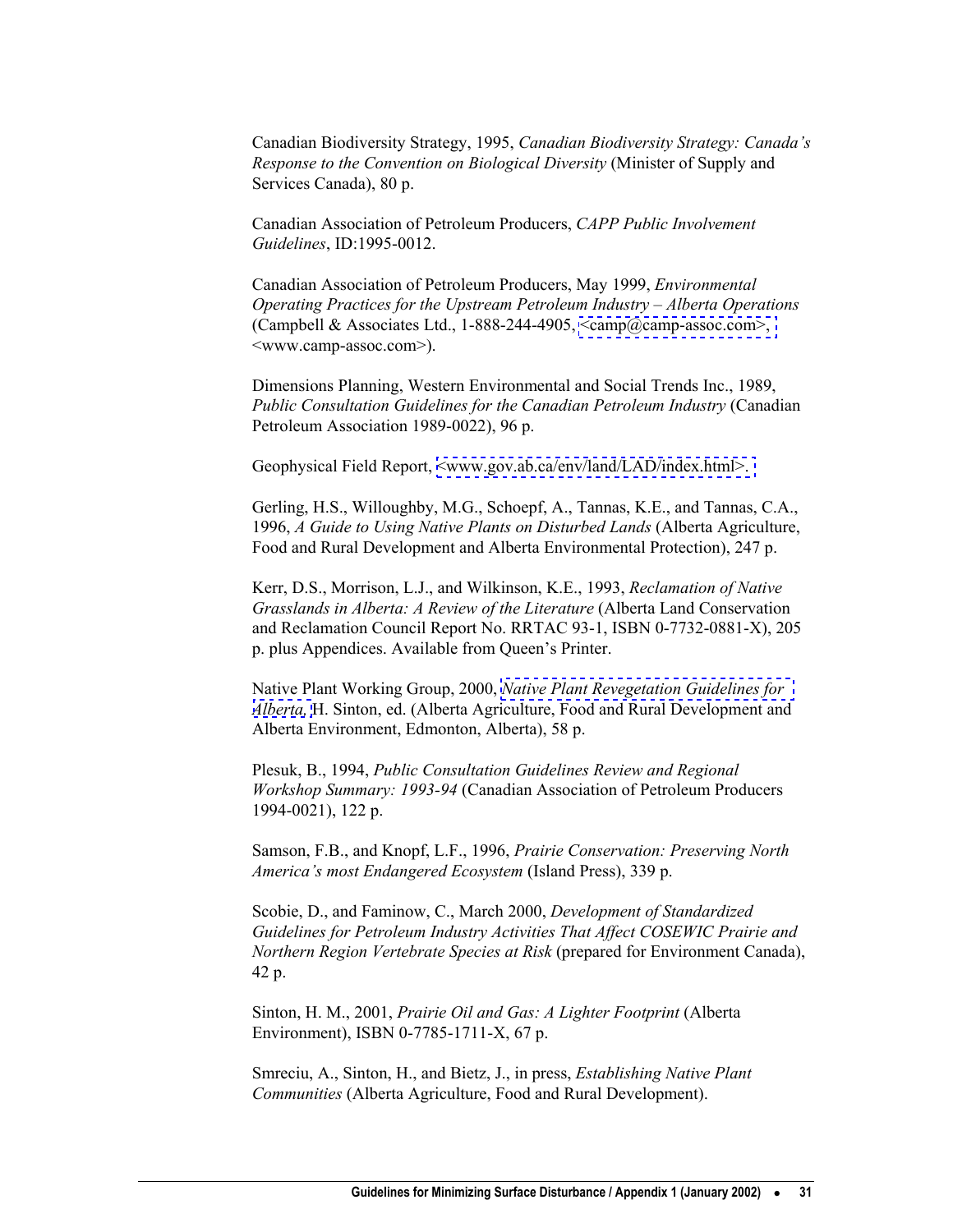# <span id="page-39-0"></span>**Appendix 2 Native Prairie and Parkland Remaining in Alberta**

#### **Grassland Natural Region**

A baseline reconnaissance level inventory of native vegetation in the Grassland Natural Region has been conducted, based on interpretation of 1991-1993 1:30 000 aerial photography. The percentage of native vegetation has been estimated in every quarter section for each of six cover classes to the nearest 5 per cent. The six cover classes are shrubland, graminoid, lake, riparian, trees, and wetlands. Information about this inventory and the database can be viewed on the Prairie Conservation Forum's Web site at <[www.albertapcf.ab.ca>](http://www.albertapcf.ab.ca/). Details for individual quarter sections may be queried.

Maps and the spatial database are available in Arc/Info Export format (file suffix .e00) and on CD-ROM. They may be purchased from

Data Distribution Unit Resource Data Division Alberta Sustainable Resource Development 12th Floor, Oxbridge Place 9820 - 106 Street Edmonton, AB T5K 2J6

#### **Parkland Natural Region**

A baseline inventory similar to that undertaken for the Grassland Natural Region is being completed by ASRD. Contact the Resource Data Division (see address above) for further information.

#### **Other Areas**

Native grasslands are found in various locations in the province, notably in the Foothills, Parkland and Montane, with remnant sites in the Peace River Parkland, Kleskun Hills, and the Peace River Valley.

The same level of detail as the information available from the Grassland Natural Region database has been produced by AENV for the foothills and eastern slopes south of Kananaskis Country and is available from

Resource Information Unit Southern Region Alberta Environment 2nd Floor, Provincial Building 200 - 5 Avenue South Lethbridge, AB T1J 4L1

#### **Environmentally Significant Areas**

Environmentally Significant Areas (ESAs) inventories are another key information source for industry. ESAs are landscape elements vital to the longterm maintenance of biological diversity, soils, water, and other natural processes. They are classified at local, regional, provincial, national, and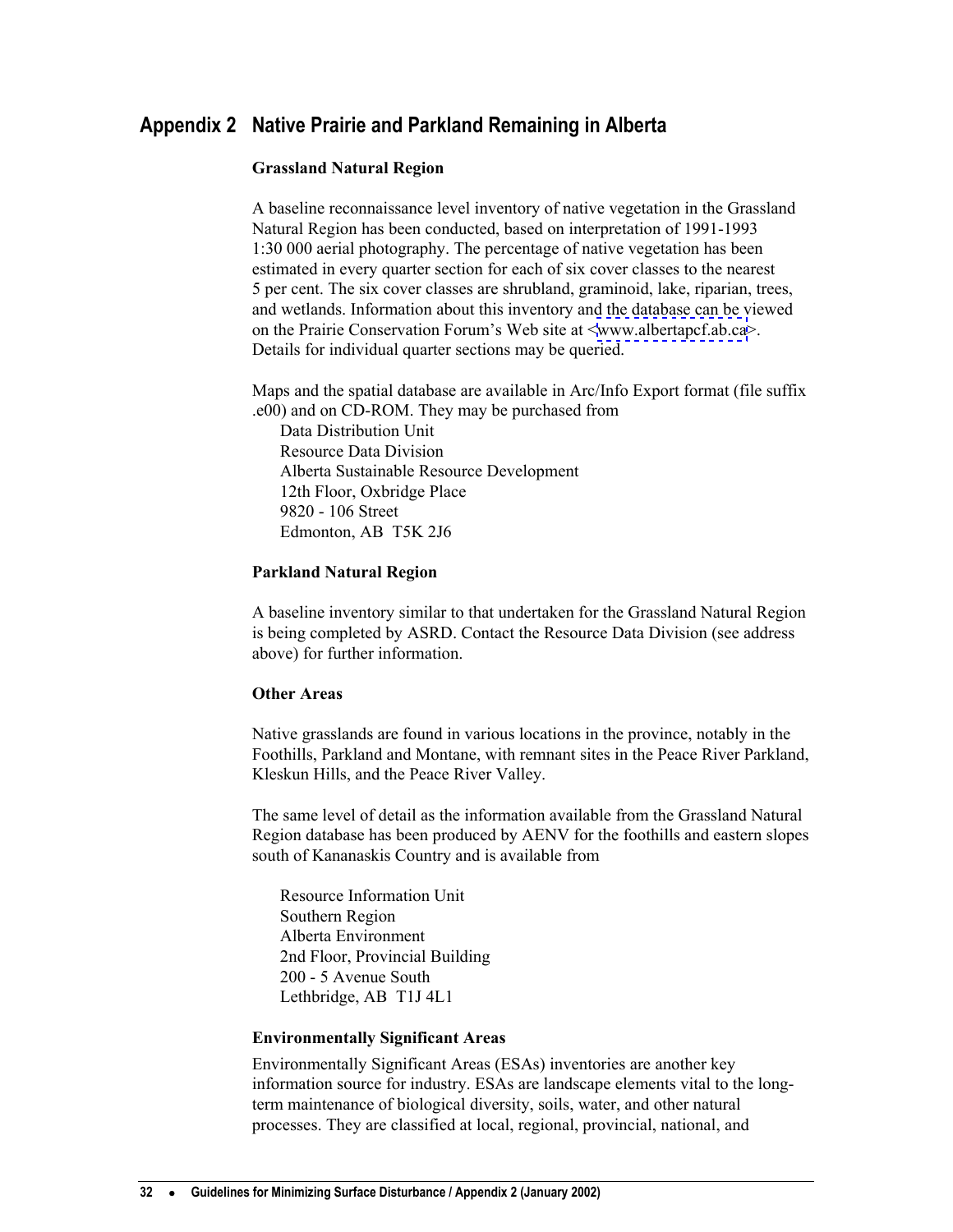international levels of significance based on representativeness, diversity, naturalness, and ecological integrity. The existence of native flora and fauna are prerequisites to the identification of the ESAs.

In addition to identifying valuable site information, ESA information is especially valuable to industry in planning avoidance (site impacts and pipeline rights-of-way. Information about ESAs in the Grassland and Parkland Natural Regions may also be found on the Prairie Conservation Forum Web site at [<www.albertapcf.ab.ca>.](http://www.albertapcf.ab.ca/) 

.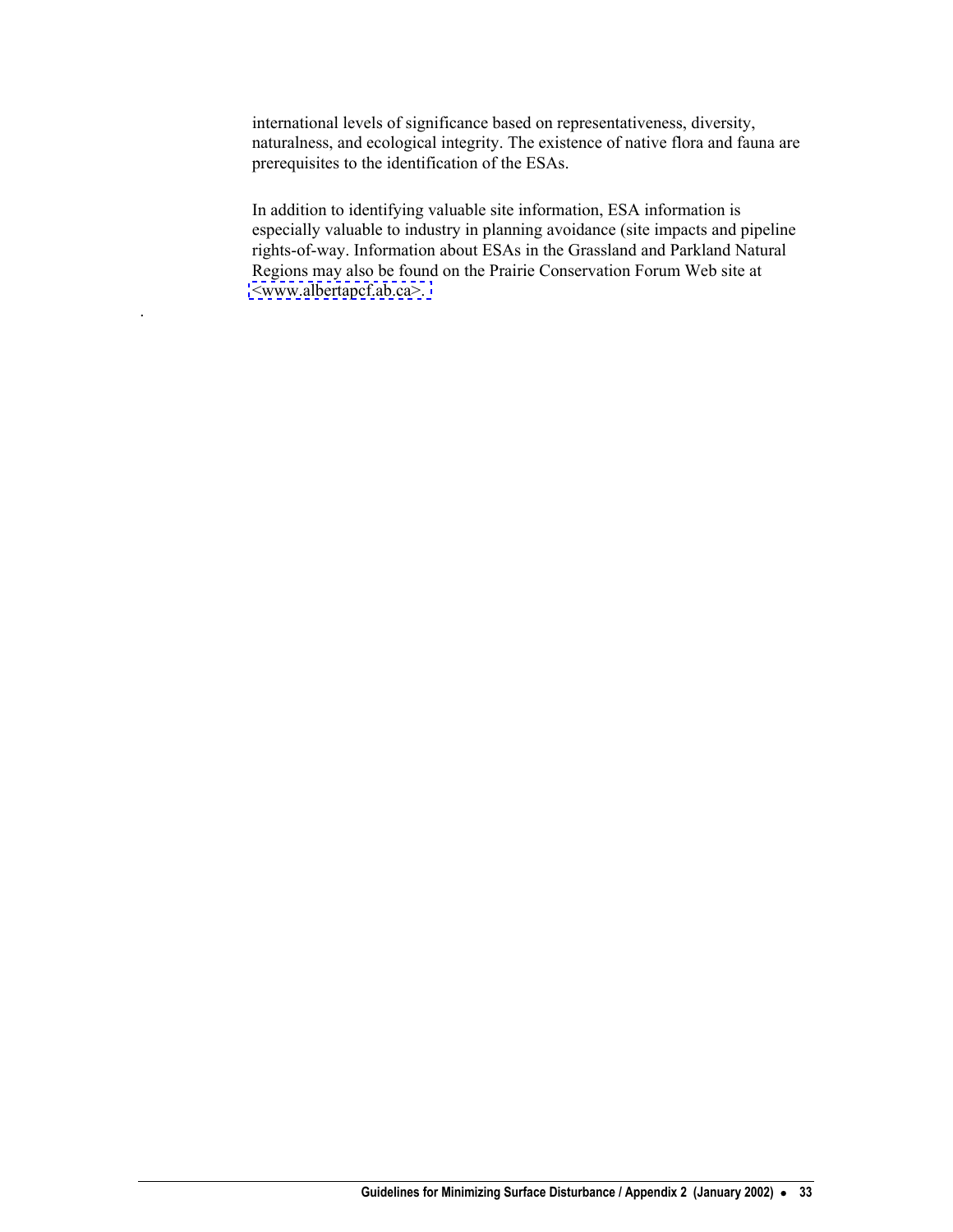# <span id="page-41-0"></span>**Appendix 3 Recommended Land Use Guidelines for Protection of Selected Wildlife Species and Habitat within Grassland and Parkland Natural Regions of Alberta**

The guidelines for selected wildlife species and habitat were developed by the Fish and Wildlife Division [\(Appendix 1\)](#page-35-0) based on what experts believe the disturbance threshold to be before site abandonment results in remote situations. The guidelines are based on research data obtained from studies of various wildlife species' breeding, nesting, and rearing characteristics and also accommodate the effects of annual climatic variations. The guidelines are subject to ongoing revision based on new research into the effects of development on wildlife and their habitats. Readers are strongly encouraged to check the Alberta Sustainable Resource Development Web site at [<www3.gov.ab.ca/srd/fw/](http://www3.gov.ab.ca/srd/fw/landuse)  landuse> for the most recent version of these guidelines and additional information about them.

These guidelines are used by wildlife managers in the referrals process to make recommendations regarding surface access approval conditions. They are planning guidelines only and will be modified based on the degree of existing development in an area, seasonal variances, and more detailed site-specific information. The guidelines provide industry with valuable information to take into account during the planning stages of industrial activity. The final decision on the use of these or any other guidelines will be made by the land manager in the form of operating conditions for approval. Land managers will consult proponents and consider site-specific circumstances when changes to the planning process are recommended.

#### **Additional Information Source**

In 2000, D. Scobie and C. Faminow published a document aimed at standardizing guidelines for the petroleum industry across the prairie provinces for activities affecting COSEWIC (Committee on the Status of Endangered Wildlife in Canada) Prairie and Northern Region vertebrate species at risk (see Selected References in [Appendix 1\).](#page-35-0) This approach combined input from industry with expert knowledge on species and formulated guidelines based on the type of disturbance, the magnitude of disturbance, the risk associated with the activity, and the time of year. The aim is that a consistent methodology be used to determine appropriate guidelines for each particular circumstance.

As with the Fish and Wildlife Division guidelines, this process recommends that the appropriate regulatory agency be consulted to determine appropriate timings and setback distances.

In all cases, the Fish and Wildlife Division must be consulted regarding sensitive wildlife species and habitat protection restrictions. Refer to the Wildlife Act for further details on legislated requirements where wildlife species are concerned available at the Web site [<www.gov.ab.ca/qp/index.html](http://www.gov.ab.ca/qp/index.html)>.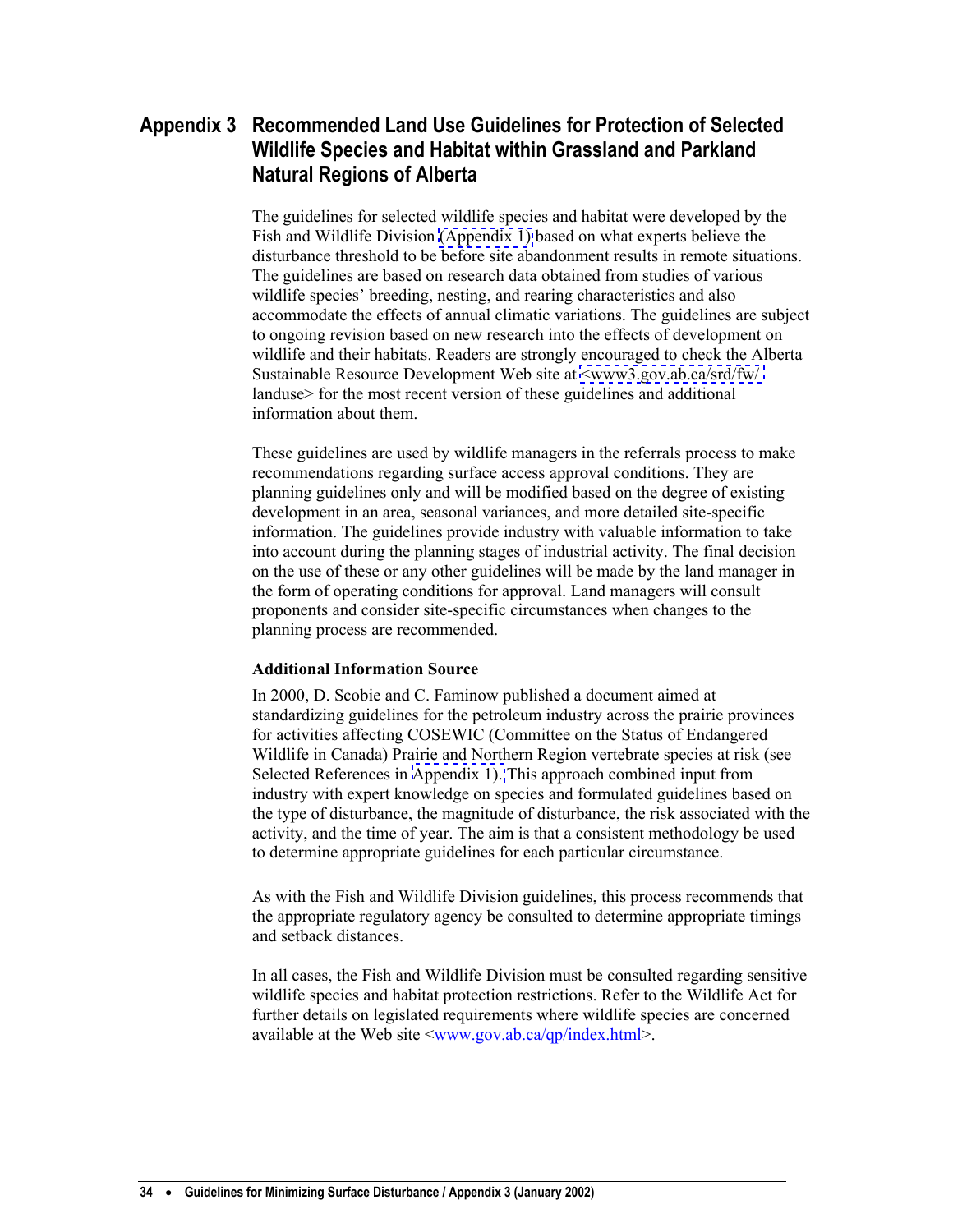

<span id="page-42-0"></span>

Notes:

- Prior to removing species from the revegetation mix, multiple attempts to secure alternative sources are recommended.
- \*\* Records of procedures and results should be maintained and made generally available.

<span id="page-42-1"></span> $\frac{1}{1}$ From the *Native Plant Revegetation Guidelines for Alberta*.